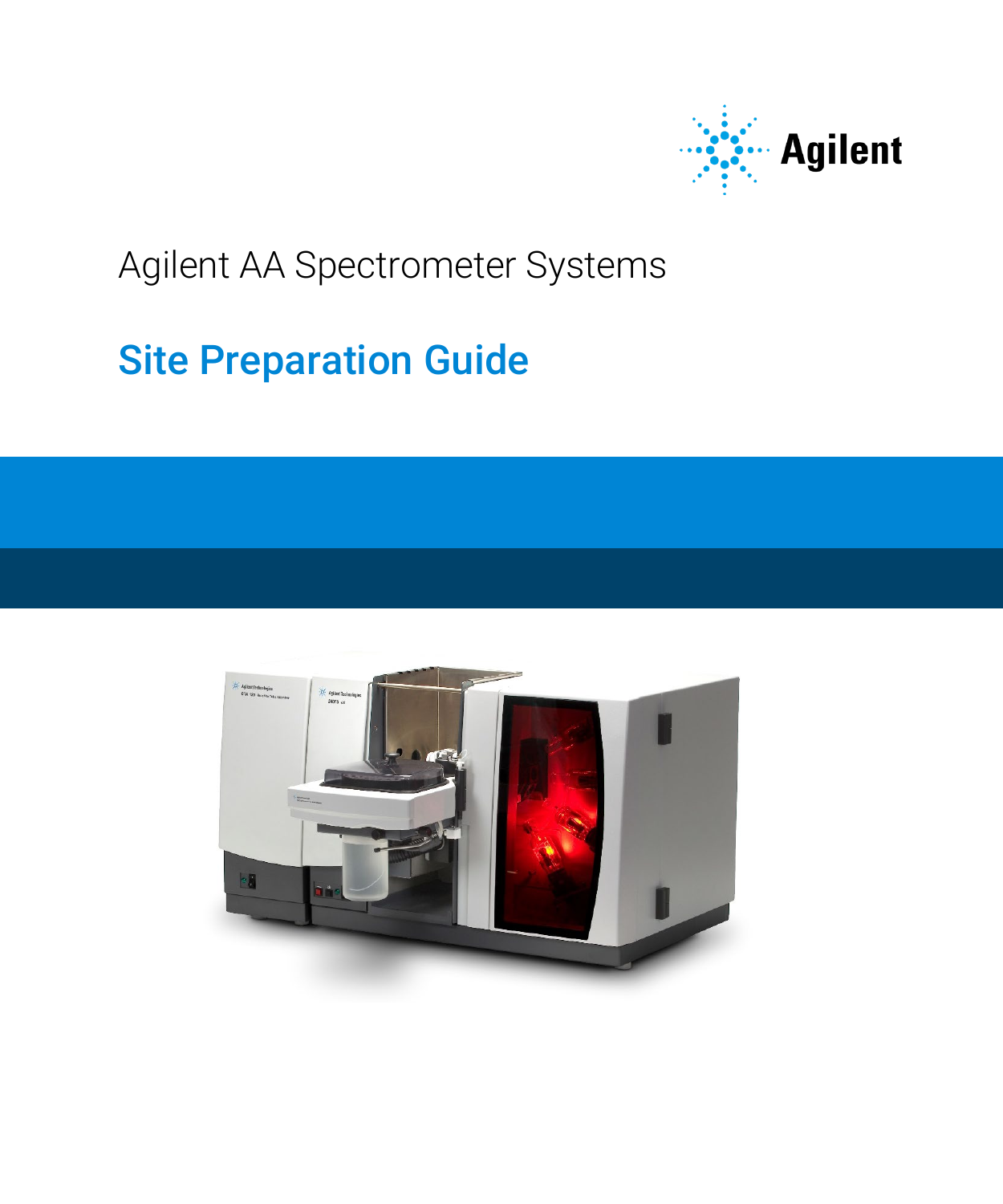## **Notices**

### Manual Part Number

8510119300 Edition 18, December 2021

### **Copyright**

© Agilent Technologies, Inc. 1994, 1995, 1997, 1998, 2000–2003, 2007, <sup>2010</sup> and 2012-2013, 2016-2018, 2021

No part of this manual may be reproduced in any form or by any means (including electronic storage and retrieval or translation into a foreign language) without prior agreement and written consent from Agilent Technologies, Inc. as governed by United States and international copyright laws.

Agilent Technologies Australia [M] Pty ht I 679 Springvale Road

Mulgrave, Victoria, 3170, Australia

### **Warranty**

The material contained in this document is provided "as is," and is subject to being changed, without notice, in future editions. Further, to the maximum extent permitted by applicable law, Agilent disclaims all warranties, either express or implied, with regard to this manual and any information contained herein, including but not limited to the implied warranties of merchantability and fitness for a particular purpose. Agilent shall not be liable for errors or for incidental or consequential damages in connection with the furnishing, use, or performance of this document or of any information contained herein. Should Agilent and the user have a separate written agreement with warranty terms covering the material in this document that conflict with these terms, the warranty terms in the separate agreement shall control.

### Technology Licenses

The hardware and/or software described in this document are furnished under a license and may be used or copied only in accordance with the terms of such license.

### Restricted Rights Legend

U.S. Government Restricted Rights. Software and technical data rights granted to the federal government include only those rights customarily provided to end user customers. Agilent provides this customary commercial license in Software and technical data pursuant to FAR 12.211 (Technical Data) and 12.212 (Computer Software) and, for the Department of Defense, DFARS 252.227-7015 (Technical Data - Commercial Items) and DFARS 227.7202-3 (Rights in Commercial Computer Software or Computer Software Documentation).

### Safety Notices

### **CAUTION**

A **CAUTION** notice denotes a hazard. It calls attention to an operating procedure, practice, or the like that, if not correctly performed or adhered to, could result in damage to the product or loss of important data. Do not proceed beyond a CAUTION notice until the indicated conditions are fully understood and met.

### **WARNING**

A WARNING notice denotes a hazard. It calls attention to an operating procedure, practice, or the like that, if not correctly performed or adhered to, could result in personal injury or death. Do not proceed beyond a WARNING notice until the indicated conditions are fully understood and met.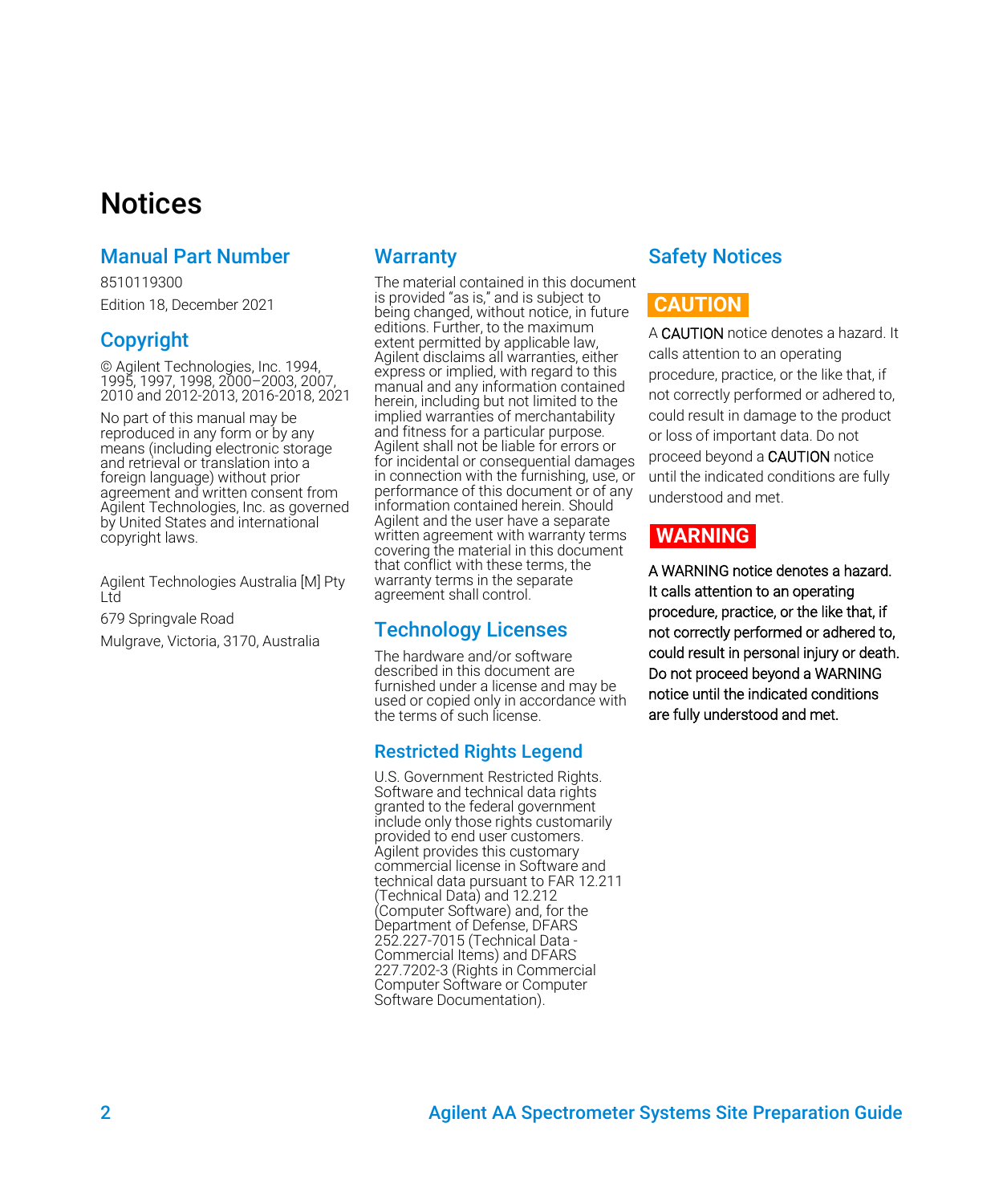# **Contents**

| $\mathbf{1}$   | <b>Site Preparation Customer Responsibilities</b><br>Software responsibilities<br>Laboratory setup responsibilities<br>Request for installation<br>Installation guidelines                                    | 5<br>6<br>6<br>$\overline{7}$<br>7                 |
|----------------|---------------------------------------------------------------------------------------------------------------------------------------------------------------------------------------------------------------|----------------------------------------------------|
| $\overline{2}$ | <b>Safety Information</b><br>General safety<br>Exhaust and gas safety information<br>Magnetic field (Zeeman only)<br>Other information                                                                        | 9<br>9<br>9<br>10<br>10                            |
| 3              | <b>Workbench and Instrument Weight Specifications</b><br>Workbench<br>Dimensions and weights                                                                                                                  | 11<br>11<br>12                                     |
| 4              | <b>Laboratory Environment</b><br>Suitability<br>Equipment class<br>Installation category<br>Pollution level<br>Environmental conditions<br>Cleanliness<br>Temperature, humidity, and altitude<br>Noise levels | 19<br>19<br>19<br>19<br>19<br>19<br>20<br>20<br>20 |
| 5              | <b>Laboratory Facilities</b><br>Exhaust system<br>Exhaust temperatures<br>Exhaust system requirements<br>Agilent exhaust system<br>Electrical power supplies                                                  | 21<br>21<br>21<br>22<br>22<br>23                   |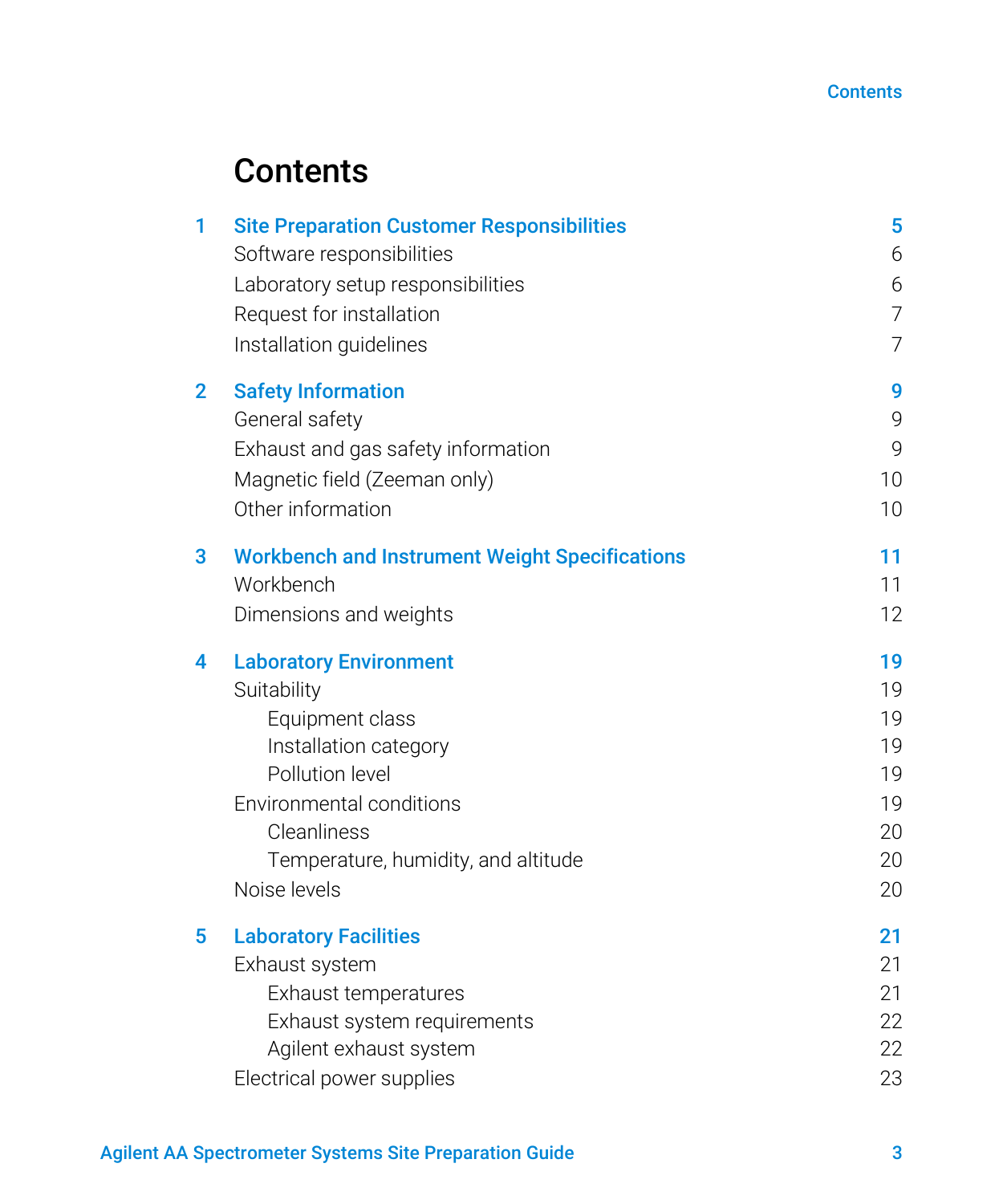### **Contents**

|   | Other power requirements                                         | 24 |
|---|------------------------------------------------------------------|----|
|   | Water cooling system                                             | 26 |
|   | Waste fluids                                                     | 27 |
|   | Special arrangements for use with organic solvents               | 27 |
| 6 | <b>Gas Supplies</b>                                              | 29 |
|   | General compressed gases and cylinders information               | 29 |
|   | Pressure cylinder storage                                        | 30 |
|   | Gas connection fittings                                          | 30 |
|   | Gas line diameter                                                | 32 |
|   | Permitted gas supplies                                           | 32 |
|   | Flame AA spectrometer gas supplies                               | 33 |
|   | Air supply                                                       | 33 |
|   | Nitrous oxide supply                                             | 35 |
|   | Acetylene supply                                                 | 36 |
|   | Gas supplies for Graphite Tube Atomizers (Zeeman and non-Zeeman) | 39 |
|   | Gas supplies for the Vapor Generation Accessory                  | 40 |
| 7 | <b>Instrument Shipping Information</b>                           | 41 |
|   | Insurance after delivery                                         | 41 |
|   | Transit damage                                                   | 41 |
|   | In-house transit routes                                          | 42 |
| 8 | <b>Computer and Software Installation Information</b>            | 45 |
|   | Recommended computer configuration                               | 45 |
|   | Installing the Microsoft Windows operating system                | 46 |
|   | Installing Agilent SpectrAA software                             | 47 |
|   | Installing Agilent SpectrAA CFR software                         | 47 |
| 9 | <b>Operator Training</b>                                         | 49 |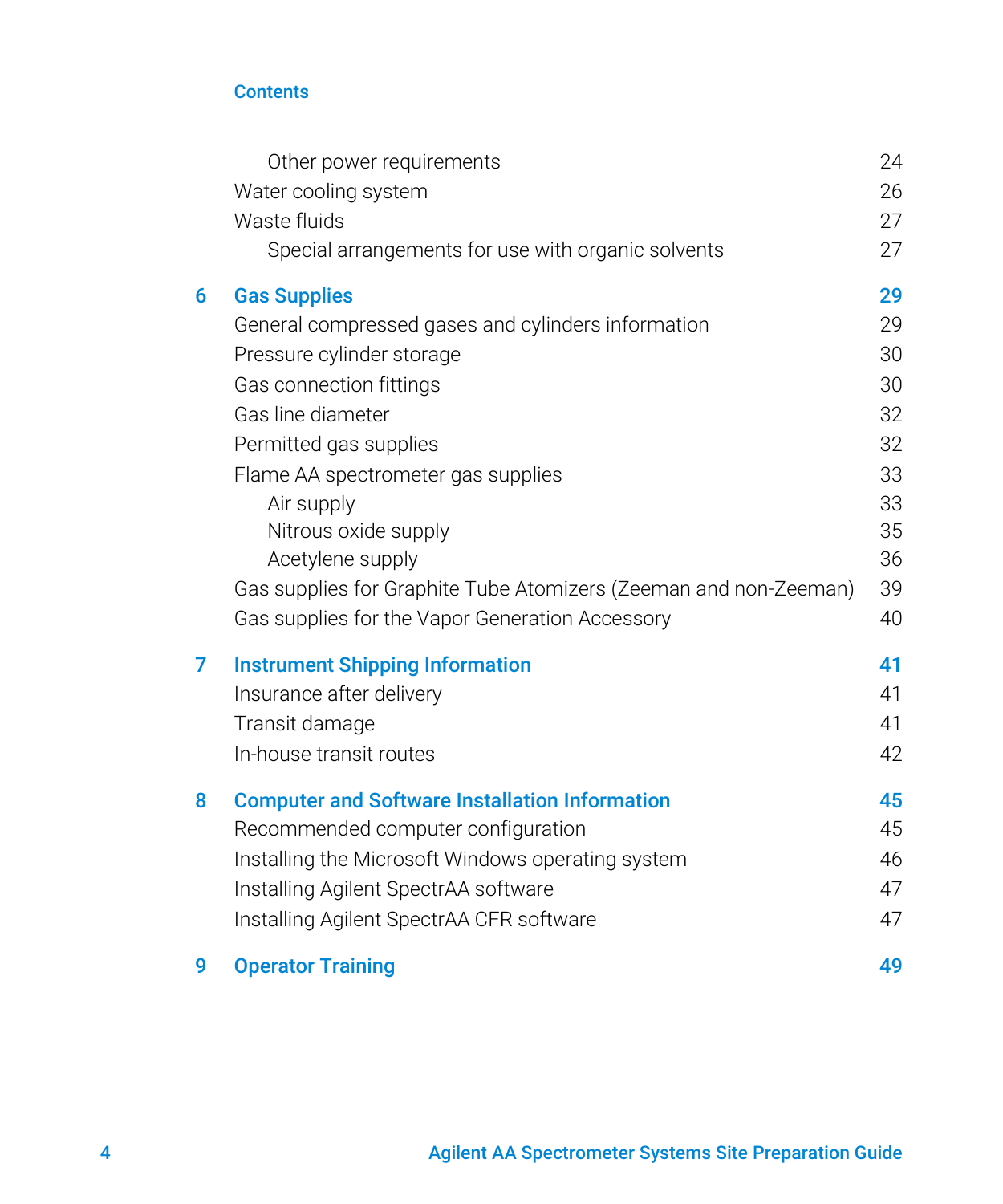# <span id="page-4-0"></span>1 Site Preparation Customer Responsibilities

| Software responsibilities         |  |
|-----------------------------------|--|
| Laboratory setup responsibilities |  |
| Request for installation          |  |
| Installation quidelines           |  |

This publication contains the information required to successfully prepare a site for an Agilent AA system installation. A copy should be retained for validation purposes. If you have difficulty in preparing for the installation, and for details of operator training courses, contact your Agilent sales or field service representative.

If you have questions or problems in providing anything described in the list below, please contact your local Agilent or partner support/service organization for assistance prior to delivery. In addition, Agilent and/or its partners reserve the right to reschedule the installation dependent upon the readiness of your laboratory.

Should your site not be ready for any reason, please contact Agilent as soon as possible to re-arrange any services that have been purchased.

Other optional services such as additional training, operational qualification (OQ) and consultation for user-specific applications may also be provided at the time of installation when ordered with the system, but should be contracted separately.

If Agilent is delivering installation and familiarization services, users of the instrument should be present throughout these services; otherwise, they will miss important operational, maintenance and safety information.

This manual includes information on these products G8430A, G8430AA, G8431AA, G8432AA, G8433AA, G8434AA, G8435AA, G8436AA, G8437AA, G8442AA, G8447AA, G8448AA. G8449AA. G8450AA. G8438A, G8439A, G8440A, G8443A, G8444A, G8445A.

Report any instrument damage to the company responsible for transporting the instrument. Ensure that an Agilent representative was informed of the damage, and a copy of the damage report has been sent to the Agilent office.

Complete all relevant items below before scheduling your installation.

All information in this manual is accurate at the time or publication. For the most current information, contact your local Agilent representative.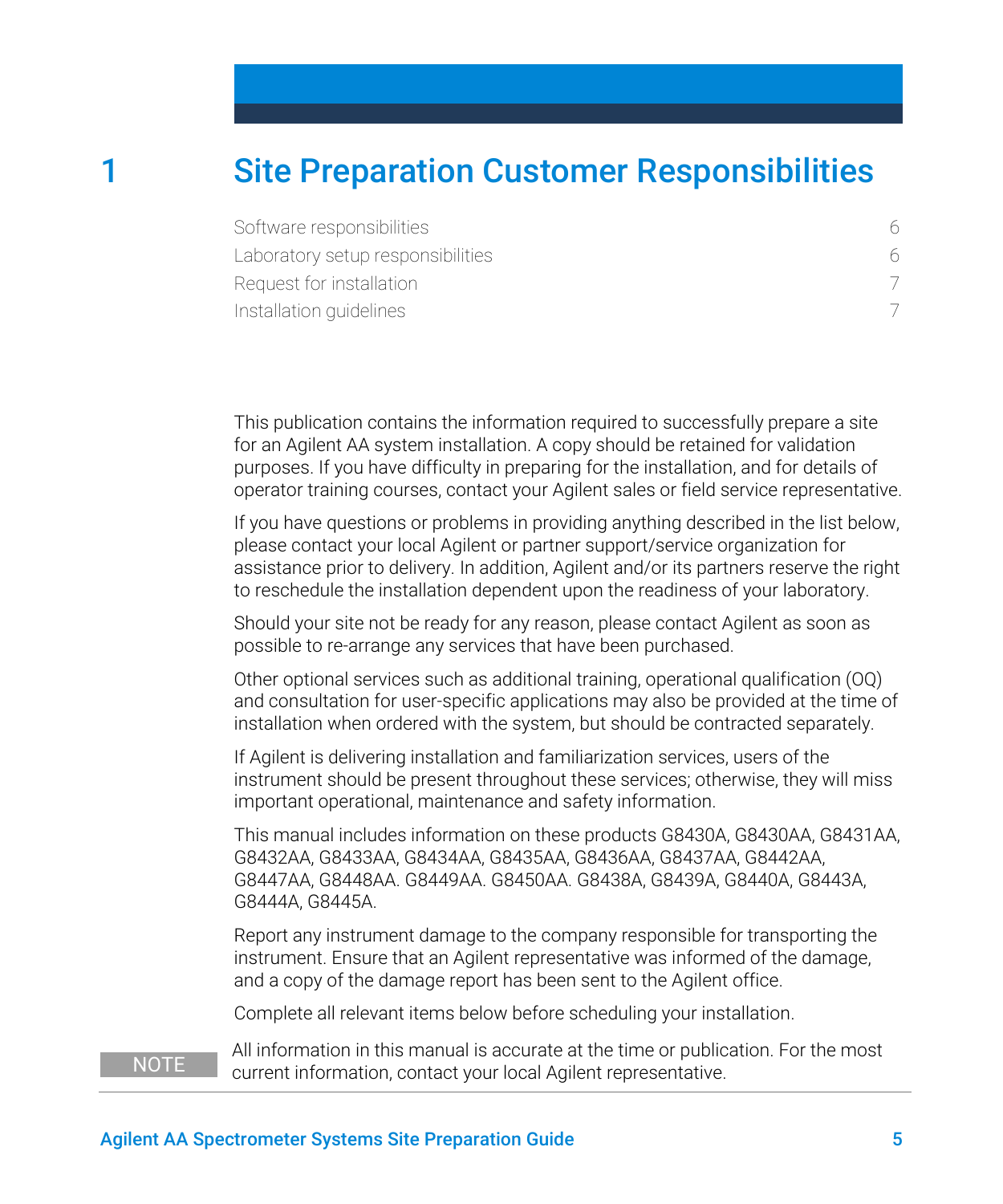## <span id="page-5-0"></span>Software responsibilities

- N/A (Check if 21 CFR Part 11 is not required.)
- The 21 CFR Part 11 booklet has been received and read, and action has been taken to ensure Section 4 of the 21 CFR Part 11 booklet has been completed.
- The System Administrator has been notified.
- <span id="page-5-1"></span> Arrangements have been made for the System Administrator to be present during installation.

## Laboratory setup responsibilities

| Requirement                                                     |                                                                                                                                                                                                                                      | ☑      |
|-----------------------------------------------------------------|--------------------------------------------------------------------------------------------------------------------------------------------------------------------------------------------------------------------------------------|--------|
| PC components on site.                                          | Principal installation area is in compliance with all relevant safety regulations.                                                                                                                                                   | □<br>□ |
|                                                                 | Processor: RAM in MB:                                                                                                                                                                                                                |        |
|                                                                 |                                                                                                                                                                                                                                      |        |
|                                                                 | Printer brand: <u>example and a series of the series of the series of the series of the series of the series of the series of the series of the series of the series of the series of the series of the series of the series of </u> | □      |
|                                                                 |                                                                                                                                                                                                                                      |        |
| Laboratory is free of excessive particulate matter.             |                                                                                                                                                                                                                                      | П      |
| Lab temperature maintained between 20 and 25 °C (68 and 77 °F). |                                                                                                                                                                                                                                      | □      |
| Workbench requirements met.                                     |                                                                                                                                                                                                                                      | □      |
| Exhaust system is suitable.                                     |                                                                                                                                                                                                                                      | п      |
| Specified electrical supply and power outlets installed.        |                                                                                                                                                                                                                                      | □      |
|                                                                 | All gas supplies (at specified purities), regulators, and gas lines are installed.                                                                                                                                                   | п      |
| Waste container appropriate for the chemical waste is prepared. |                                                                                                                                                                                                                                      | □      |
|                                                                 | Water cooling/circulation system and power connections are set up.                                                                                                                                                                   | $\Box$ |
|                                                                 |                                                                                                                                                                                                                                      |        |
| Serial number:                                                  |                                                                                                                                                                                                                                      |        |
| Entrance to the lab is at least 1450 cm (57.1 in) wide.         |                                                                                                                                                                                                                                      | □      |
|                                                                 | Instrument boxes have arrived undamaged or a copy of any damage report has been forwarded to the Agilent                                                                                                                             | $\Box$ |
| sales office.                                                   |                                                                                                                                                                                                                                      |        |
| Accessories                                                     |                                                                                                                                                                                                                                      |        |
|                                                                 | SIPS 10/20 Sample Introduction Pump System serial number: _______________________                                                                                                                                                    | □      |
|                                                                 |                                                                                                                                                                                                                                      | □      |
|                                                                 |                                                                                                                                                                                                                                      | $\Box$ |
|                                                                 |                                                                                                                                                                                                                                      | о      |
|                                                                 | ETC 60 Electrothermal Temperature Controller serial number:                                                                                                                                                                          | $\Box$ |
|                                                                 | Additional accessory serial number: Accessory serial number:                                                                                                                                                                         | п      |
|                                                                 |                                                                                                                                                                                                                                      |        |
|                                                                 | Additional accessory serial number: Accession of the state of the state of the state of the state of the state of the state of the state of the state of the state of the state of the state of the state of the state of the        | □      |
|                                                                 |                                                                                                                                                                                                                                      |        |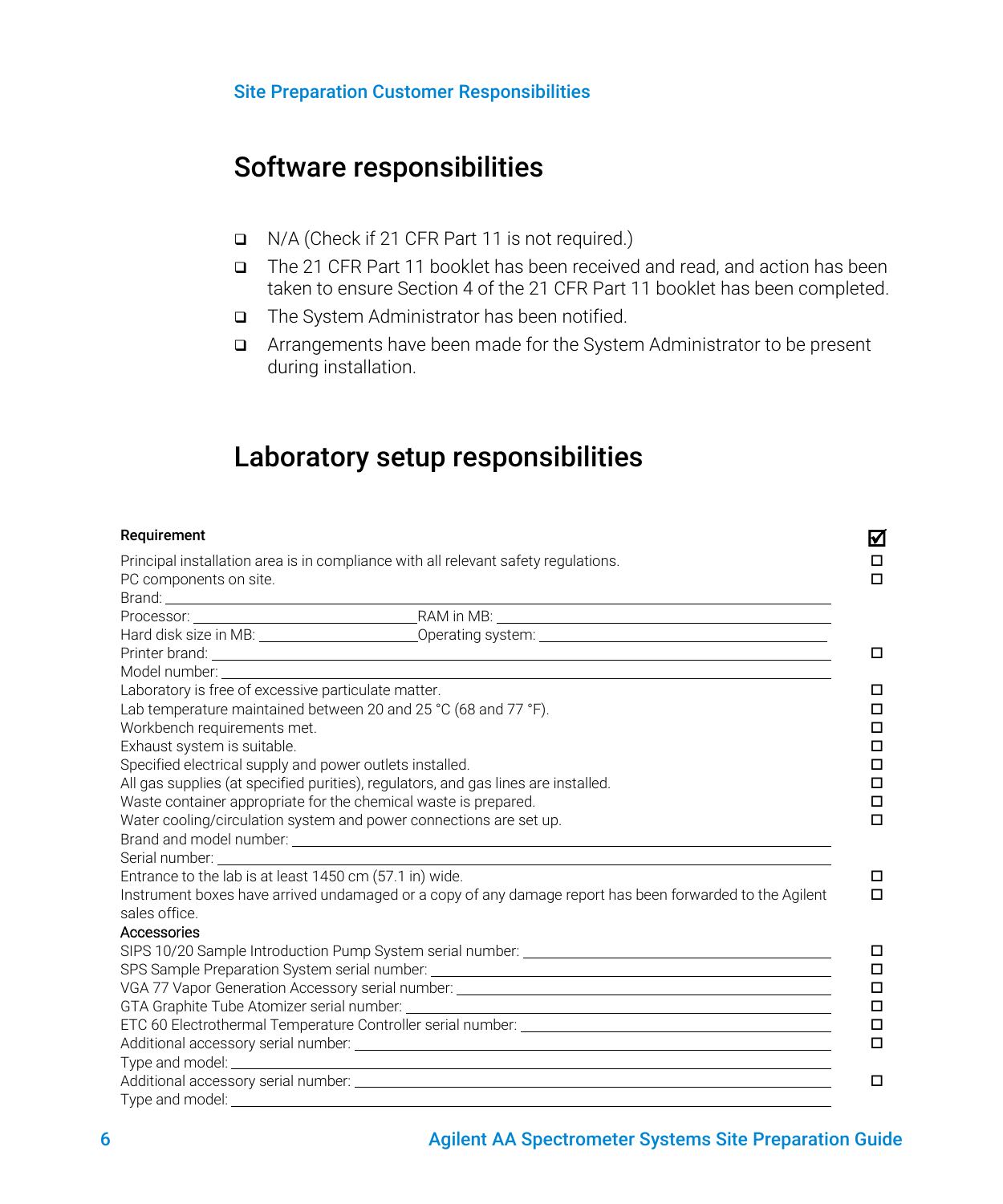## <span id="page-6-0"></span>Request for installation

Once all preparations listed above have been completed in accordance with the information provided in this document, contact your local Agilent or partner support/service organization to arrange for the installation to be completed as soon as possible.

<span id="page-6-1"></span>If the installation site is not prepared in accordance with the enclosed instructions, additional installation charges may apply.

## Installation guidelines

Allow a minimum of four hours for the installation by an Agilent field service engineer. If accessories are included, allow a maximum of 8 hours.

The installation will include:

- Spectrometer installation
- Basic customer training
- Maintenance overview
- Accessory installation

Installation time will increase if qualification services (IQ/OQ) are required. Contact<br>NOTE shows local Agilant field consine engineer for further datails your local Agilent field service engineer for further details.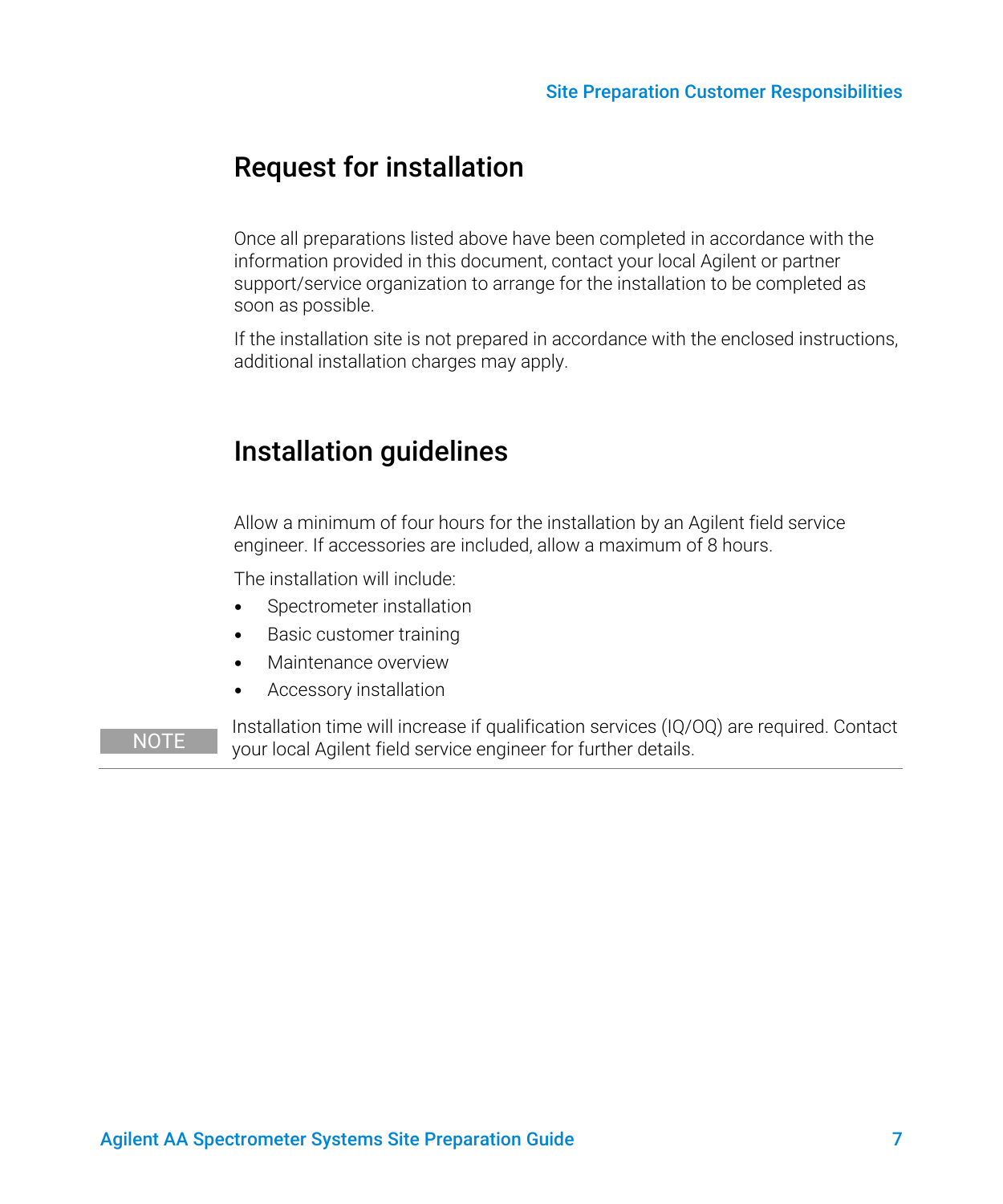Site Preparation Customer Responsibilities

This page is intentionally left blank.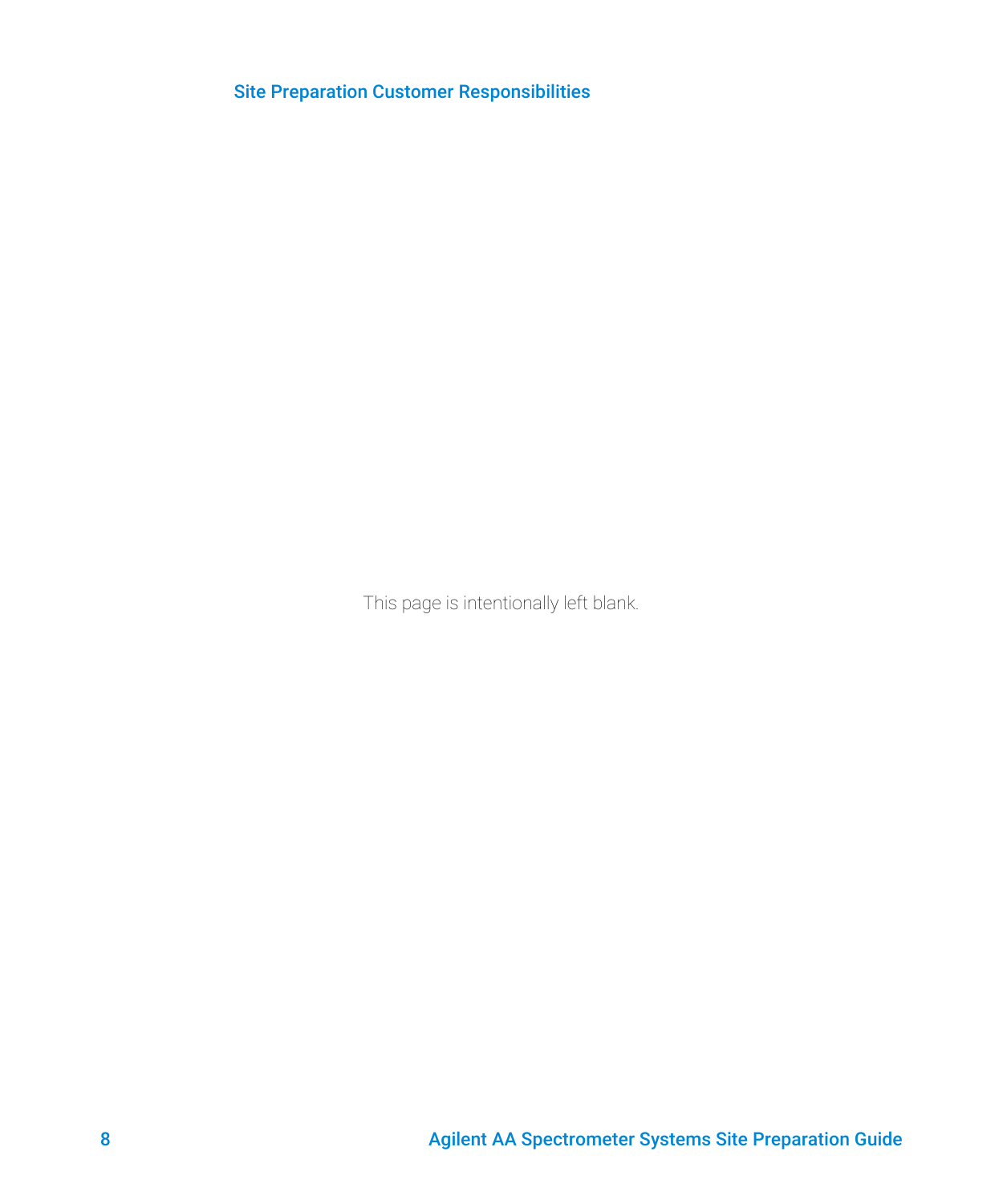# <span id="page-8-0"></span>2 Safety Information

| General safety                     |  |
|------------------------------------|--|
| Exhaust and gas safety information |  |
| Magnetic field (Zeeman only)       |  |
| Other information                  |  |

## <span id="page-8-1"></span>General safety

Your Agilent AA instrument and accessories have been carefully designed so that when used properly you have an accurate, fast, flexible and safe analytical system.

If the equipment is used in a manner not specified by the manufacturer, the protection provided by the equipment may be impaired.

Operation of an atomic absorption n spectrometer can involve the use of compressed gases, flames, and hazardous materials including corrosive fluids and flammable liquids. Unskilled, improper, or careless use of this instrument can create explosion hazards, fire hazards, or other hazards which can cause death, serious injury to personnel, or severe damage to equipment and property.

Information on safety practices is provided with your instrument and manuals, and also referenced in your Agilent accessory manuals. Before using your instrument or accessories, you must thoroughly read these safety practices.

Observe all relevant safety practices at all times.

The safety practices described in the User's Guides are provided to help you operate the instrument safely. Read each safety topic thoroughly before attempting to operate the instrument and *always* operate the spectrometer in accordance with these safety practices.

## <span id="page-8-2"></span>Exhaust and gas safety information

Safety information and requirements for exhaust systems starts in the Exhaust System section on Page [21.](#page-20-1)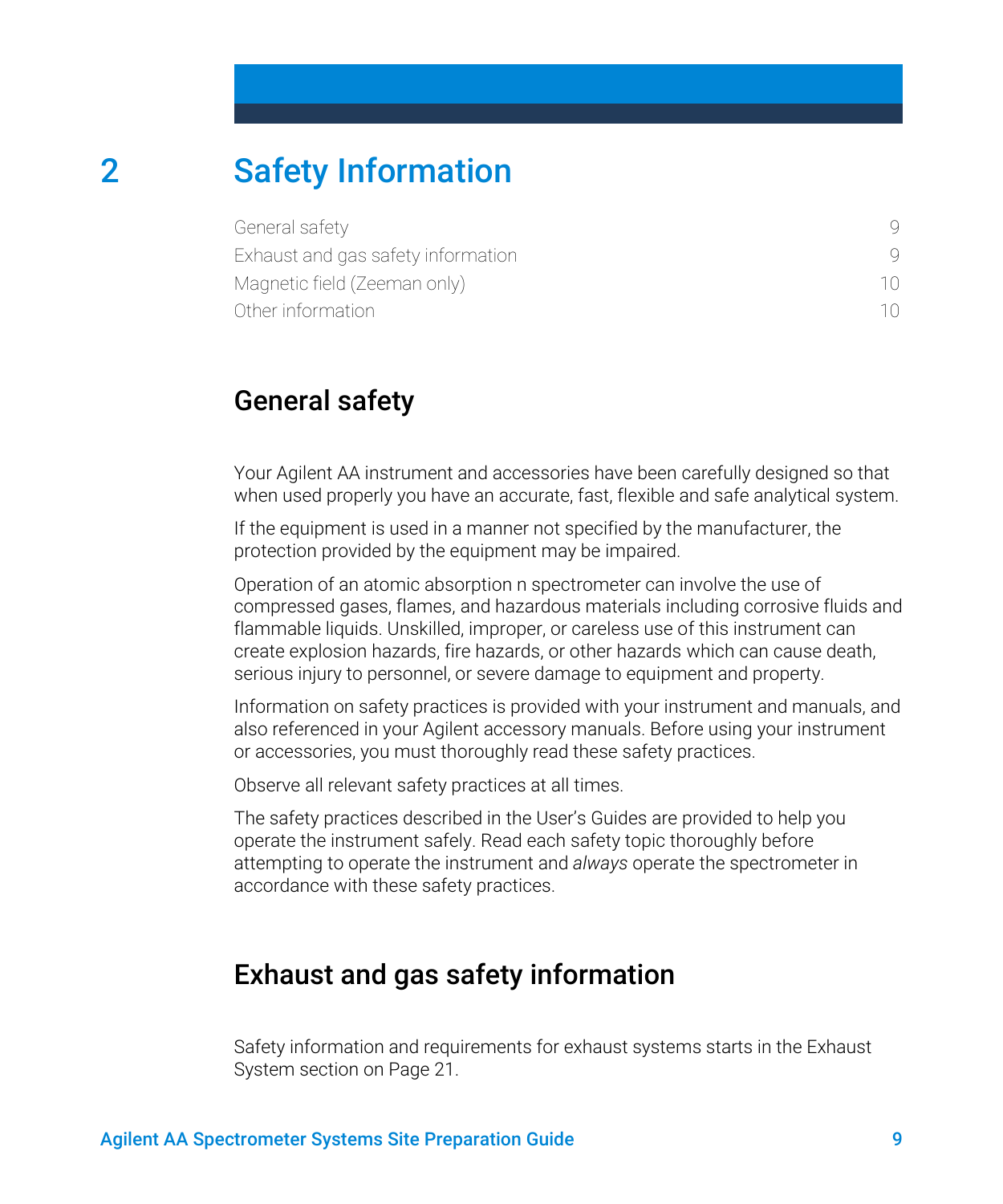### Safety Information

Safety information, specifications, and storage of gas cylinders starts in the Gas Supplies section on Page [29.](#page-28-0)

<span id="page-9-0"></span>Use the information provided in these sections to ensure your laboratory is set up for your Agilent AA Spectrometer. Also ensure that your laboratory complies with all local and national safety regulations.

## Magnetic field (Zeeman only)

The magnet produces a variable magnetic field of up to 0.8 tesla peak at mains frequency in the workhead during the read stage.

To avoid interference with heart pacemakers or magnetic storage media, keep them at least 300 mm (12 in) from the magnet.

<span id="page-9-1"></span>

 After all safety regulations have been met, check the checklist box: *Principal installation area is in compliance with all relevant safety regulations.*

## Other information

Specific warnings and cautions appear in the manual and in the Help where appropriate, and detail the specific hazard, describe how to avoid it, and specify the possible consequences of not heeding the warning or caution.

NOTE A 'Note' message is used to give advice or information.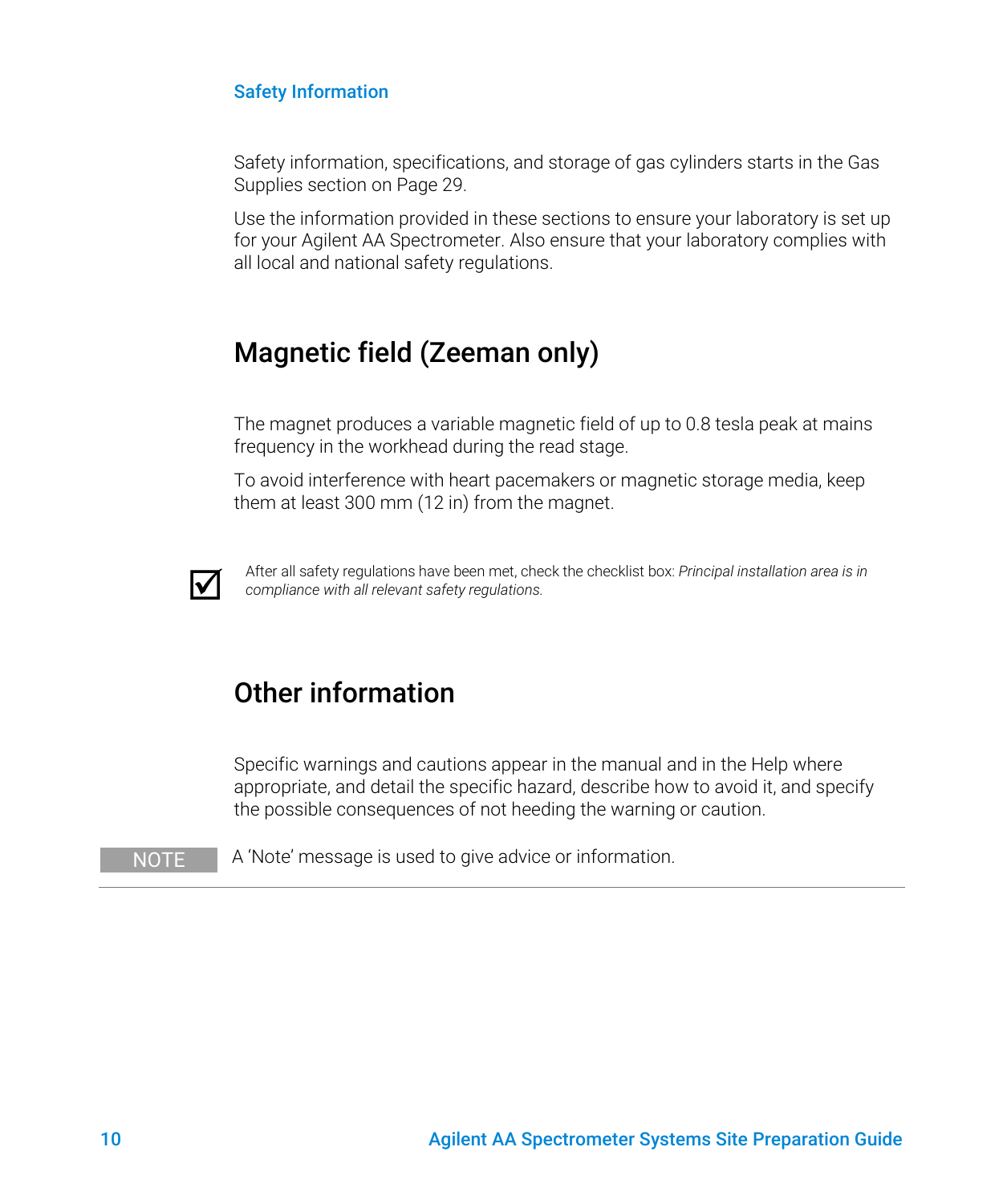# <span id="page-10-0"></span>3 Workbench and Instrument Weight **Specifications**

<span id="page-10-1"></span>[Workbench](#page-10-1) [11](#page-10-1) [Dimensions and weights](#page-11-0) [12](#page-11-0)

## Workbench

The workbench must be free from vibration, and be stable and strong enough to support the total weight of the equipment to be used. The bench top should be large enough to permit a free circulation of air around the main instrument and each of the accessories. Allow at least 100 mm clearance between instrument panels and walls.

Avoid bench space with overhanging shelves. Pay special attention to the total height and weight of the modules you have ordered to ensure your laboratory bench can support this weight.

The information provided in Table 1 will make planning easier. Portable or semipermanent trolleys can be used as workbenches, but you must lock the wheels. Accessories such as the SPS 3 and SPS 4 Autosamplers can be positioned on a trolley available from Agilent. To avoid damage from spillage of samples being used, the bench top should be covered with a material that is corrosion-resistant and impervious to liquid spillage. Generally, for comfortable working conditions and ease of access to the instruments, the workbench should be approximately 900 mm (35 in) high.

The location of the workbench may be determined by the need for an exhaust flue to remove fumes and vapors from the spectrometer sample compartment (see Exhaust System on Page [21\)](#page-20-1).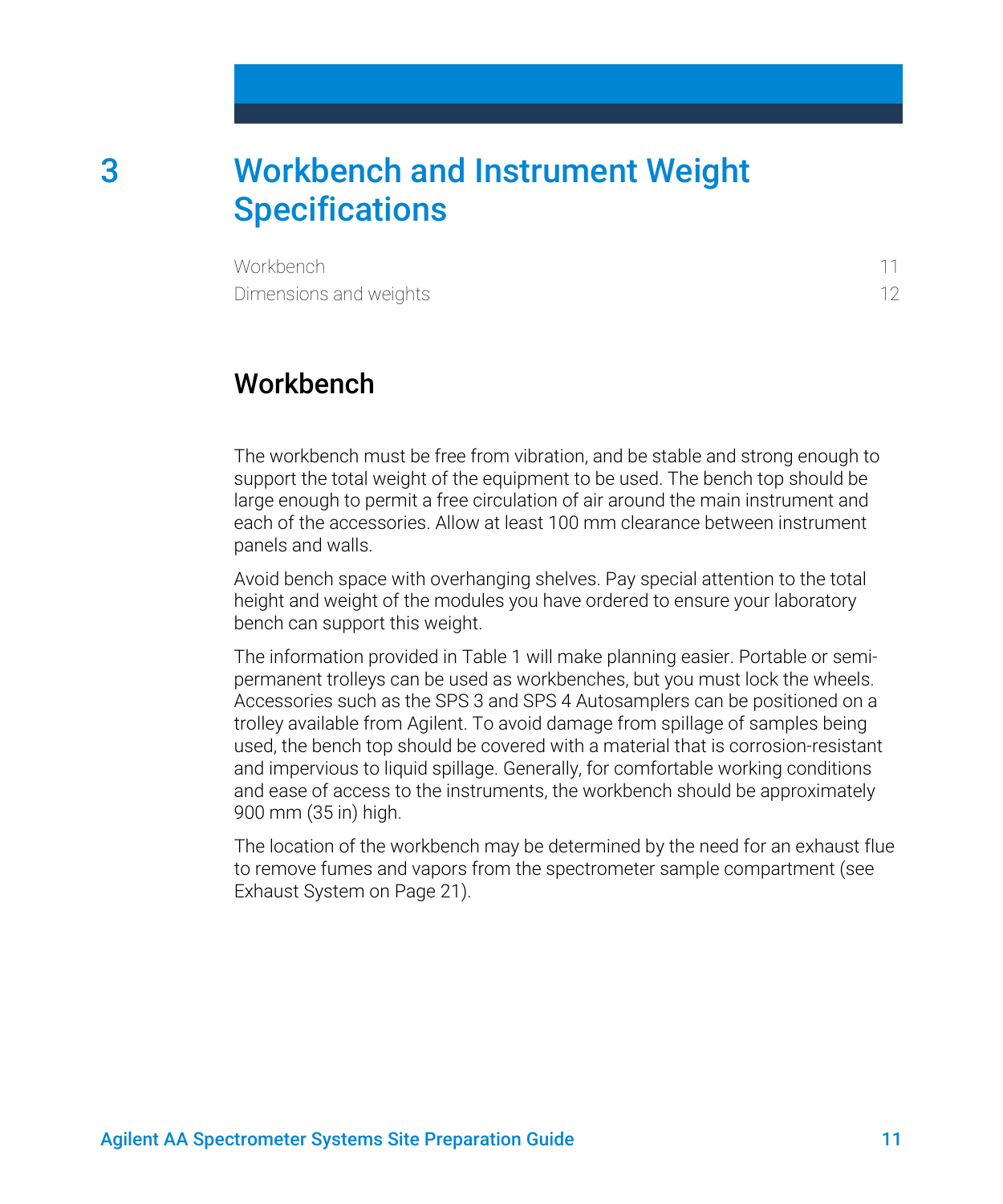## Dimensions and weights

<span id="page-11-0"></span>Table 1. Equipment dimensions and weights for Agilent AA systems

| System unit                                                                | Width            | Depth                     | Height           | Weight            |
|----------------------------------------------------------------------------|------------------|---------------------------|------------------|-------------------|
| 55B AA spectrometer                                                        | 790 mm (31 in)   | 585 mm (23 in)            | 575 mm (22.5 in) | 56 kg (123 lb)    |
| 55B AA shipping dimensions                                                 | 1200 mm (47 in)  | 780 mm (31 in)            | 870 mm (34 in)   | 97 kg (213 lb)    |
| 240 AA spectrometer                                                        | 790 mm (31 in)   | 580 mm (23 in)            | 590 mm (23 in)   | 56 kg (123 lb)    |
| 240Z AA spectrometer. Also requires 790 mm (31 in)<br>GTA 120Z (see below) |                  | 580 mm (23 in)            | 590 mm (23 in)   | 56 kg (123 lb)    |
| 240 AA shipping dimensions                                                 | 1215 mm (46 in)  | 820 mm (35 in)            | 870 mm (35 in)   | 97 kg (214 lb)    |
| 240Z AA shipping dimensions                                                | 1215 mm (46 in)  | 820 mm (35 in)            | 870 mm (35 in)   | 86 kg (190 lb)    |
| 280FS AA spectrometer                                                      | 790 mm (31 in)   | 580 mm (23 in)            | 590 mm (29 in)   | 75 kg (165 lb)    |
| 280Z AA spectrometer. Also requires 790 mm (31 in)<br>GTA 120Z (see below) |                  | 580 mm (23 in)            | 740 mm (29 in)   | 61 kg (135 lb)    |
| 280FS/Z AA shipping dimensions                                             | 1210 mm (48 in)  | 820 mm (32 in)            | 1020 mm (40 in)  | 106 kg (234 lb)   |
| GTA 120 Graphite Tube Atomizer<br>(workhead stowed)                        | 240 mm (10 in)   | 600 mm (24 in)            | 580 mm (23 in)   | 41 kg (90 lb)     |
| GTA 120 shipping dimensions<br>(including PSD 120)                         | 960 mm (38 in)   | 770 mm (30 in)            | 850 mm (34 in)   | 76 kg (167 lb)    |
| GTA 120Z (including workhead)                                              | 240 mm (10 in)   | 600 mm (24 in)            | 580 mm (23 in)   | 52 kg (115 lb)    |
| GTA 120Z shipping dimensions<br>(including PSD 120)                        | 960 mm (38 in)   | 770 mm (30 in)            | 850 mm (34 in)   | 87 kg (192 lb)    |
| PSD 120 Programmable Sample<br>Dispenser                                   | 300 mm (11.8 in) | 380 mm (15 in)            | 310 mm (12.2 in) | 6 kg (13.2 lb)    |
| PSD 120 shipping dimensions                                                | 660 mm (26 in)   | 420 mm (16.5 in)          | 310 mm (12.2 in) | 10 kg (22 lb)     |
| <b>SPS 4 Autosampler</b>                                                   | 600 mm (23.6 in) | 363 mm (14.3 in)          | 510 mm (20.1 in) | 15 kg (33.1 lb)   |
| SPS 4 shipping dimensions                                                  | 812 mm (32.0 in) | 532 mm (20.9 in)          | 714 mm (28.1 in) | 18.6 kg (41.0 lb) |
| SPS 4 trolley dimensions                                                   | 580 mm (23 in)   | 412 mm (17 in)            | 400 mm (16 in)   | 8.4 kg (18.5 lb)  |
| SPS 4 trolley shipping dimensions                                          | 764 mm (30.1 in) | 518 mm (20.4 in)          | 203 mm (8.0 in)  | 11 kg (24.3 lb)   |
| <b>VGA 77 Vapor Generation Accessory</b>                                   | 310 mm (13 in)   | $210 \, \text{mm}$ (8 in) | 270 mm (11 in)   | 5.5 kg (12 lb)    |
| VGA 77 shipping dimensions                                                 | 590 mm (23 in)   | 475 mm (18 in)            | 320 mm (12 in)   | 11 kg (24 lb)     |
| <b>UltrAA Boosted Lamp Supply</b>                                          | 240 mm (9.5 in)  | 355 mm (14 in)            | 145 mm (5.8 in)  | 7.5 kg (17 lb)    |
| ETC 60 Electrothermal Temperature<br>Controller                            | 260 mm (10 in)   | 240 mm (9.5 in)           | 150 mm (6 in)    | 5 kg (11 lb)      |
| ETC 60 shipping dimensions                                                 | 385 mm (15 in)   | 340 mm (14 in)            | 400 mm (16 in)   | 8.5 kg (19 lb)    |
| SIPS 10/20 Sample Introduction<br>Pump System power module                 | 225 mm (9 in)    | 100 mm $(4 in)$           | 385 mm (15.5 in) | 4.5 kg (10 lb)    |
| SIPS 10/20 pump module                                                     | 285 mm (11 in)   | 275 mm (10.5 in)          | 215 mm (9 in)    | 4.5 kg (10 lb)    |
| SIPS 10/20 shipping dimensions                                             | 620 mm (25 in)   | 530 mm (21 in)            | 360 mm (14 in)   | 15 kg (33 lb)     |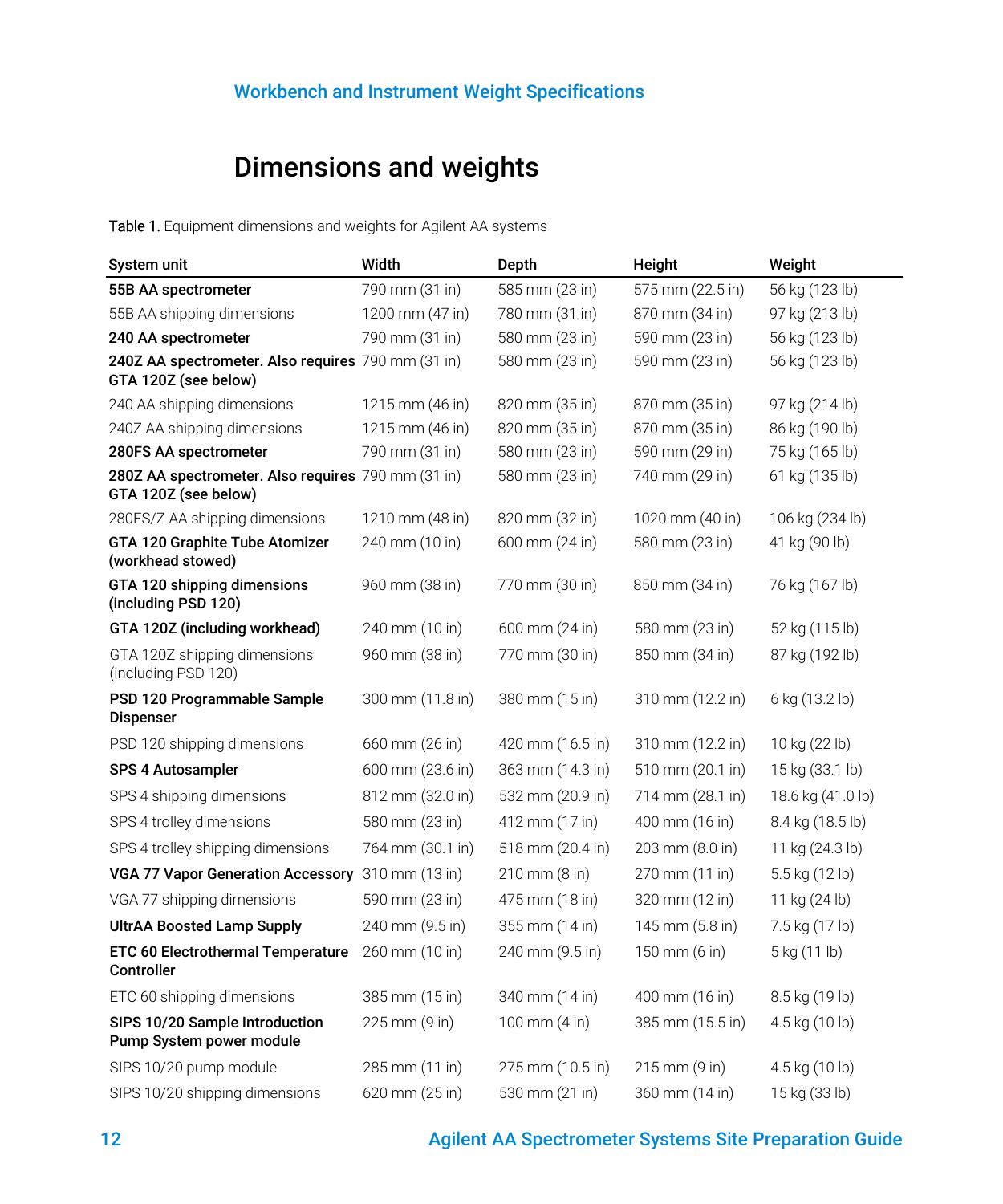

Figure 1. Dimensions of Agilent 55B AA spectrometer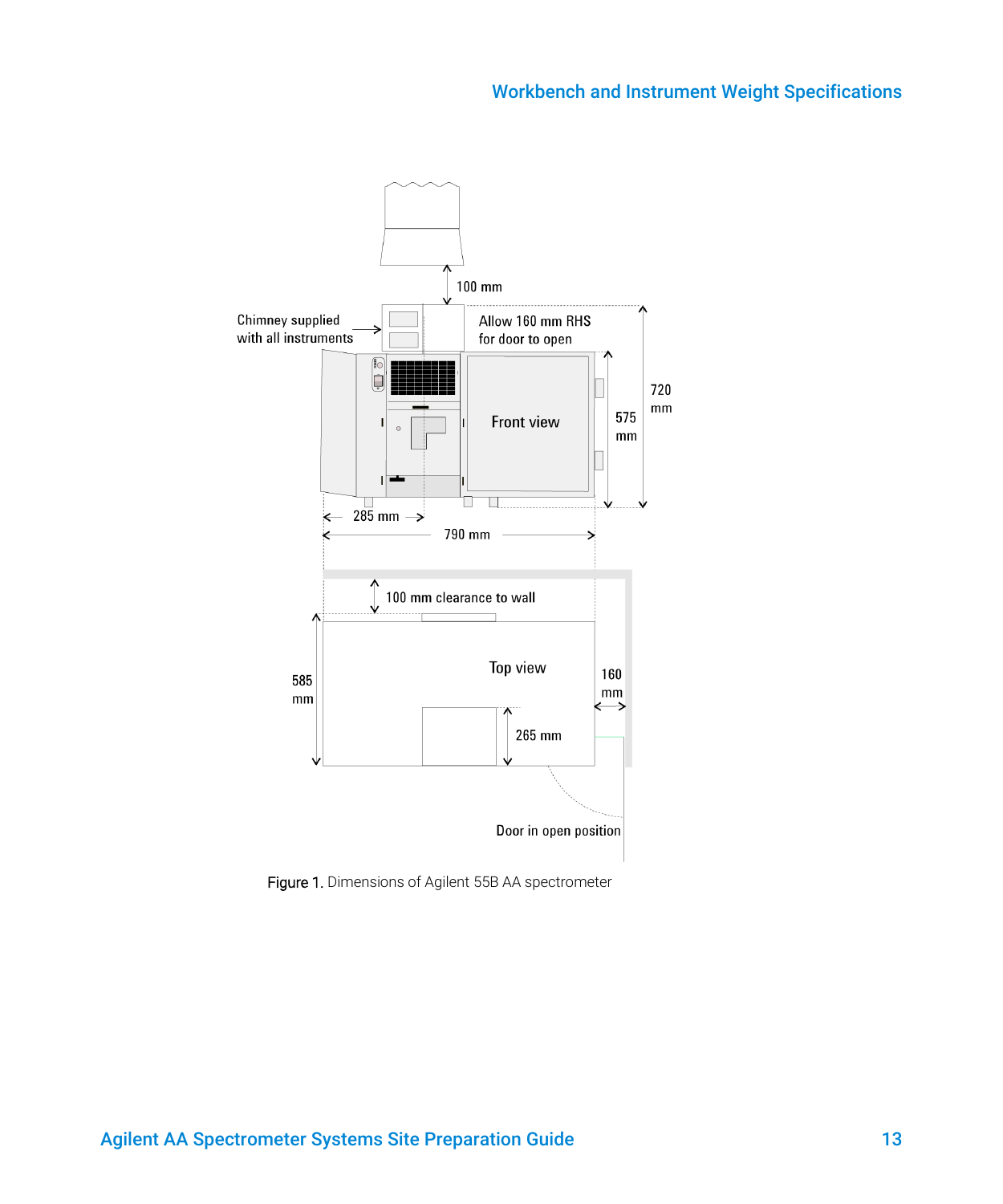### Workbench and Instrument Weight Specifications



Figure 2. Dimensions of Agilent 280 AA spectrometer with GTA 120 and PSD 120 (front view)



Figure 3. Dimensions of Agilent 280 AA spectrometer with GTA 120 and PSD 120 (top view)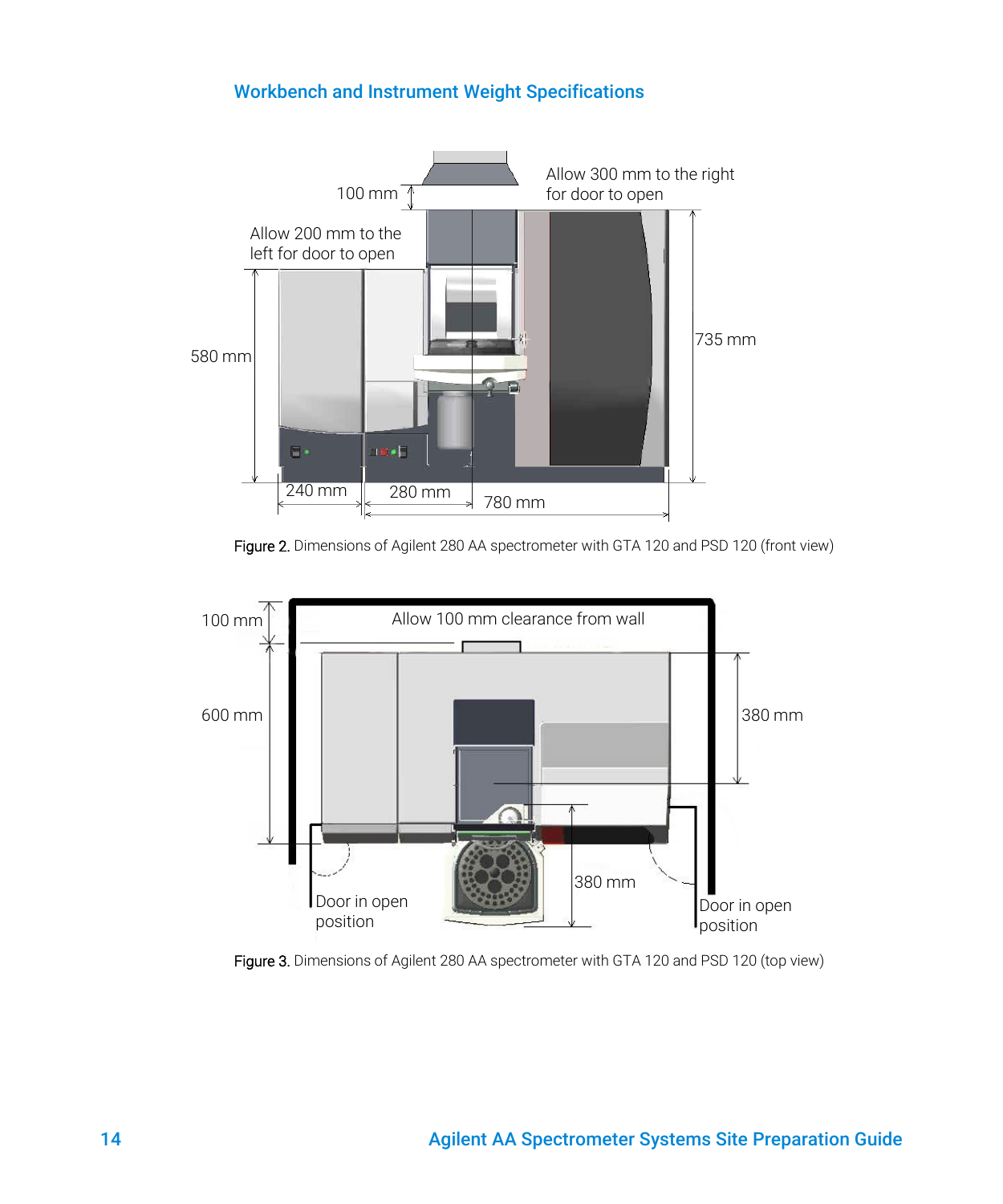

Figure 4. Dimensions of Agilent 280 AA spectrometer with PSD 120 (side view)



Figure 5. Dimensions of Agilent 240 Series AA spectrometer with GTA 120 and PSD 120 (front view)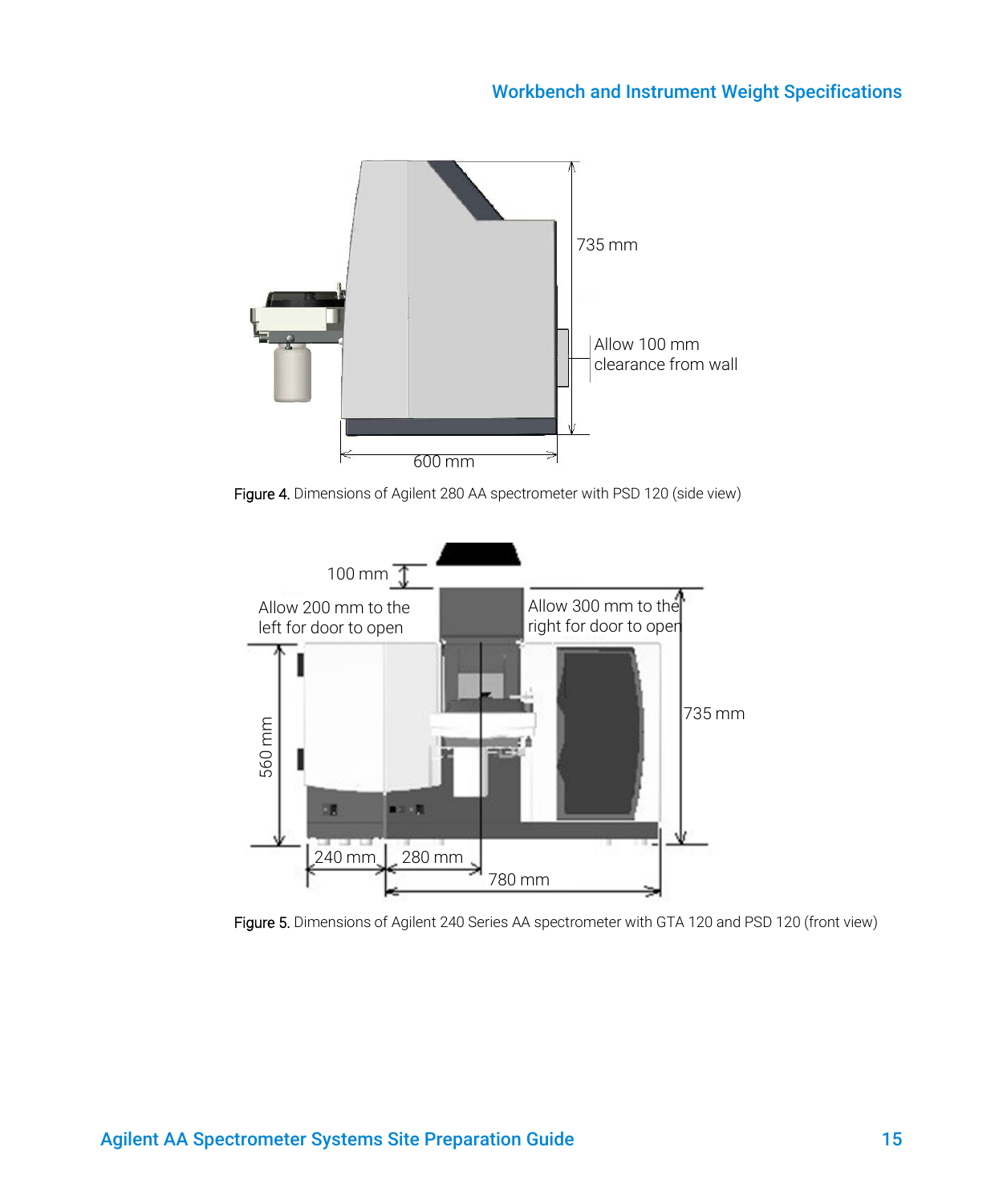### Workbench and Instrument Weight Specifications



Figure 6. Dimensions of Agilent 240 Series AA spectrometer with GTA 120 and PSD 120 (top view)



Figure 7. Dimensions of Agilent 240 Series AA spectrometer with PSD 120 (side view)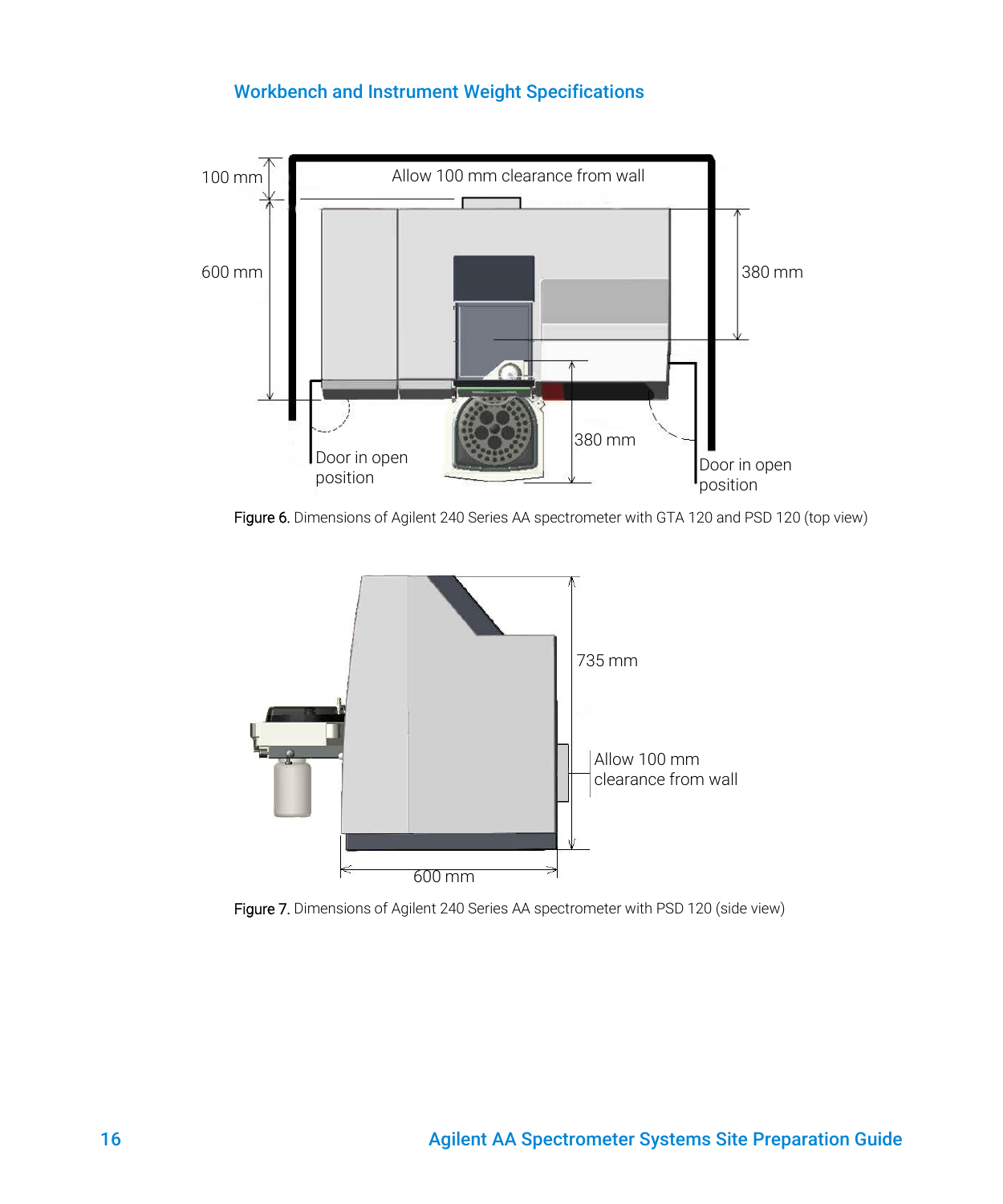

Figure 8. Feet location on the base of Agilent 240/280 Series AA (including Zeeman) spectrometer



After the workbench vibration and location requirements have been met, check the checklist box:<br>Workbench requirements met *Workbench requirements met.*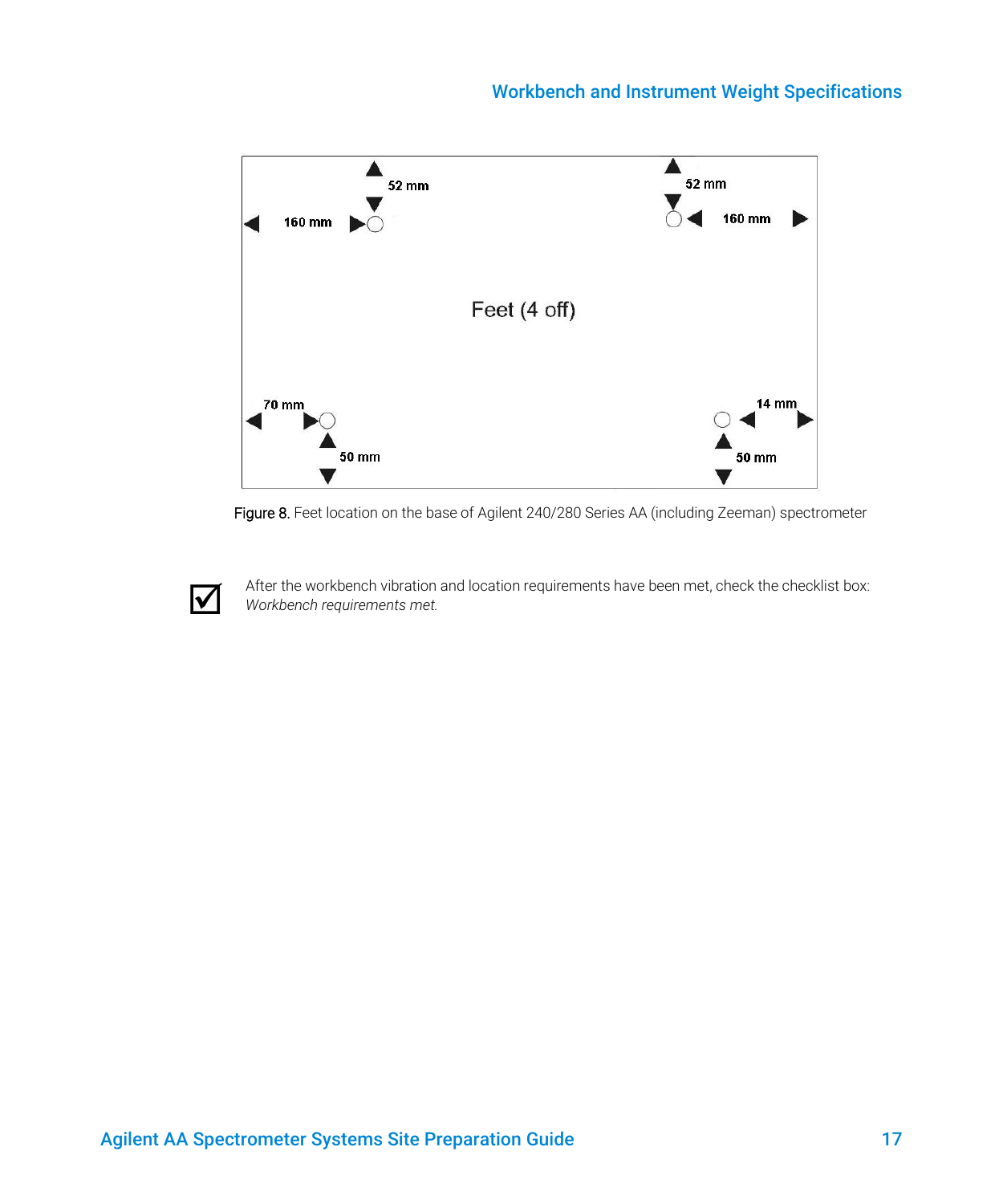Workbench and Instrument Weight Specifications

This page is intentionally left blank.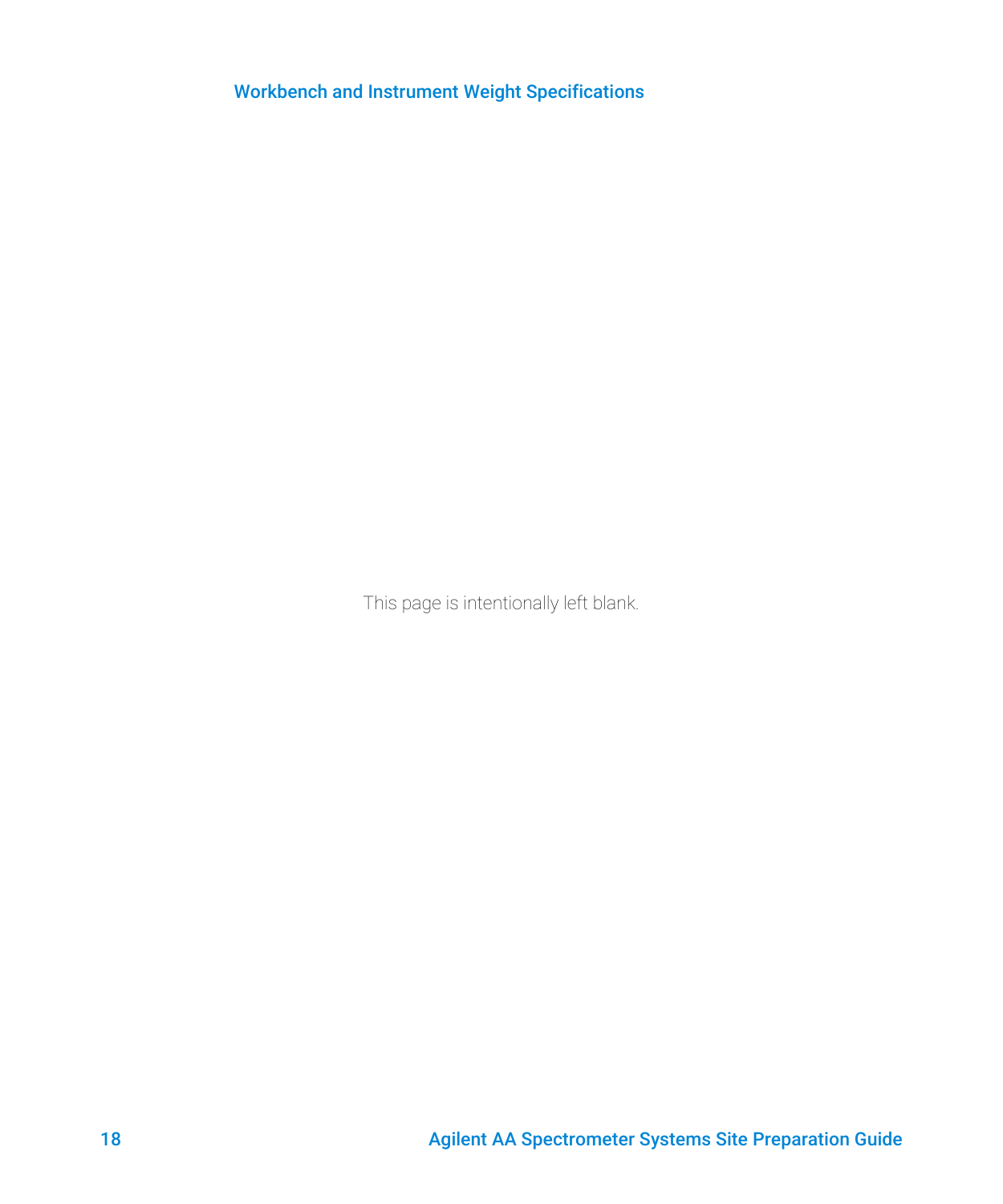# <span id="page-18-0"></span>4 Laboratory Environment

| Suitability              | 19 |
|--------------------------|----|
| Environmental conditions | 19 |
| Noise levels             | 20 |

## <span id="page-18-1"></span>**Suitability**

### <span id="page-18-2"></span>Equipment class

Your Agilent AA instrument is designed for indoor use only and is classified suitable under Equipment Class I category.

### <span id="page-18-3"></span>Installation category

The installation category is II, based on IEC61010-1. The installation category implies the regulation for impulse withstand voltage. It is also called the 'Over voltage category'. 'II' applies to electrical equipment with a nominal supply voltage up to 300 V.

### <span id="page-18-4"></span>Pollution level

The pollution level is 2, based on IEC61010-1. Pollution level describes the degree to which a solid, liquid, or gas that deteriorates dielectric strength is adhering. '2' applies to a normal indoor atmosphere, where only nonconductive pollution occurs.

## <span id="page-18-5"></span>Environmental conditions

Operating your instrument within the recommended cleanliness and temperature and humidity ranges ensures optimum instrument performance and lifetime.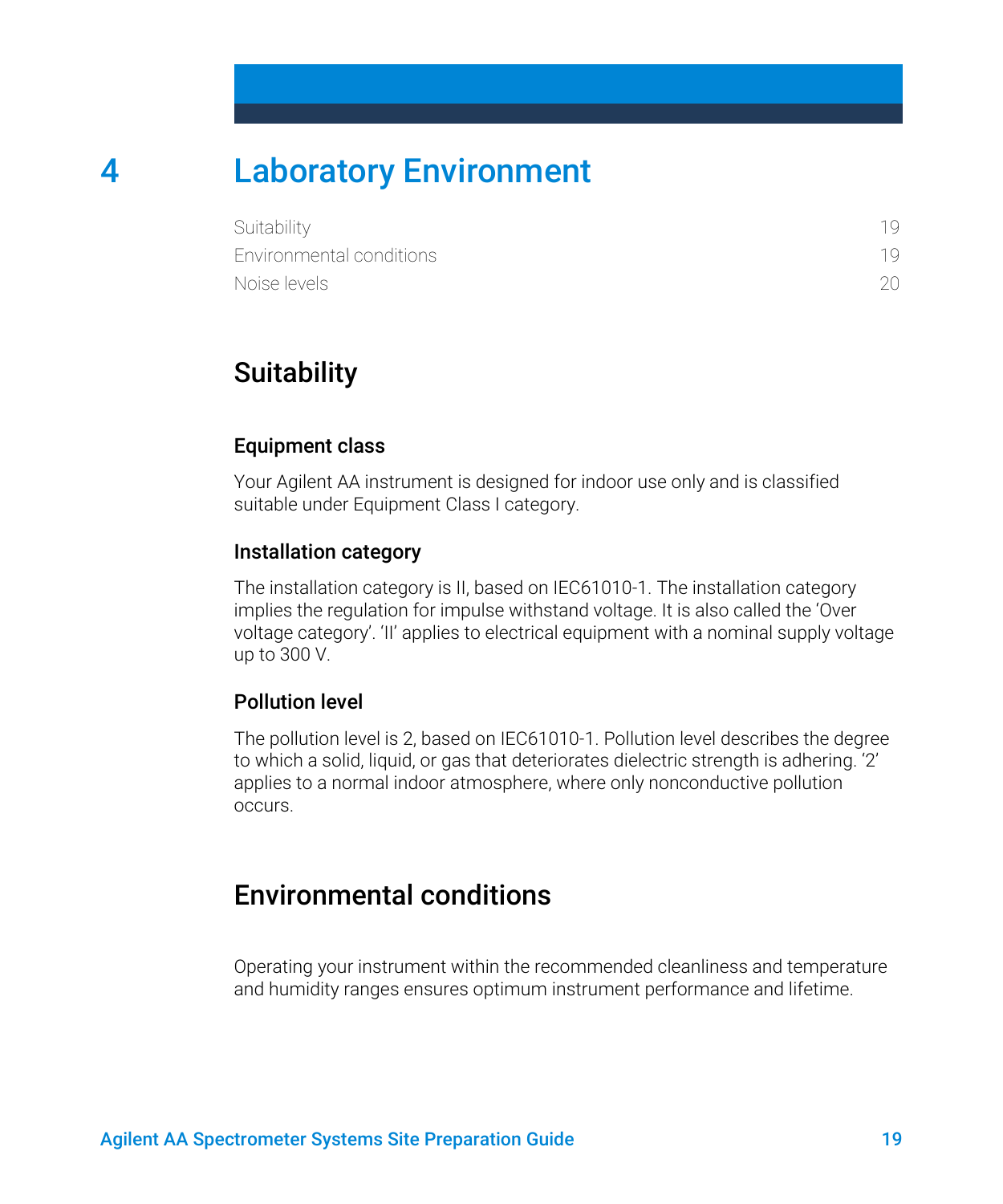### Laboratory Environment

### <span id="page-19-0"></span>**Cleanliness**

- The area selected for operation of an Agilent AA spectrometer system must be free from drafts, corrosive atmospheres and vibration.
- Sample preparation areas and materials storage facilities should be located in a separate room.
- The area should have a dust-free, low-humidity atmosphere.
- Air conditioning is strongly recommended for control of the environment.
- The instrument should not be located near a window, door or any other area where drafts may cause unstable thermal conditions.

<span id="page-19-1"></span>

 After the cleanliness requirements have been met, check the checklist box: *Laboratory is free of excessive particulate matter.*

### Temperature, humidity, and altitude

Table 2. Recommended environmental conditions for Agilent AA spectrometers

|               | Altitude                                                     | Temperature range                                      | Relative humidity<br>(non-condensing) |
|---------------|--------------------------------------------------------------|--------------------------------------------------------|---------------------------------------|
| For operation | 0 to 853 m (0 to 2800 ft)<br>853 to 2133 m (2800 to 7000 ft) | 10 to 35 °C (50 to 95 °F)<br>10 to 25 °C (50 to 77 °F) | 8 to 80%<br>8 to 80%                  |
| For storage   | 0 to 2133 m (0 to 7000 ft)                                   | 5 to 45 °C (40 to 115 °F)                              | 20 to 80%                             |

### **NOTE**

For *optimum analytical performance*, it is recommended that the ambient temperature of the laboratory be between 20 and 25 °C (68 and 77 °F).and be held constant to within  $\pm 2$  °C ( $\pm 3.6$  °F) throughout the entire working day.

<span id="page-19-2"></span>

 After the temperature requirements have been met, check the checklist box: *Lab temperature maintained between 20 and 25 °C (68 and 77 °F).*

## Noise levels

The sound pressure level (SPL) of a flame AA in a 'normal' laboratory environment (≈60 dBA) ambient noise measured at normal operator position is ≈65 dBA. At a distance of 1 meter from the instrument, the SPL is reduced to ≈62 dBA. The likely maximum SPL at a customer location will be greatly influenced by the extraction system.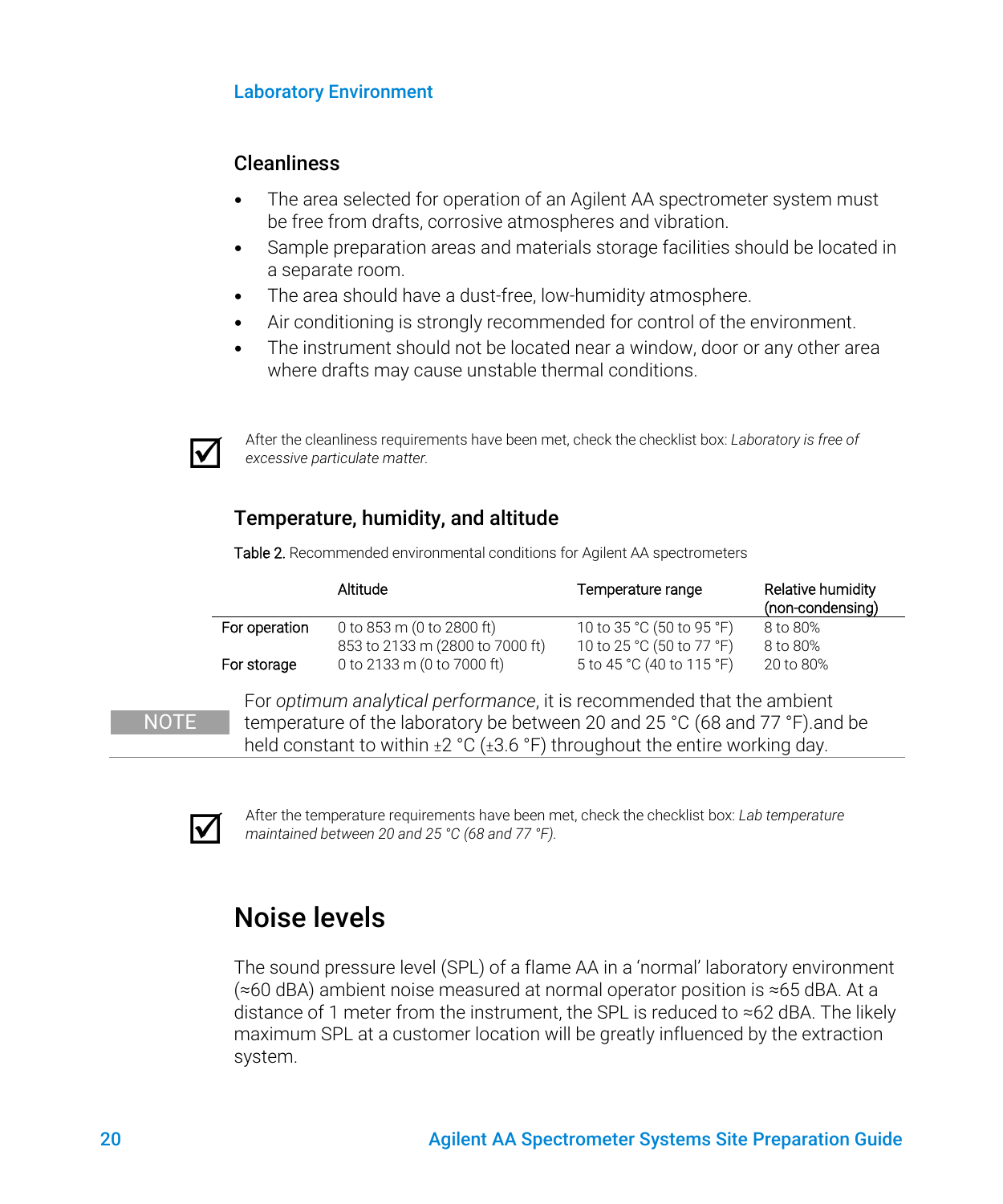# <span id="page-20-0"></span>5 Laboratory Facilities

| Exhaust system            |    |
|---------------------------|----|
| Electrical power supplies | 23 |
| Water cooling system      | 26 |
| Waste fluids              |    |

## <span id="page-20-1"></span>Exhaust system

Heat, vapors and fumes generated by flame, furnace and vapor generation methods can be toxic or corrosive and may be hazardous to personnel and must be extracted from the instrument by an exhaust system.

The customer is responsible for installation of the extraction system prior to the installation of the AA spectrometer system by Agilent.

### <span id="page-20-2"></span>Exhaust temperatures

The flame operates at a temperature of approximately 3000 °C (5400 °F), and can generate up to 540 kilojoules (510 Btu) per minute.

Under extreme flame conditions, the maximum temperature of the exhaust extraction system (based on the Agilent exhaust system) is 65 °C (149 °F) at a distance of 2.2 m (7.2 ft) above the floor level. However, failure of the extraction fan may cause accessible metalwork to become dangerously hot.



Figure 9. Spectrometer and flue position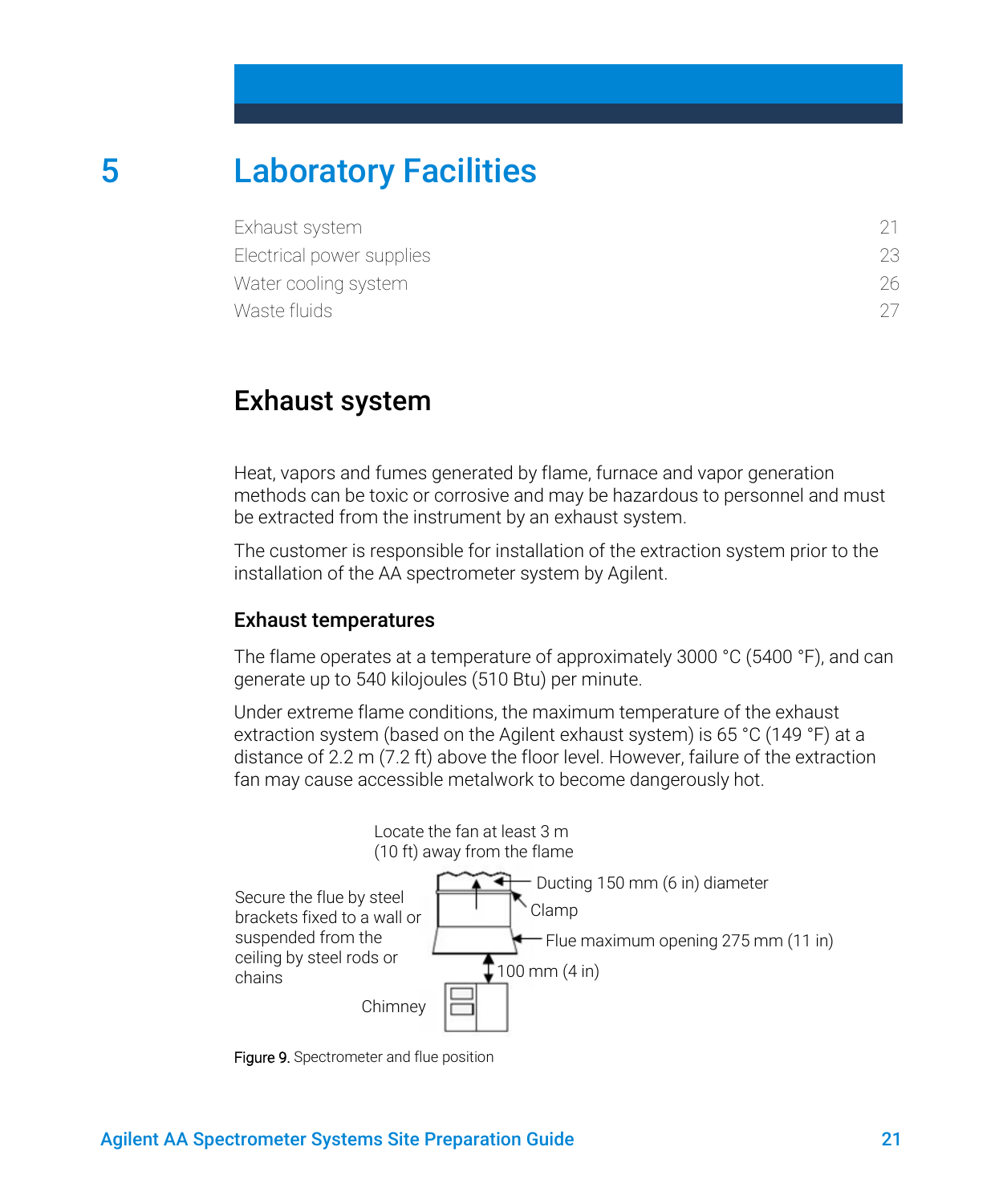### Laboratory Facilities

### <span id="page-21-0"></span>Exhaust system requirements

The exhaust system construction and installation must comply with any rules and/or regulations that may be imposed by local authorities responsible for control of facilities and fixtures in the workplace.

The spectrometer must be located under a flue, which is vented by an exhaust fan and ducted to an external vent that vents to the outside air; never within the building. The external vent must be fitted with a backdraft damper. Locate the system outlet such that the exhaust cannot re-enter the building through any door, window, air conditioning inlet, or other ventilator.

The exhaust system with flue, ducting and external vent must provide a minimum flow of 6 cubic meters per minute (200 cfm) at 16-mm water gauge static pressure (free delivery of 11 cubic meters per minute; or 388 cfm).

The exhaust fan should be located at least 3 meters (10 feet) away from the flame. The fan blades must be made of metal. The fan control switch and running indicator lamp should be located close to the instrument. The motor must be mounted away from the hot gases, and plastic parts must not be used as they will melt.

Ducting must be corrosion-resistant and fire-proof, and should be kept clear of fire alarms, sprinkler heads, heat-sensitive devices and combustible materials. It should rise vertically for at least 2 meters (6 feet) from the spectrometer and there should be no tight bends. All ducting joints must be fitted — the hot exhaust gases may melt soldered joints.

### WARNING Noxious Gas



Any leak can result in an oxygen-deficient atmosphere, which can cause death, serious injury, asphyxiation, anesthetic effects, and serious damage to equipment and property. An exhaust system must be used with Agilent AA flame and furnace instruments, to remove hazardous and toxic gases.

<span id="page-21-1"></span>NOTE The Agilent Furnace Fume Extraction System accessory requires an exhaust ducting size of 150 mm (6 in) to fit the mounting plate.

### Agilent exhaust system

The components required for an extraction system may be purchased from Agilent either separately or as a kit of parts ready for installation at the instrument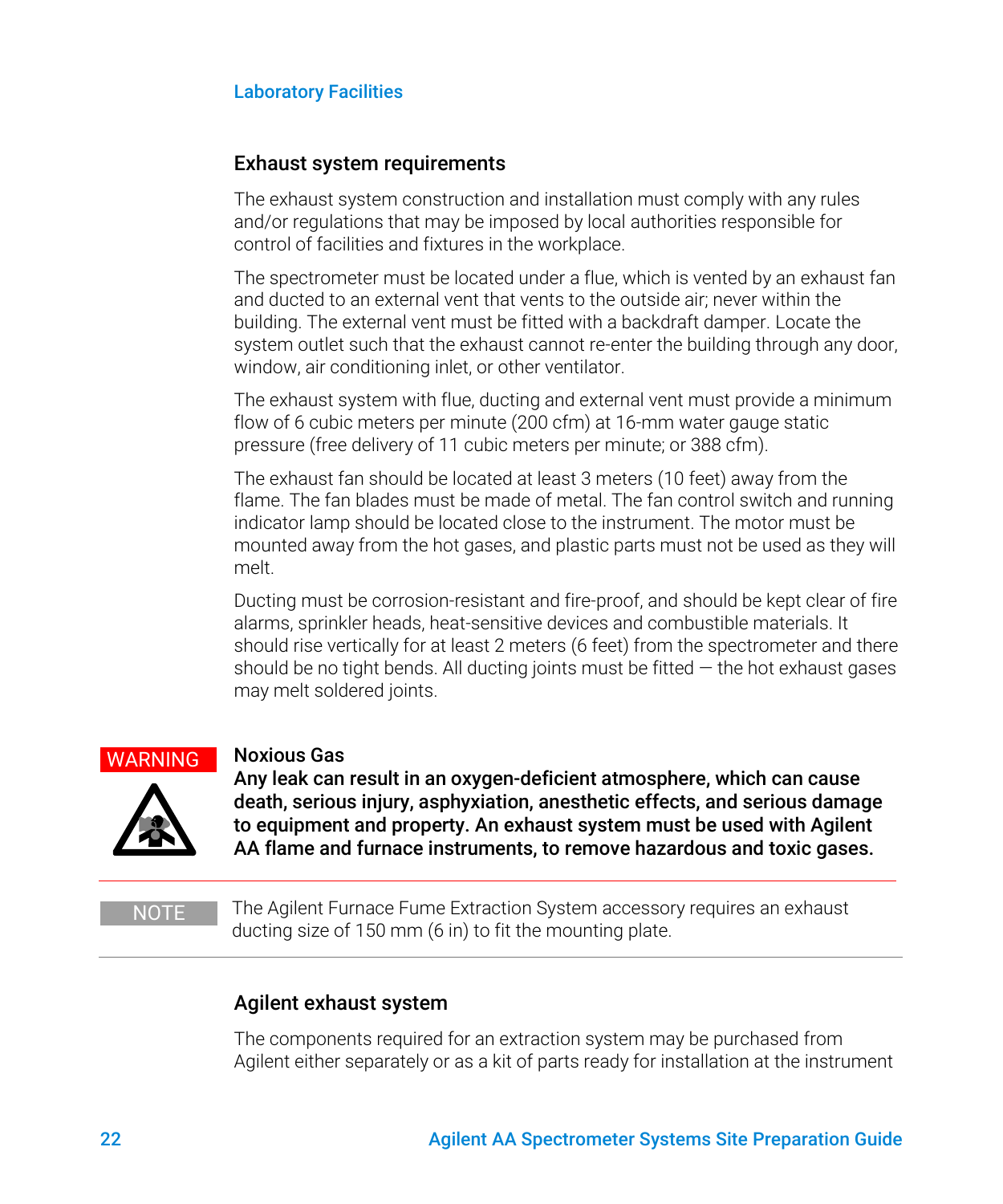site. To allow for personal preferences in the selection of control gear, switch and pilot light assemblies are not included with the items supplied by Agilent.

Table 3. Agilent exhaust kits

### Exhaust kit

Exhaust kit for 240 V, 50 Hz supply

Exhaust kit for 115 V, 60 Hz supply

NOTE Nounting hardware for the flue and fan are not included with the Agilent-supplied exhaust kit.

> The Agilent-supplied exhaust kit *must* be installed by local fitters before the Agilent field service engineer is called.

<span id="page-22-0"></span>

 After the exhaust requirements have been met, check the checklist box: *Exhaust system is suitable.*

## Electrical power supplies

The installation of electrical power supplies must comply with the rules and/or regulations imposed by the local authorities responsible for the use of electrical energy in the workplace.

All Agilent AA instruments are supplied with a 2-meter (6 ft, 6 in) mains power cord terminated as indicated in [Table 5.](#page-24-0)

All power supplies should be:

- Single phase AC, 3-wire system (active, neutral and ground, or two actives and ground)
- Terminated at an appropriate connection receptacle that is within reach of the system power cable assembly.
- In areas where 208/220/240 volt supplies are not normally available in a single phase configuration, supplies may be taken from two phases and ground of a three phase system.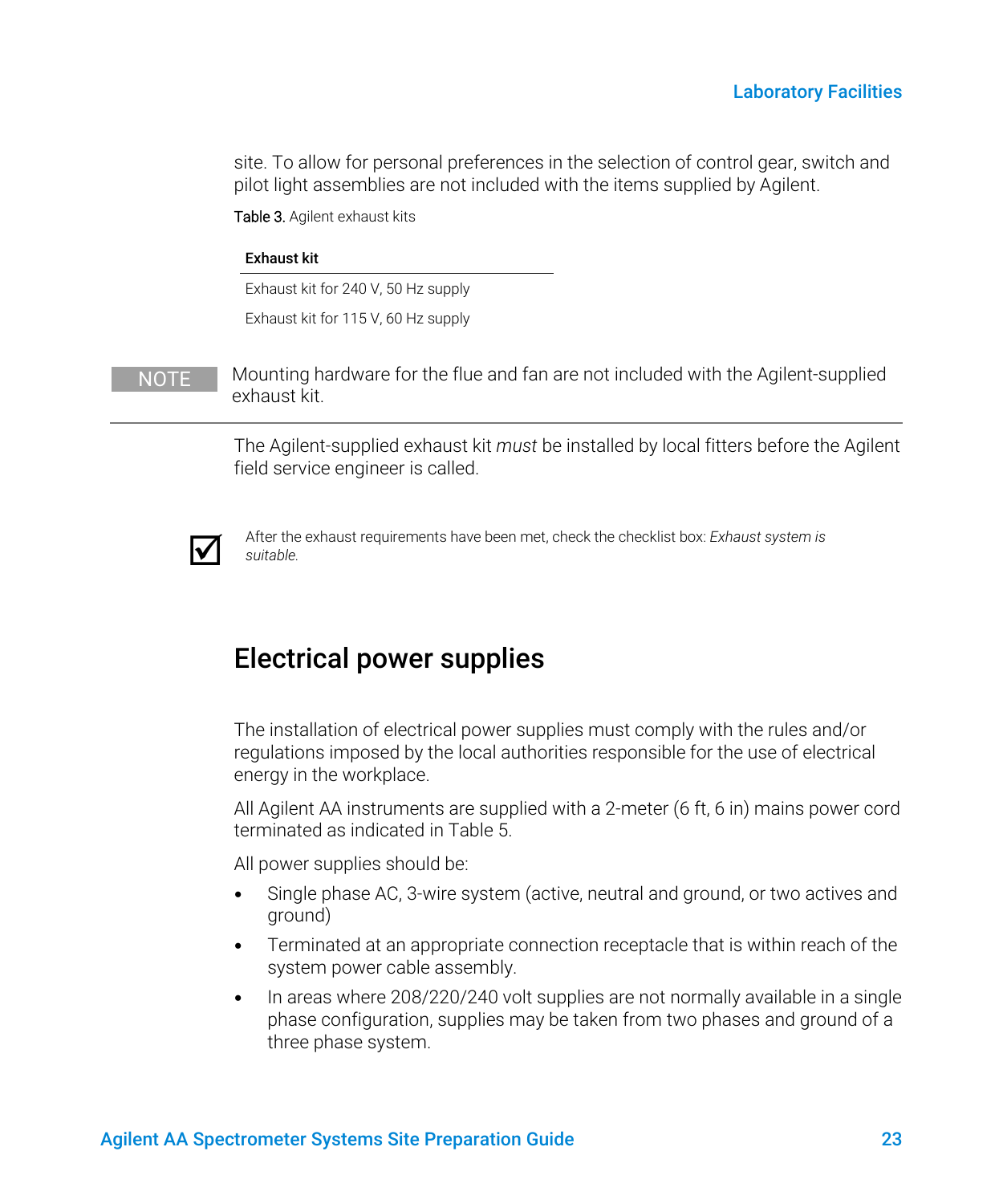### Laboratory Facilities

### <span id="page-23-0"></span>Other power requirements

- A separate connection receptacle should be provided for each unit in the system (see Table 4).
- Do not use double adapters or extension cords.
- For Furnace instruments, a separate mains circuit individually protected by fuses or circuit breakers must be used for the GTA accessory. It is preferable for the GTA and the instrument to share the same phase.
- In jurisdictions where NEC applies, a switch that breaks both live conductors is to be placed near the wall receptacle

If the system being installed is a Zeeman system, then two separate mains circuits individually protected by fuses or circuit breakers must be used — one each for the instrument and the Zeeman GTA accessory. It is preferable for the GTA and the instrument to share the same phase but separate power supply circuits.

Avoid using power supplies from a source that may be subject to electrical interference from other services (large electric motors, elevators, welders and air conditioning units, and so forth).

### Table 4. Electrical specifications for Agilent AA systems

NOTE

| System unit                                  | Required supply voltage            | Rating         |
|----------------------------------------------|------------------------------------|----------------|
| 55B AA spectrometer                          | 100, 120, 220 or 240 VAC, 50/60 Hz | 170 VA         |
| 240 AA spectrometer                          | 100, 120, 220 or 240 VAC, 50/60 Hz | 170 VA         |
| 280 AA spectrometer                          | 100, 120, 220 or 240 VAC, 50/60 Hz | 230 VA         |
| 240 Z AA spectrometer                        | 208-240 VAC, 50/60 Hz              | 1000 VA*       |
| 280 Z AA spectrometer                        | 208-240 VAC, 50/60 Hz              | 1000 VA*       |
| GTA Graphite Tube Atomizer (GTA 120)         | 208/220/240 VAC, 50/60 Hz          | $15A*$         |
| SIPS 10/20 Sample Introduction Pump System   | 100-240 VAC                        | 70 W           |
| SPS 4 Autosampler                            | 100-240 VAC, 50/60 Hz              | 24 VDC, 2.5 A  |
| VGA 77 Vapor Generation Accessory            | 100, 120, 220 or 240 VAC, 50/60 Hz | 20 VA          |
| ETC 60 Electrothermal Temperature Controller | 110-120, 220-240 VAC, 50/60 Hz     | 755 VA maximum |
| UltrAA Boosted Lamp Supply                   | 100, 120, 220 or 240 VAC, 50/60 Hz | 150 VA         |

\* In normal operation, the Zeeman and GTA units will draw surge currents in excess of the nominal rating. Power supplies to these units must be isolated from other supplies to the system, and should include delayed action protection devices such as circuit breakers or motor start fuses.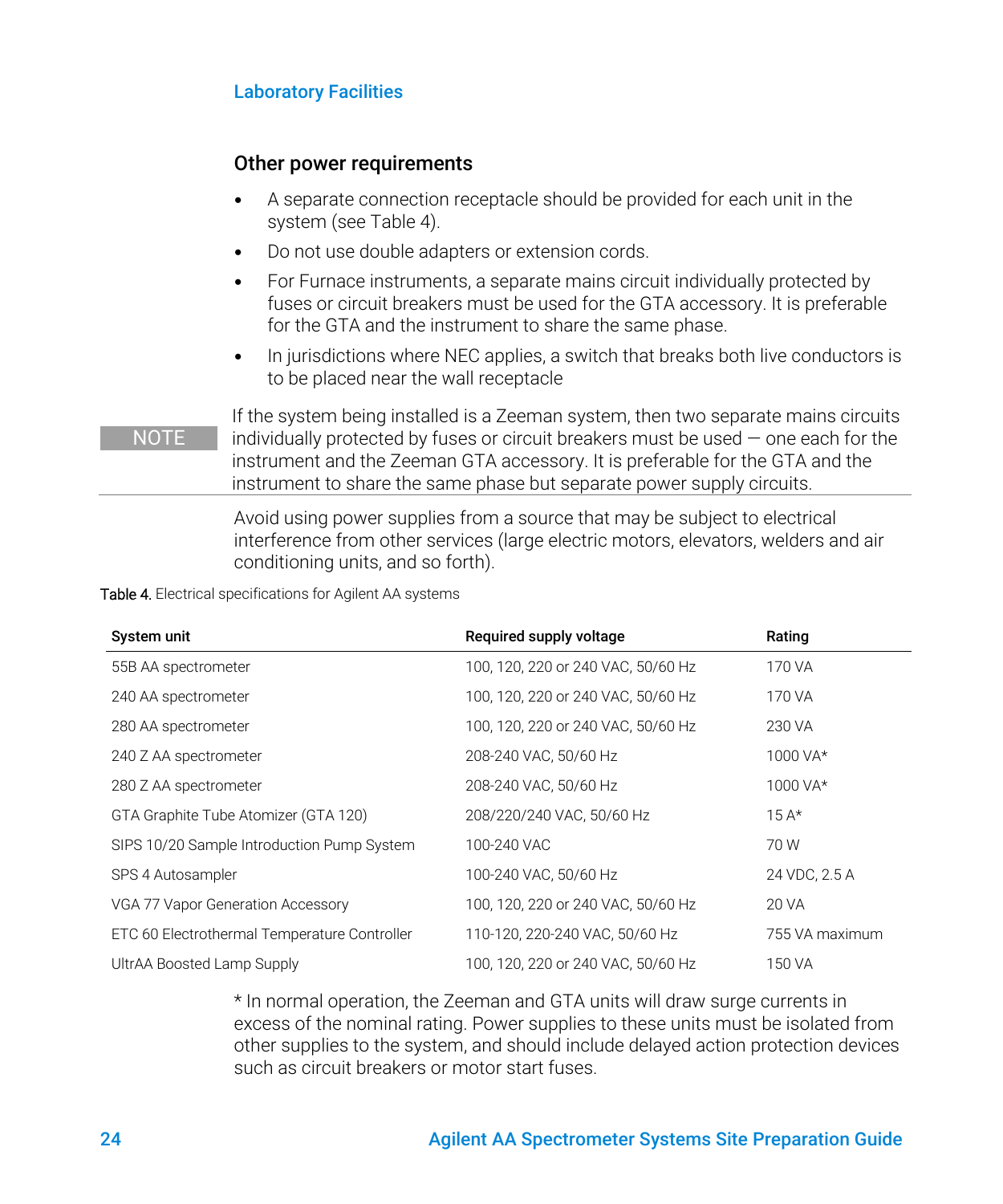The VA and current figures above are the typical continuous VA and current drawn by AA and GTA. During the atomize cycle, surge currents for very short spans of time (between 1 and 5 second) may be drawn by AA (up to 48 A) and by GTA (up to  $40$  A).

<span id="page-24-0"></span>Table 5. Agilent AA spectrometer power connections

| Plug supplied                                           | <b>Standard</b>                                                                      | GTA 120 or Zeeman                                                  |
|---------------------------------------------------------|--------------------------------------------------------------------------------------|--------------------------------------------------------------------|
| Australia -00                                           | 10 A, 250 VAC. Complies with AS3112.                                                 | Clipsal 439D15M                                                    |
| USA-01/Canada-01                                        | Complies with NEMA 5-15P                                                             | Complies with NEMA 6-30P<br>(Hubbell #9331)                        |
| Europe -02                                              | Perena 3410. Complies with CEE 7 Sheet<br>VII or NFC 61.303.                         | Kaiser CEBEC 616 VDE. Complies<br>with DIN 49441R2.                |
| Required wall socket type                               |                                                                                      |                                                                    |
| Australia -00                                           | General purpose 10 A 250 V outlet (HPM<br>787, Clipsal 15)                           | Dedicated circuit, 15 A 250 V<br>outlet (HPM 787/15, Clipsal 15/15 |
| USA-01/Canada-01                                        | Complies with NEMA 5-15R (15 A supply)<br>(Hubbell IG 5262)                          | Complies with NEMA 6-30R (30A)<br>supply) (Hubbell #9330)          |
| Europe -02                                              | Complies with CEE 7 standard No.7 Sheet<br>VII, or Norma Francais C61.303 Sheet V.A. | No standard known (Kaiser<br>CEBEC 702 type 31/131.5)              |
| Power supply, current rating<br>and overload protection | Between 5 and 20 A                                                                   | Between 30 and 40 A                                                |
| Power supply                                            | Single phase                                                                         | Single phase                                                       |



After the electrical requirements have been met, check the checklist box: *Specified electrical supply*<br>and nower outlets installed *and power outlets installed.*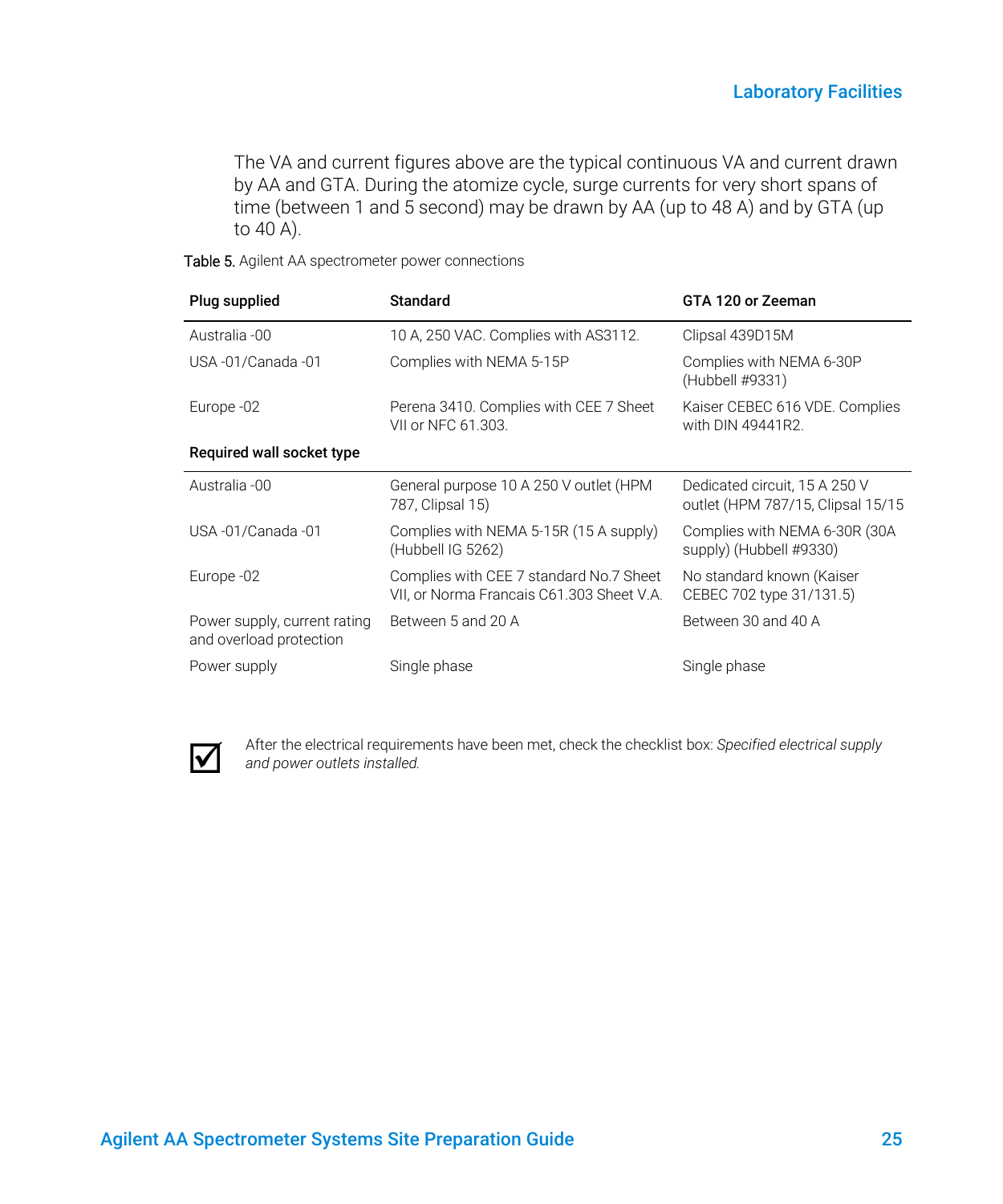## <span id="page-25-0"></span>Water cooling system

The Graphite Tube Atomizer must have a supply of cooling water to remove heat from the furnace workhead.

Agilent AA flame operation does not require cooling water.

| Parameter                     | Specification                 |
|-------------------------------|-------------------------------|
| Required flow rate            | 1.5 L/min at 180 kPa (27 psi) |
| Maximum pressure              | 200 kPa (30 psi)              |
| Recommended inlet temperature | 18 to 25 °C (64 to 70 °F)     |
| Maximum temperature           | 40 °C (104 °F)                |
| Minimum temperature           | 10 °C (50 °F)                 |

A suitable regulator is included in the GTA 120 control unit. It will be adjusted, if necessary, by the customer support representative. Pressure regulation is recommended for supplies that may exceed the maximum permissible pressure.

The temperature of the furnace coolant is detected by an interlock device, which will stop operation if the cooling water reaches 40 degrees Celsius (104 °F). Where the ambient temperature is high or where a low-capacity water cooling system is used, you may need to include some form of heat exchanger to maintain the recommended water inlet temperature. Any such installation must be capable of extracting 950 W at 20 °C de-rated by 17% for 50 Hz operation.

Provided that the flow rate can be maintained above 1.5 liters per minute and there is no backpressure at the outlet, the cooling water supply may be taken from an inhouse domestic water system, if local regulations permit.

An alternative is to install a small recirculating system, which should have a tank capacity of at least 100 liters (27 gallons). The tank should be covered to prevent contamination by dust and other impurities and to minimize evaporation loss. Algicide should be used.

A refrigerated water cooler has the advantage of not needing a large held volume of water. There are many types available. When choosing a water cooler, check that the specifications meet the requirements of the GTA. The preferred cooling system is the Agilent Chiller (G8481A), filled with Poly-Clear Fluid (G3292- 80010).

Your local Agilent office or representative may be able to supply a suitable refrigerated water cooler for use with the Agilent GTA. Contact your local office or representative for details if required.



After the water cooling requirements have been met, enter the requested information and then check the checklist box: *Water cooling/circulation system and power connections are set up.*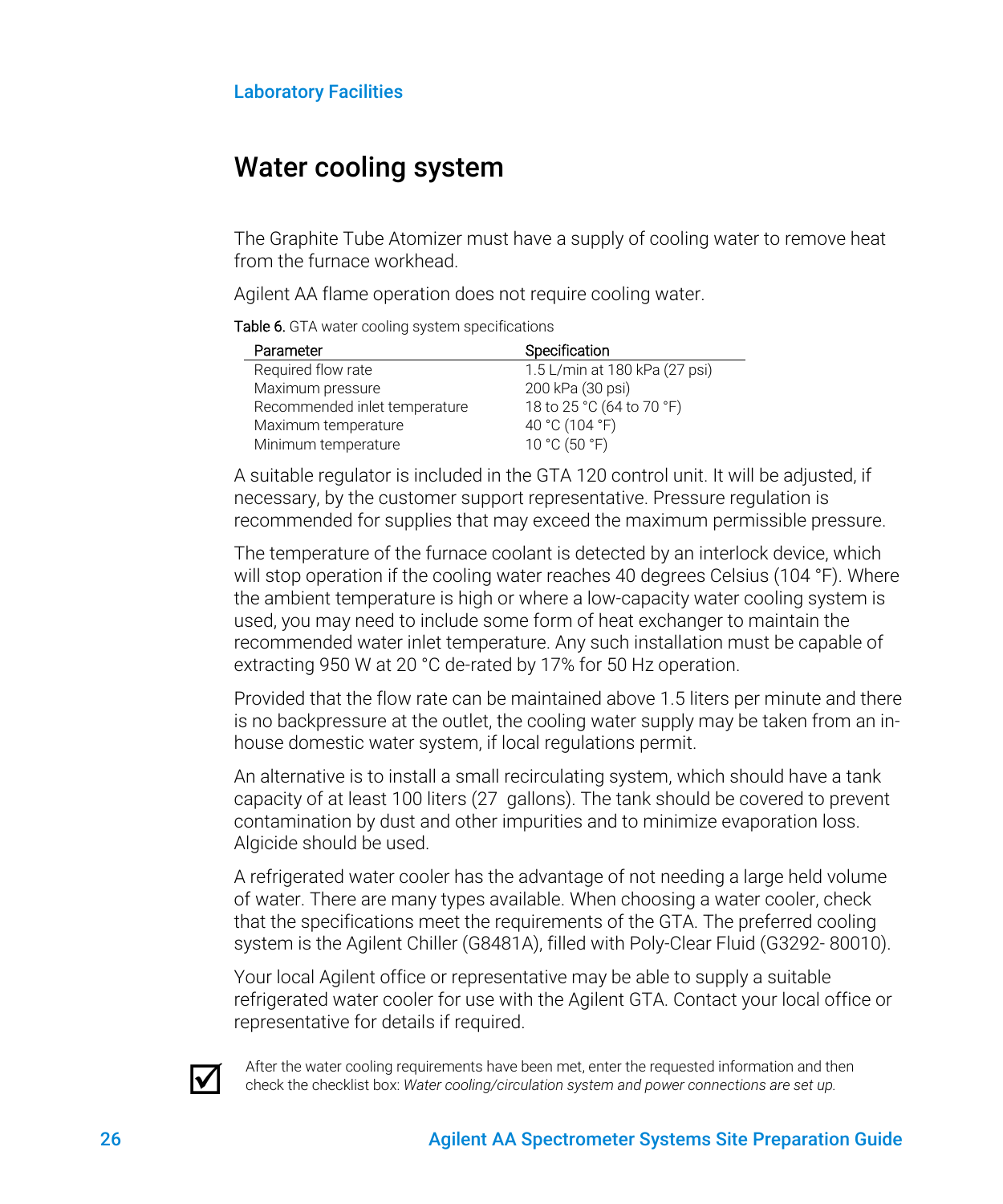## <span id="page-26-0"></span>Waste fluids

The Agilent AA flame instrument atomizes only a small percentage of the sample taken up. The excess liquids from the spray chamber must be drained into a waste vessel. Suitable tubing is supplied with the spectrometer for use with inorganic solvents. If you use organic solvents, you will need different tubing, suitable for the solvent(s) of choice.

The Agilent AA instrument also needs a drain or a sump for disposal of waste liquid during rinse cycles when flame or furnace autosamplers are used.

A chemically-inert container, not glass and not narrow-necked, to hold approximately 2 liters (4 pints) of waste must be provided by the instrument user. It should be located underneath the sample compartment (or on the side to the right of the spectrometer), where it is protected by the bench and in full view of the operator.

### <span id="page-26-1"></span>Special arrangements for use with organic solvents

If organic solvents are used in a flame system, the following special option fittings are recommended.

Table 7. Optional fittings for organic solvent waste fluids

```
Item
Kit, O-rings (Organics)
Tube, butyl, 9 mm ID, 15 mm OD (1 m length)
```
A suitable outlet for the liquid trap vent pipe must also be provided. A venting tube should be connected to the vapor vent (the upper nipple) on the liquid trap when you are analyzing organic or toxic liquids. This tubing should be led out from the sample compartment, parallel to the drain tubing, and *must* slope downwards to enable any liquid overflow to drain out and prevent the tubing from becoming blocked. Do *not* lead the vapor tube to the waste vessel.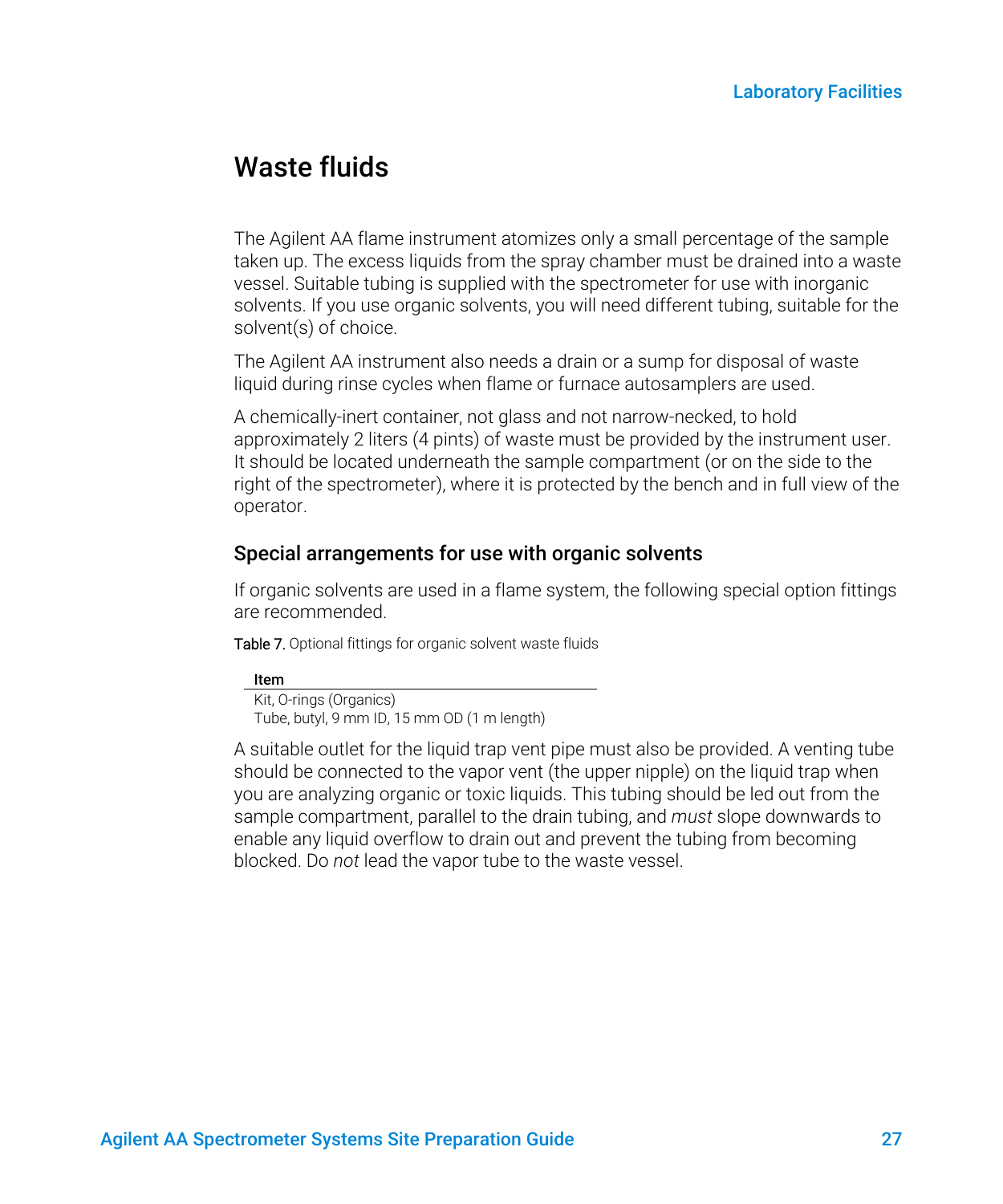### Laboratory Facilities

Note the following:

- The venting tube cannot be routed upwards within the sample compartment, because the heat from the flame will melt it.
- If organic vapors are vented to the exhaust system, they may be ignited by the flame and so cause damage to the exhaust system.
- Local environmental protection laws may prohibit toxic vapors from being discharged in to the general atmosphere or into a working area.
- If necessary, an active exhaust system should be used to draw away toxic vapors and neutralize them. If you are not analyzing solutions of an organic or toxic nature, leave the vapor outlet on the spray chamber uncovered.



 After the waste fluid container requirements have been met, check the checklist box: *Waste container appropriate for the chemical waste is prepared*.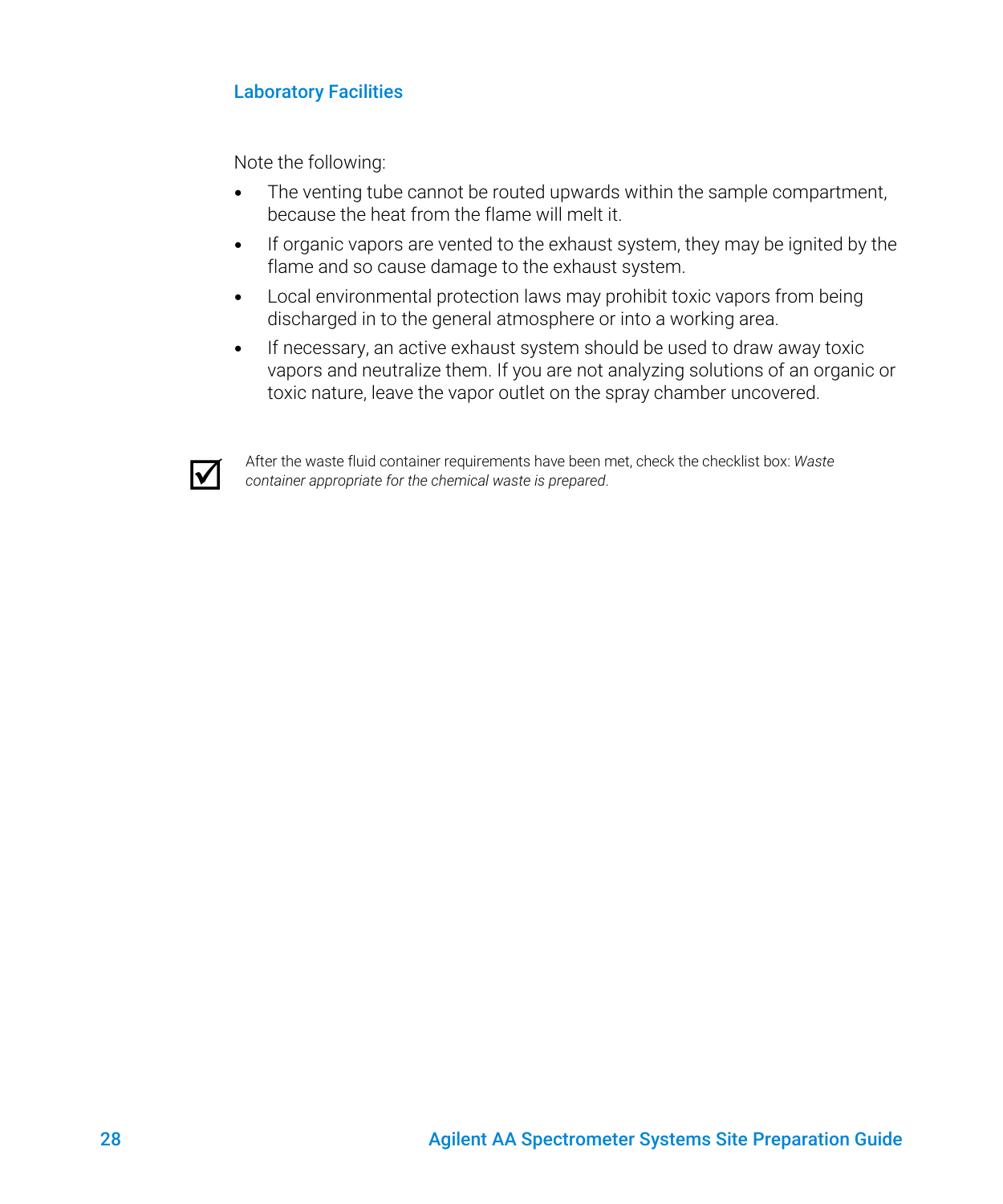# <span id="page-28-0"></span>6 Gas Supplies

| General compressed gases and cylinders information               | 29 |
|------------------------------------------------------------------|----|
| Pressure cylinder storage                                        | 30 |
| Gas connection fittings                                          | 30 |
| Gas line diameter                                                | 32 |
| Permitted gas supplies                                           | 32 |
| Flame AA spectrometer gas supplies                               | 33 |
| Gas supplies for Graphite Tube Atomizers (Zeeman and non-Zeeman) | 39 |
| Gas supplies for the Vapor Generation Accessory                  | 40 |

## <span id="page-28-1"></span>General compressed gases and cylinders information

All gas supply installations must comply with rules and/or regulations that are imposed by the local authorities responsible for the use of compressed gas energy in the workplace. The following points should be considered.



### WARNING Asphyxiation Hazard

All compressed gases (other than air) can create a hazard if they leak into the atmosphere. Even small leaks in gas supply systems can be dangerous. Any leak (except that of air) can cause an explosion hazard, a fire hazard, or result in an oxygen-deficient atmosphere. Such hazards can cause death, serious injury, asphyxiation, anesthetic effects, and serious damage to equipment and property. Cylinders must be stored and handled strictly in accordance with local safety codes and regulations.

Ensure that all cylinders are clearly labeled so that there can be no doubt about the contents. If the cylinder label is not legible, do not use the cylinder — return it to your supplier. Always ensure that you have the correct cylinder before connecting the cylinder to the instrument.

If air is supplied from a compressor, all moisture must be extracted from the air before it is supplied to the gas control module. Moisture can affect the internal components of the gas control system and create a potentially hazardous situation.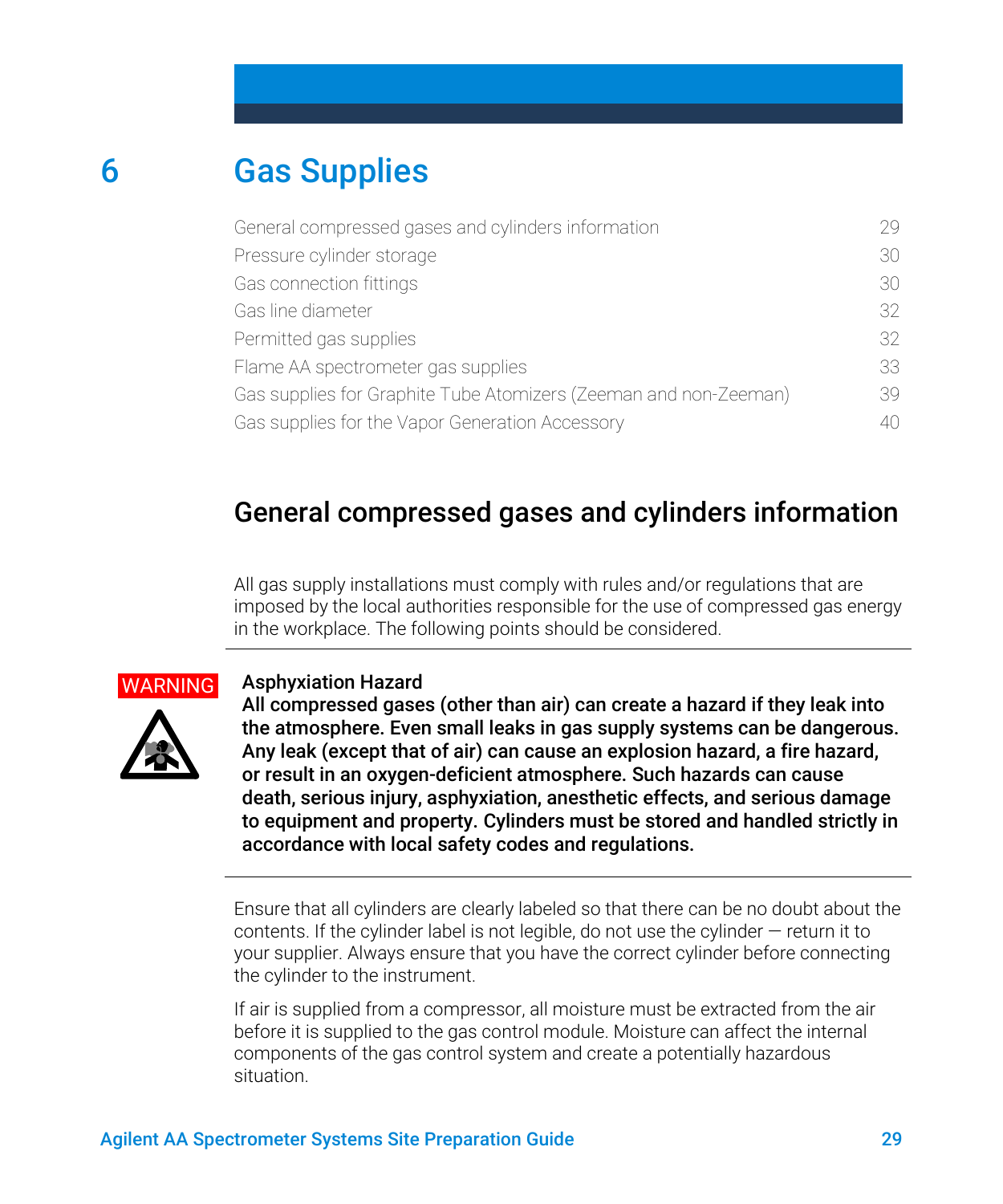### Gas Supplies

Use only approved regulators and hose connectors.

Never attempt to refill cylinders.

<span id="page-29-0"></span>Remember that for cylinder connections, left thread fittings are used for fuel; right thread fittings are used for support gases.

## Pressure cylinder storage

All cylinders must be used and stored only in a vertical position. Cylinders containing gas under pressure should be firmly secured to a rigid structure, and the storage area must be adequately ventilated to prevent toxic or explosive accumulations. Move cylinders only on a properly constructed trolley.

Acetylene cylinders should always be stored and moved in an upright position to avoid acetone saturation of the fibrous safety disc and acetone contamination of the acetylene flow. Acetone contamination *will* cause erratic analytical results and *may* damage the instrument. Such damage is *not* covered by the instrument warranty.

Never locate gas cylinders near a source of ignition, or in a position that is subject to direct heat. Gas storage cylinders often incorporate a pressure release device, which will discharge the gas at a pre-determined temperature, usually around 52 °C (125 °F). Se[e Figure 10.](#page-30-0)

## <span id="page-29-1"></span>Gas connection fittings

If gases are to be plumbed from a remote storage area to the instrument site, ensure that the local outlets are fitted with stop-valves and pressure gauges that are easily accessible to the instrument operator. Stop valves *must* be rapid action shutoff and should be mounted near the side of the instrument, not behind it, and *never* near or above the sample compartment. The gas outlets must be provided within 1.5 m (5 ft) of the instrument. See [Figure 11.](#page-30-1)

If a pressure regulator is used at a local outlet, it is necessary to ensure that its input pressure is always at least 40% greater than its output pressure, under all combinations of input pressure and gas flow. The effect of supplying multiple instruments through long supply pipelines must be taken into consideration.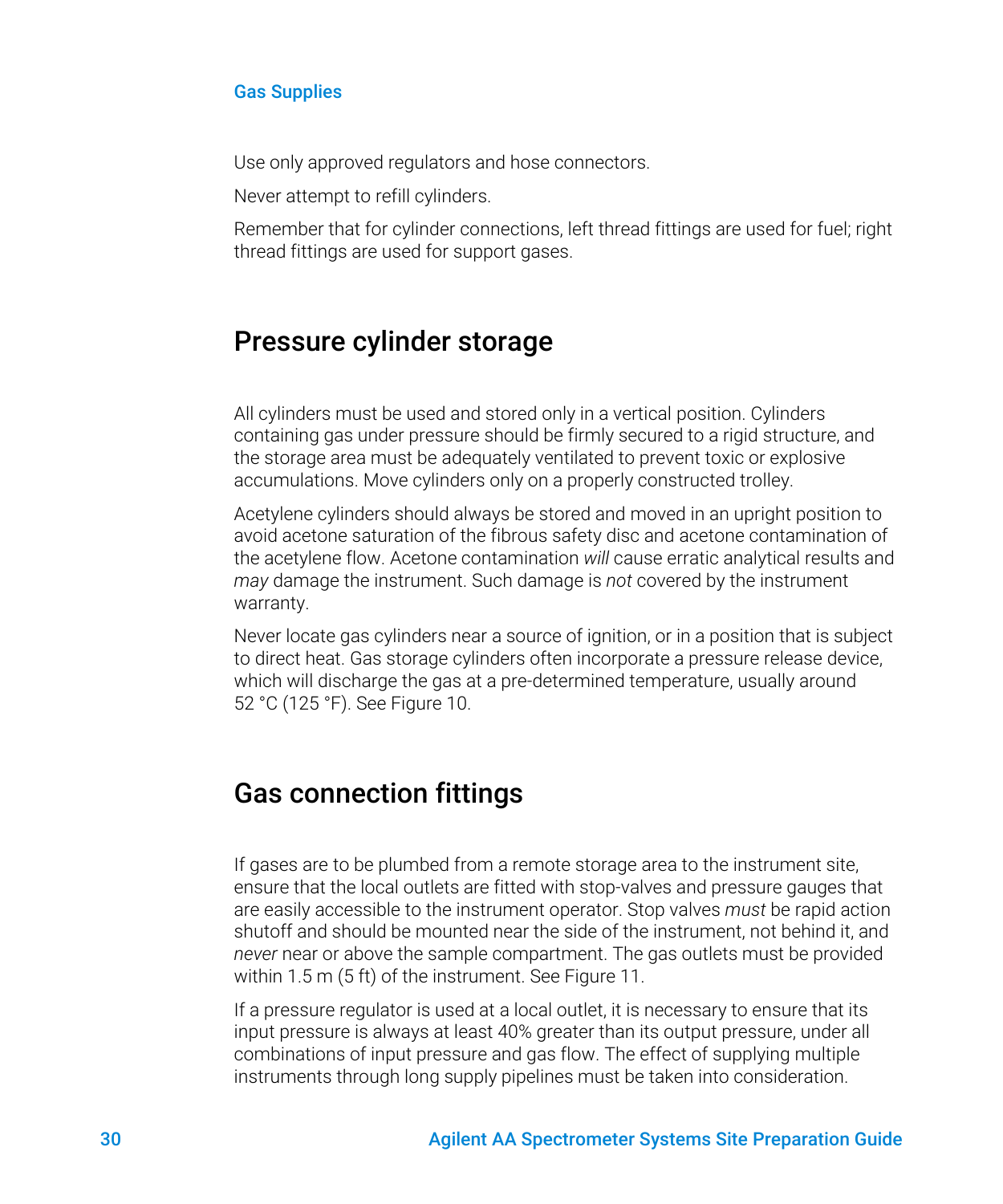Gas fittings may vary among suppliers. If you have difficulty obtaining the correct fittings for *direct* connection of gas supplies to the spectrometer, contact Agilent for assistance. Use only correctly matched fittings. Do not use PTFE tape to fit non‐matching fittings together. Use only 3/8-in tube or 1/2-in pipe to minimize pressure drop. See the Air supply (Pag[e 33\)](#page-32-1), Nitrous oxide supply (Pag[e 35\)](#page-34-0), and Acetylene supply (Page [36\)](#page-35-0) sections for fittings specifications.





<span id="page-30-0"></span>

<span id="page-30-1"></span>Figure 11. Remote storage location gas connection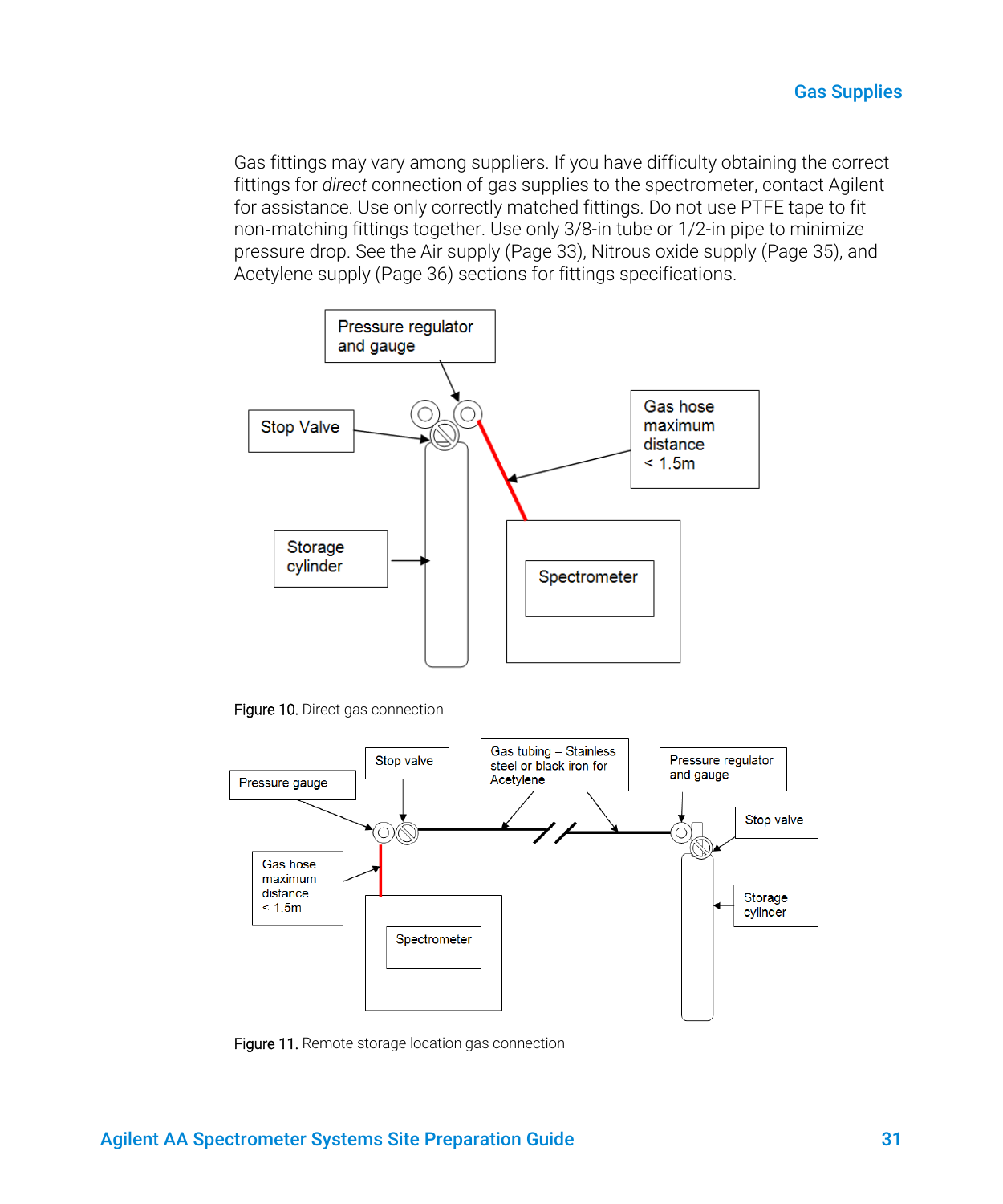## <span id="page-31-0"></span>Gas line diameter

All gases should be supplied through gas lines with an internal diameter no smaller than 6.4 mm (1/4 in).

## <span id="page-31-1"></span>Permitted gas supplies

| Instrument/Accessory | Gas type                               | Specifications              |
|----------------------|----------------------------------------|-----------------------------|
| Flame instruments**  | Air                                    | See Page 33                 |
|                      | Nitrous Oxide                          | See Page 35                 |
|                      | Acetylene                              | See Page 36                 |
| Furnace instruments  | Air                                    | See Page 33                 |
|                      | See GTA Accessory for gas requirements |                             |
| GTA accessory        | Argon                                  | See Page 39 for all GTA gas |
|                      | Nitrogen                               | specifications              |
|                      | Air as an alternate gas                |                             |
| VGA accessory        | Argon                                  | See Page 40 for all VGA gas |
|                      | Nitrogen                               | specifications              |

Table 8. Instrument and accessory gas types

\*\*Agilent will *not* install a flame instrument where other gases may be provided for connection to it.

Only three gases are specified for use in a flame instrument. They are air, nitrous oxide and acetylene. Agilent will *not* install a flame instrument where other gases may be provided for connection to it. The GTA accessory requires an inert gas (argon or nitrogen), and can use air or other gases as an alternate gas, but does not use nitrous oxide and acetylene.

In planning your gas reticulation scheme, observe the following points:

- *Never* run rubber tubing through a wall or across a floor.
- *Never* use rubber tubing outdoors.
- Acetylene tubing *must* be stainless steel or black iron.
- Use only *refrigeration-grade* copper pipe for other gases plumbing-grade has oil and grease residues.
- Do *not* cut off the factory-fitted hose connectors. These are needed to connect to test equipment gas-handling jigs. Their removal will cause extra expense during service calls.
- Fit pressure gauges on a wall at the supply point, and ensure that they are visible to the operator.
- Place cutoff valves in a position that can be reached safely in case of a fire.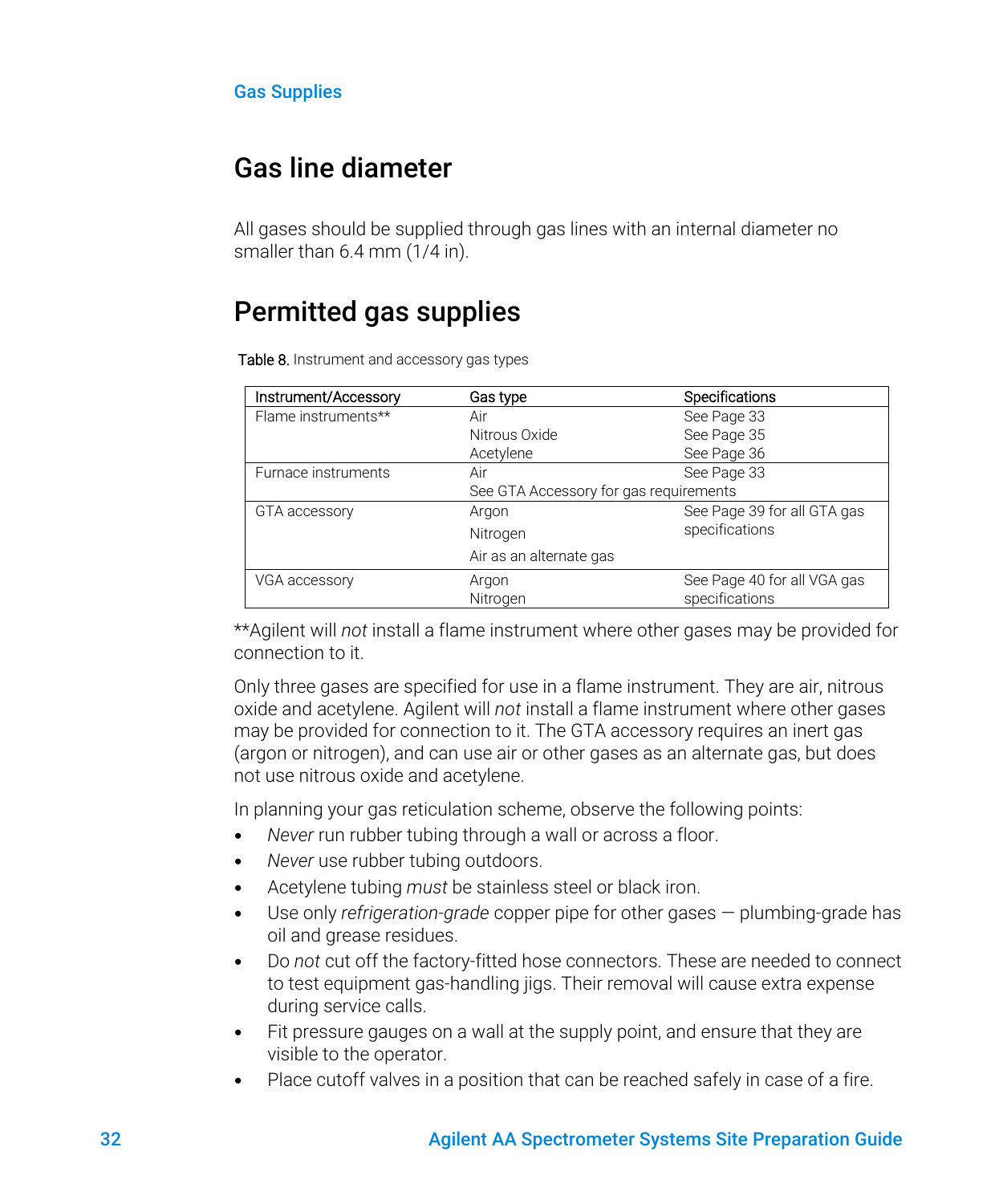

## <span id="page-32-0"></span>Flame AA spectrometer gas supplies

Figure 12. Flame AA spectrometer gas supplies



### WARNING Fire and Explosion Hazard

Fire and/or explosion hazard, which could result in death or serious injury to personnel and damage to property. Agilent AA instruments are designed for flame operation only with acetylene and air, or acetylene and nitrous oxide. The use of unspecified gases for flame operation of the spectrometer is extremely hazardous. Use only the specified gases, and ensure that the installation complies with the relevant rules and regulations as laid down by the appropriate authorities in your region. Never use oxygen or oxygen-enriched air as the oxidant, because this will result in an explosion.

Never use any gas except acetylene as the fuel gas.

### <span id="page-32-1"></span>Air supply

Table 9. Flame AA spectrometer air supply specifications\*

### Parameter Specification

Quality Clean, dry, free of oil Recommended pressure 350 kPa (50 psi) Normal flow rate 13.5 to 20 L/min

Permissible pressure range 245 to 455 kPa (35 to 65 psi)

\*See [Gas supplies for Graphite Tube Atomizers \(Zeeman and non-Zeeman\)](#page-38-0) on Pag[e 39](#page-38-0) for GTA air supply specifications.

### Agilent AA Spectrometer Systems Site Preparation Guide 33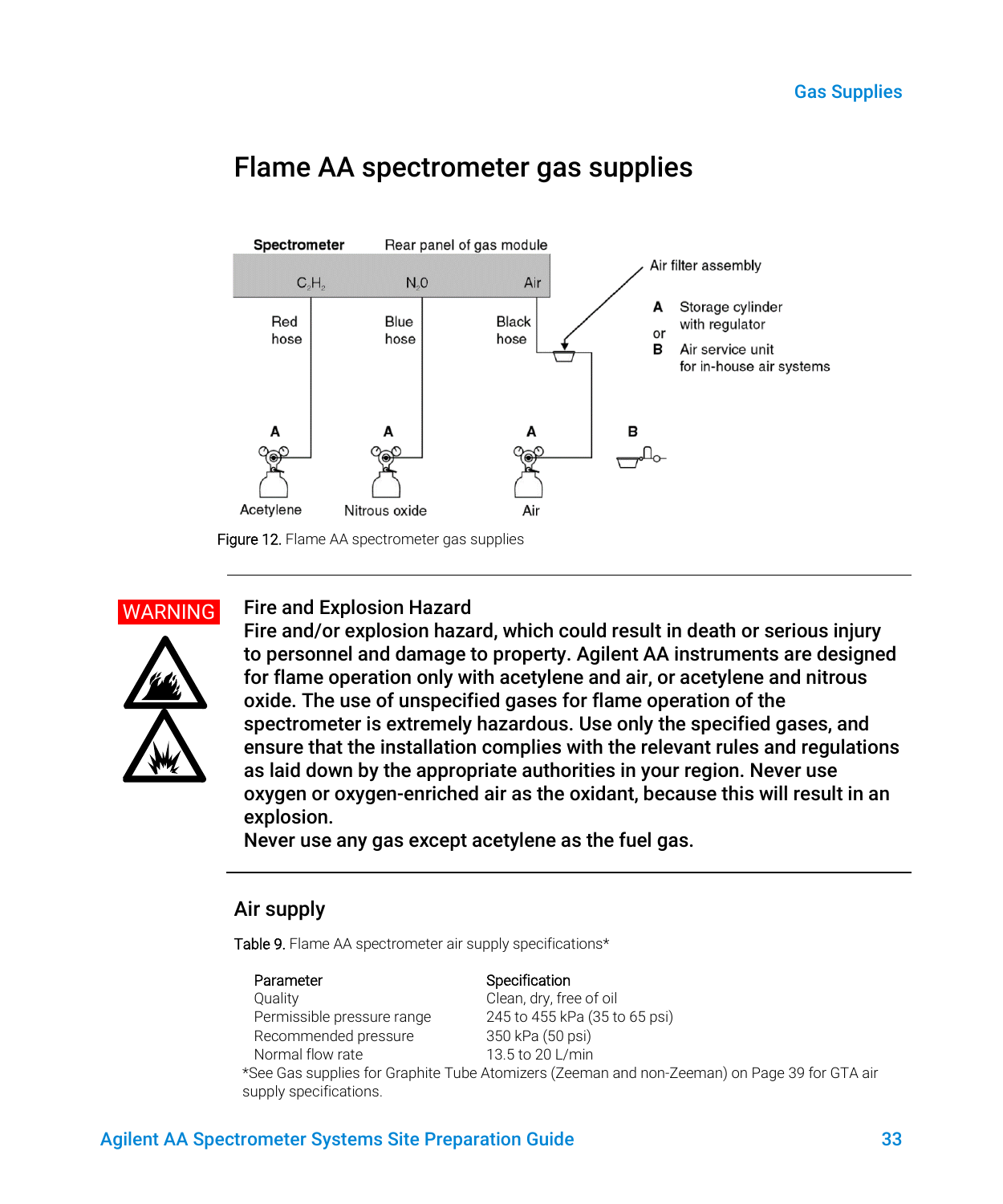



WARNING Fire and Explosion Hazard Fire and/or explosion hazard, which could result in death or serious injury to personnel and damage to property. Air enriched with oxygen, or pure oxygen, must *never* be used with a flame instrument, as it will cause a flashback.

> Instrument supply hoses come attached to the instrument and are color coded black for air. The instrument air hose is fitted with a US Standard Compressed Air Connection, Female Union, Size 9/16 in - 18 UNF. The hose is 1.8 m (6 ft) long. Connection adapters are supplied to suit different locations, as illustrated in [Figure](#page-34-1)  [13.](#page-34-1)

> The air supply must be regulated to maintain the instrument operating pressure over the full range of normal flow rates. A dual-stage regulator should be used. This is most important for instruments with programmable flow rates because a slow response from the regulator may cause the instrument to shut down during a demand for increased flow. A shutdown of this kind is safe and does not imply a fault in the instrument, but will interrupt your work.

If you choose to use an air compressor, it must be installed in a remote location where its intake is fed from a dry, dust and vapor-free environment. The control switch and pilot light should be mounted close to the instrument.

Where the air supply is derived from a general purpose in-house system or from a *dedicated* air compressor, a filter unit *must* be installed. If your location has high humidity, the air supply should include a dryer or condenser device.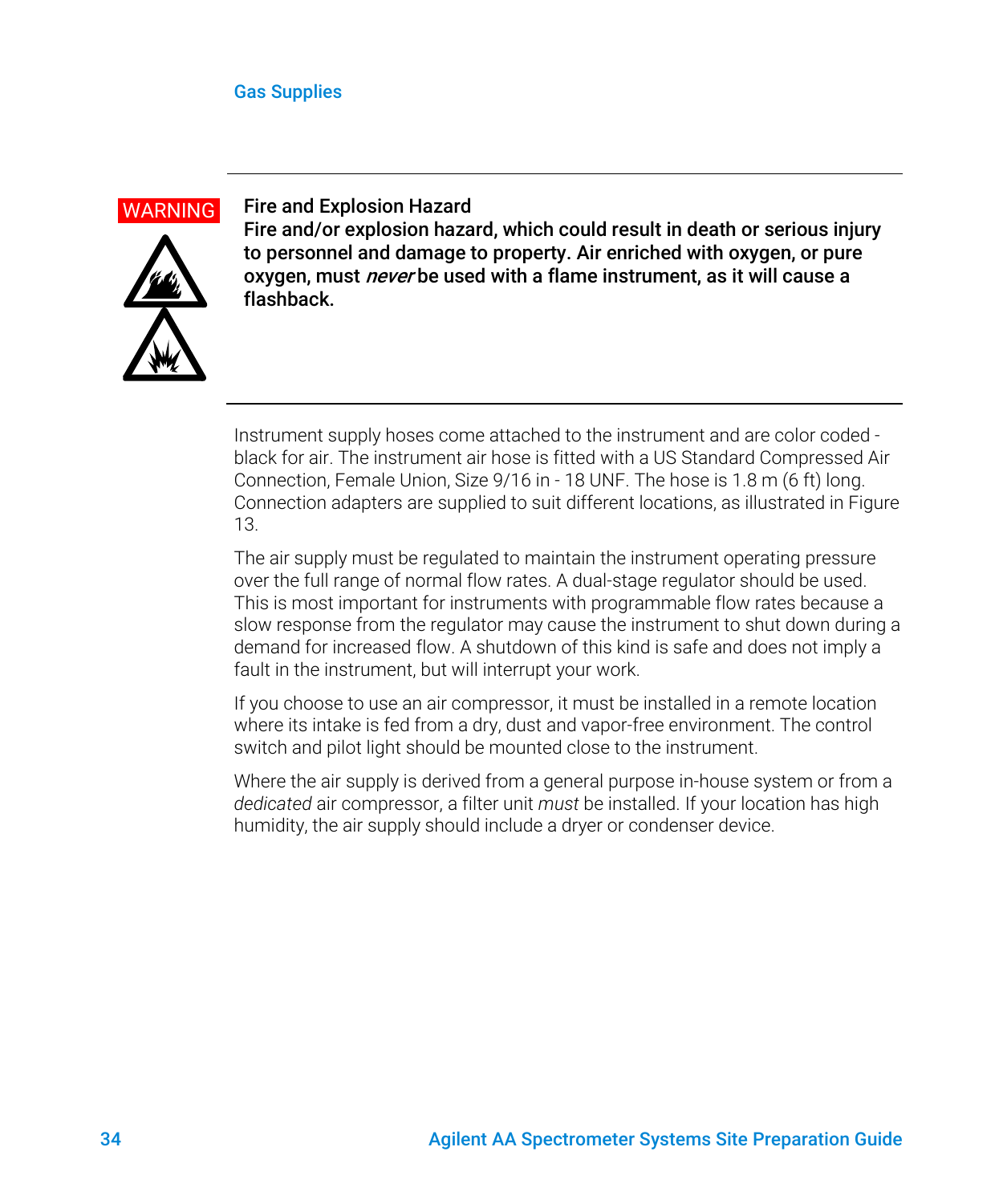### Gas Supplies



<span id="page-34-1"></span>

### Table 10. Air supplies

### Description

230 V 50 Hz Compressor with Air Service Unit 115 V 60 Hz Compressor with Air Service Unit Air Service Unit (includes air filter, pressure regulator and emergency air reservoir) Air filter maintenance kit

### <span id="page-34-0"></span>Nitrous oxide supply

The nitrous oxide supply must be regulated to maintain the instrument operating pressure over the full range of normal flow rates. A dual-stage regulator should be used. This is most important for instruments with programmable flow rates because a slow response from the regulator may cause the instrument to shut down during a demand for increased flow. A shutdown of this kind is safe and does not imply a fault in the instrument, but will interrupt your work.

The decompression of high pressure  $N_2O$  gas at the regulator can cause excessive cooling and eventual freezing of the regulator. To prevent regulator malfunction and possible flashback, the gas should be heated with an in-line or wrap-around heater. Your Agilent sales and service office can advise you and can supply these devices.

Table 11. Flame AA spectrometer nitrous oxide supply specifications

Recommended pressure 350 kPa (50 psi) Normal flow rate 11 to 16 L/min

### Parameter Specification

Quality Instrument-grade, 99.5% pure (minimum) Permissible pressure range 245 to 455 kPa (35 to 65 psi)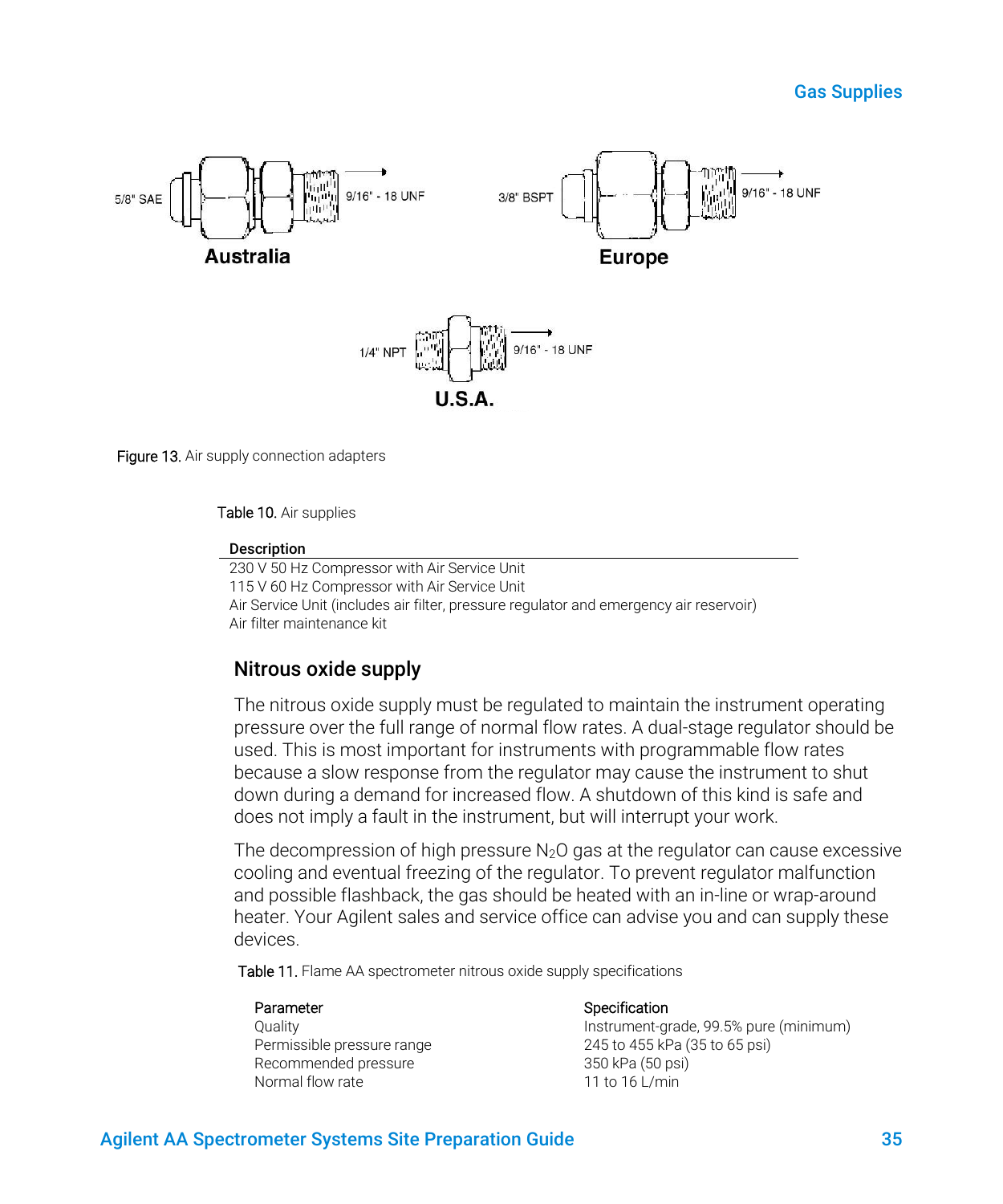### Gas Supplies

### Instrument-grade nitrous oxide must be used. If you choose to use industrial-<br>NOTE grade, instrument performance is not guaranteed.

Instrument supply hoses come attached to the instrument and are color coded blue for nitrous oxide. The instrument nitrous oxide hose is fitted with a US Standard Nitrous Oxide Gas Connection, Female Union, Size 3/4 in - 16 UNF. The hose is 1.8 m (6 ft) long. Connection adapters are supplied to suit different locations as illustrated in [Figure 14.](#page-35-1)





<span id="page-35-1"></span><span id="page-35-0"></span>**Figure 14.** Nitrous oxide supply connection adapters

### Acetylene supply

### Acetylene safety

Unskilled, improper, or careless use of acetylene can create explosion hazards and fire hazards, which can result in death, severe personal injury or burns. Refer also to your local regulations governing the use of acetylene.

Your Agilent Flame AA spectrometer is designed to operate at fuel supply pressures between 65 and 100 kPa (9.5-14.5 psig). Refer to the following specifications or the rear of the instrument for the exact range and recommended pressure.

Do not use any tubing or connector that reacts chemically with acetylene.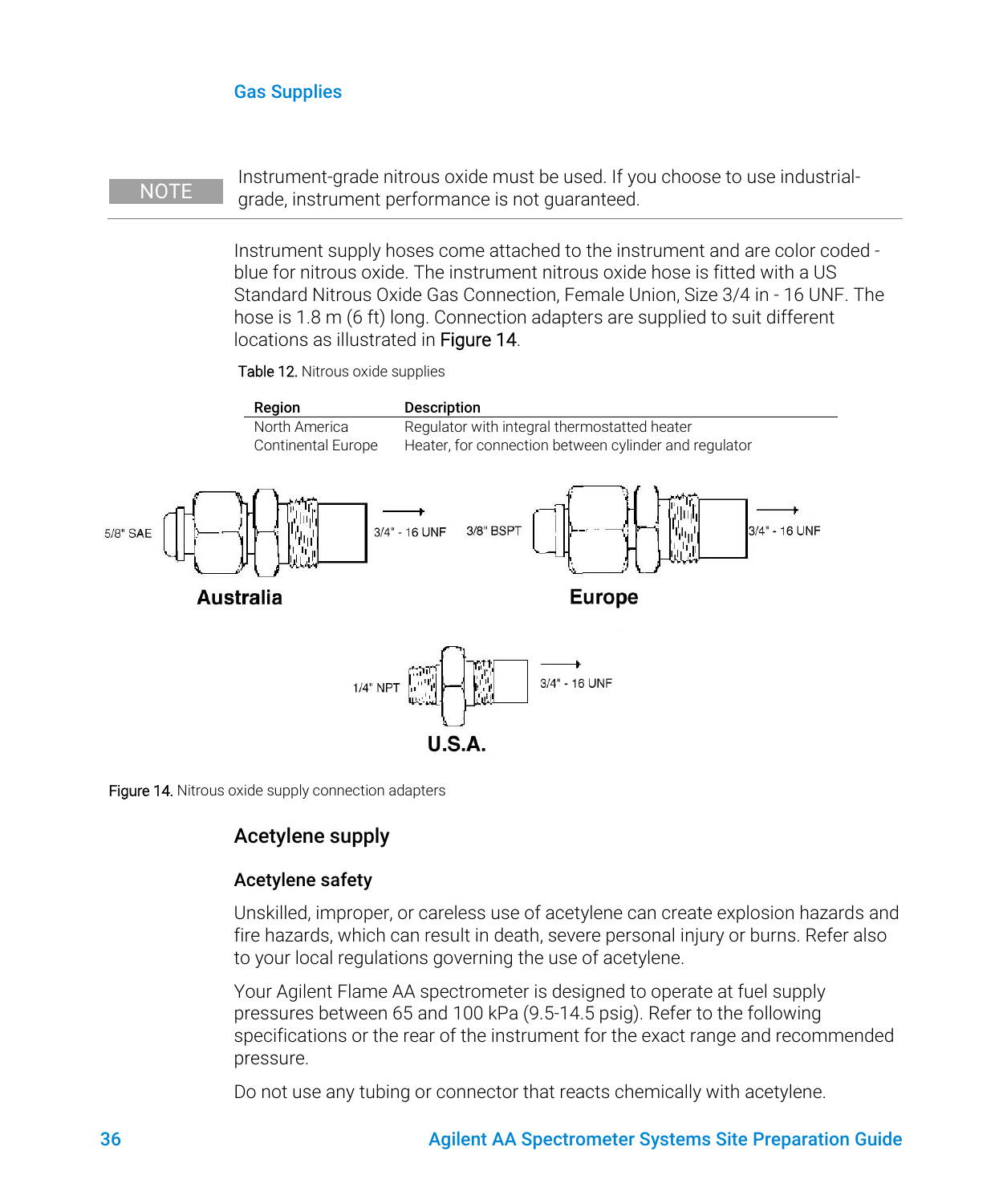

### WARNING Fire and Explosion Hazard

Fire and/or explosion hazard, which could result in death or serious injury to personnel and damage to property. Never use copper tubing or tubing of alloys with more than 65% copper content. With these materials, copper acetylide could be formed and there is the risk of spontaneous fire or explosion. Explosive acetylides can form if acetylene contacts unalloyed copper, silver or mercury.

Acetylene is unstable as a free gas under pressure and it should not be piped at pressures exceeding 105 kPa (15 psi). At pressures above this level, acetylene can spontaneously explode.

Always use stainless steel, or black iron pipe for fixed supply lines, and test for leaks at regular intervals. The installation of acetylene gas must comply with the rules and regulations of the relevant local, state and federal authorities.

### Acetylene supply

Use only acetylene that is packed in acetone. Some gas suppliers offer acetylene packed in material other than acetone. While these alternatives may overcome some of the disadvantages of acetone, they may also introduce the more serious problem of corrosion in the gas control module and must not be used with Agilent atomic absorption spectrometers.

Use 'Instrument Grade' acetylene that is at least 99.5% pure. Instrument-grade acetylene is free of phosphorus, arsenic and sulfur contaminants, which are residues of the acetylene generation process (calcium carbide and water). Phosphine content is also minimized. Phosphine contamination will depress calcium, strontium and barium absorption signals. Broadband emission from phosphine combustion products can interfere with sodium and potassium analysis.

Table 13. Acetylene supply specifications

| Parameter                  | Specification                          |
|----------------------------|----------------------------------------|
| Quality                    | Instrument-grade, 99.0% pure (minimum) |
| Permissible pressure range | 65 to 100 kPa (9.5 to 14.5 psi)        |
| Recommended pressure       | 75 kPa (11 psi)                        |
| Normal flow rate           | 0 to 10 L/min                          |
| Packaging solvent          | Acetone                                |

Instrument supply hoses come attached to the instrument and are color coded red for acetylene. The instrument acetylene hose is fitted with a US Standard Acetylene Gas Connection, Female Union, Size 9/16 in - 18 UNF, left thread. The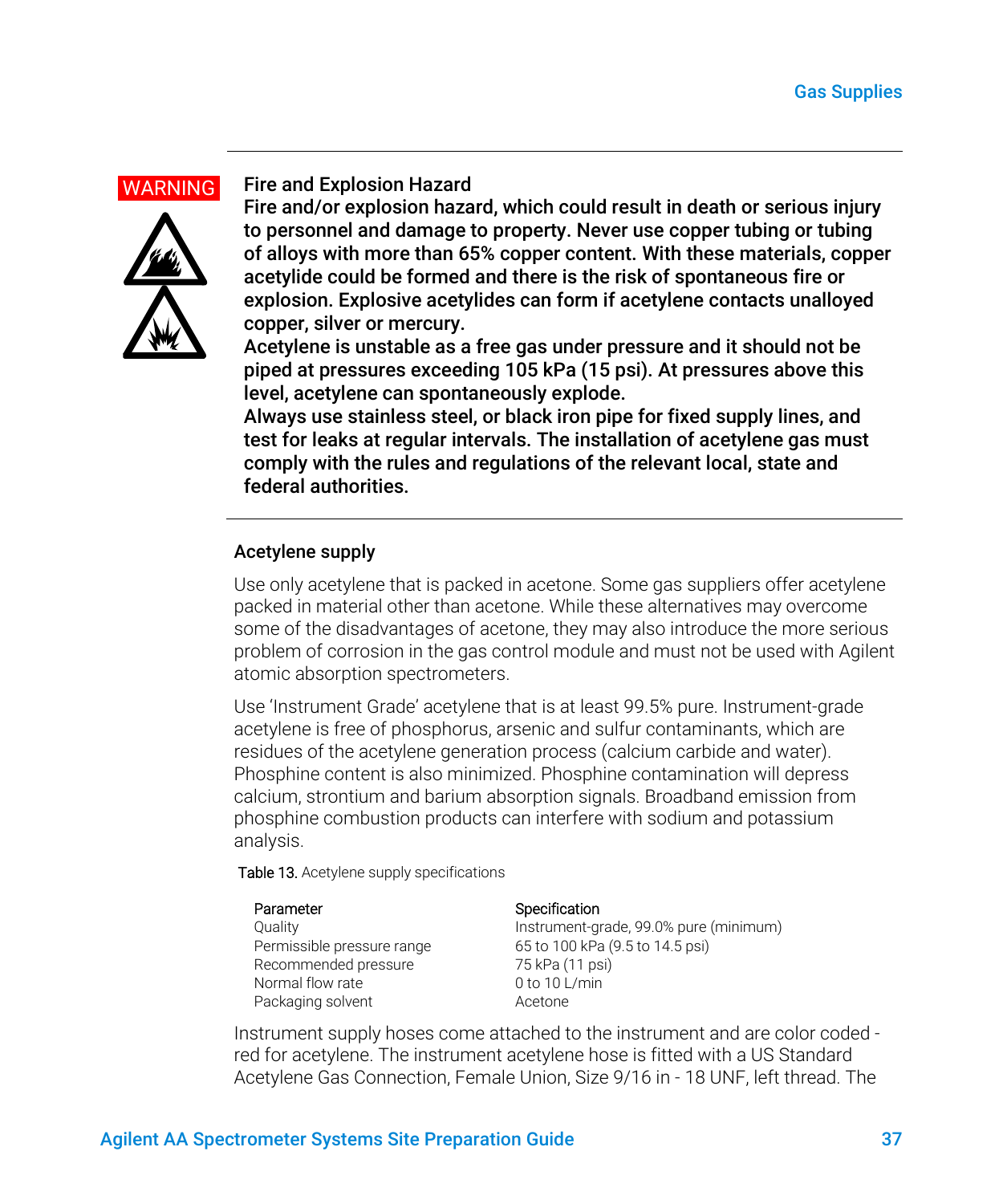### Gas Supplies

hose is 1.8 m (6 ft) long. Connection adapters are supplied to suit different locations as illustrated in [Figure 15.](#page-37-0)



### <span id="page-37-0"></span>Figure 15. Acetylene supply connection adapters

The acetylene supply must be regulated to maintain the instrument operating pressure over the full range of normal flow rates. A dual stage regulator should be used. This is most important for instruments with programmable flow rates because a slow response from the regulator may cause the instrument to shut down during a demand for increased flow. A shutdown of this kind is safe and does not imply a fault in the instrument, but will interrupt your work.

Acetone, the acetylene packaging solvent, can damage neoprene, rubber and plastic components of the instrument. It can also absorb ultraviolet light and may affect analytical performance. High levels of acetone will reduce the flame temperature, which may affect analytical results at many wavelengths. Acetone may be entrained in the acetylene gas at low cylinder pressure.

CAUTION You must replace the cylinder when its pressure falls to 700 kPa (100 psi) to prevent acetone from being entrained in the acetylene gas and causing damage to the instrument. Acetone may also be entrained if the flow rate exceeds 1/7th of the cylinder contents per hour. Your supplier can advise you on an appropriately rated cylinder.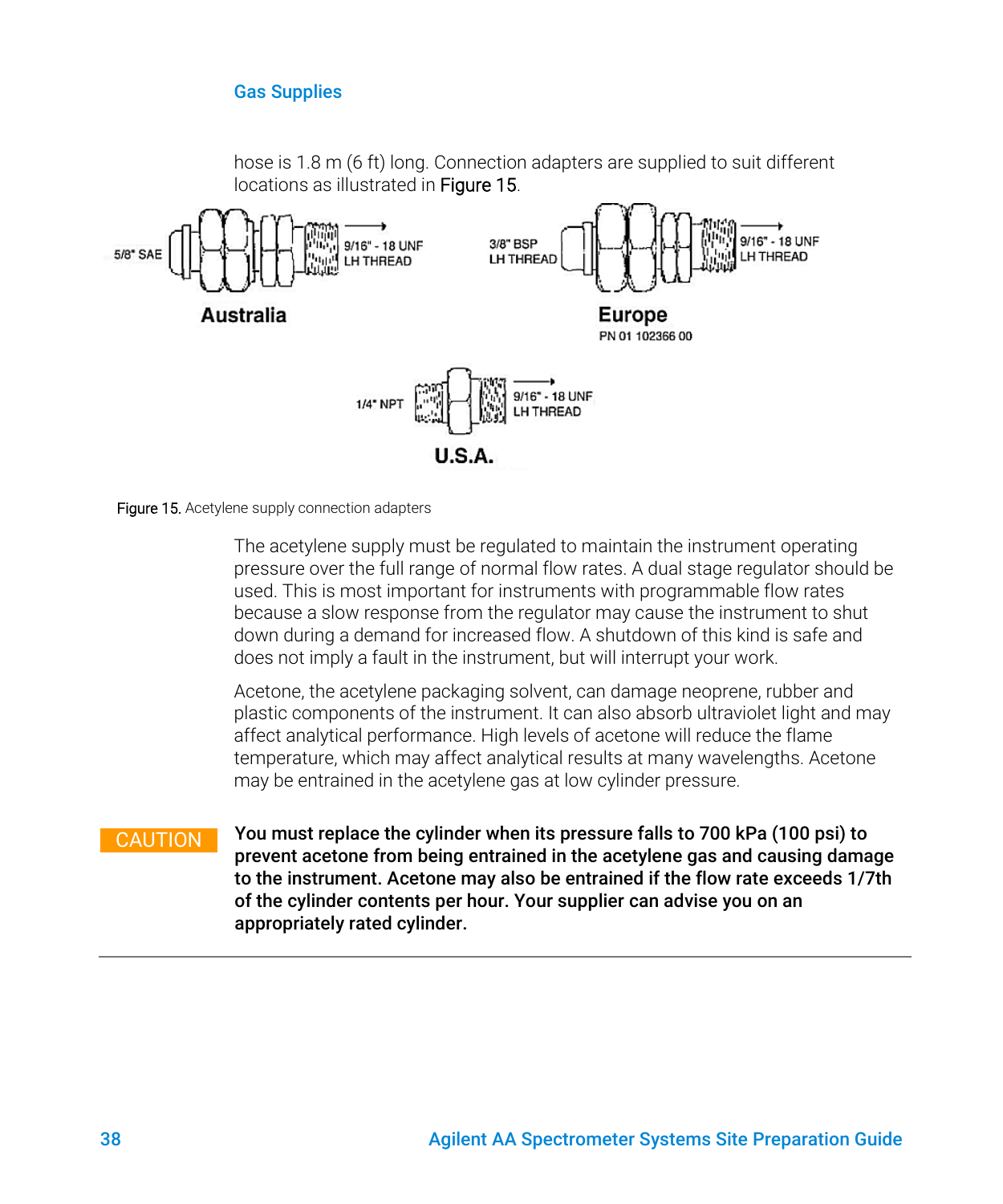## <span id="page-38-0"></span>Gas supplies for Graphite Tube Atomizers (Zeeman and non-Zeeman)

The graphite tube atomizer gas supply system is designed for use with inert gases and air. Argon, nitrogen and air are the *only* gases recommended for use with an Agilent GTA.

*Never* use pure hydrogen with the graphite tube atomizer, since this could result in leakage and potentially explosive accumulation of hydrogen. You may, however, use a proprietary, pre-packaged mixture of 95% argon (or nitrogen) and 5% hydrogen. *Never* attempt to create your own mixture of hydrogen and an inert gas for use with the GTA system.

If your applications require other gases, contact your Agilent sales and service office.

Table 14. GTA gas supply specifications

| Parameter                   | Specification                                            |
|-----------------------------|----------------------------------------------------------|
| Normal gas inlet quality    | High purity argon, 99.99% pure (minimum)                 |
|                             | High purity nitrogen, 99.99% pure (minimum)              |
| Alternate gas inlet quality | High purity nitrogen, 99.99% pure (minimum)              |
|                             | Air, clean, dry and free of oil                          |
| Recommended pressure range  | 140 to 200 kPa (20 to 30 psi)                            |
| Maximum pressure            | 350 kPa (50 psi)                                         |
| Normal flow rate (GTA 120)  | 0 to 0.3 L/min for internal flow, plus separate external |
|                             | flow of 0.5 L/min.                                       |
|                             | Additional Boost flow of 3.0 L/min during atomization    |
|                             | when programmed temperature exceeds 400 °C.              |

The GTA control unit is fitted with standard barbed-tail adapters for connection of gas supplies using reinforced plastic tubing (supplied) of 6 mm (1/4 in) internal diameter.

GTA gas supplies must be regulated to maintain the accessory operating pressures over the full range of normal flow rates under dynamic conditions. Dualstage regulators should be used.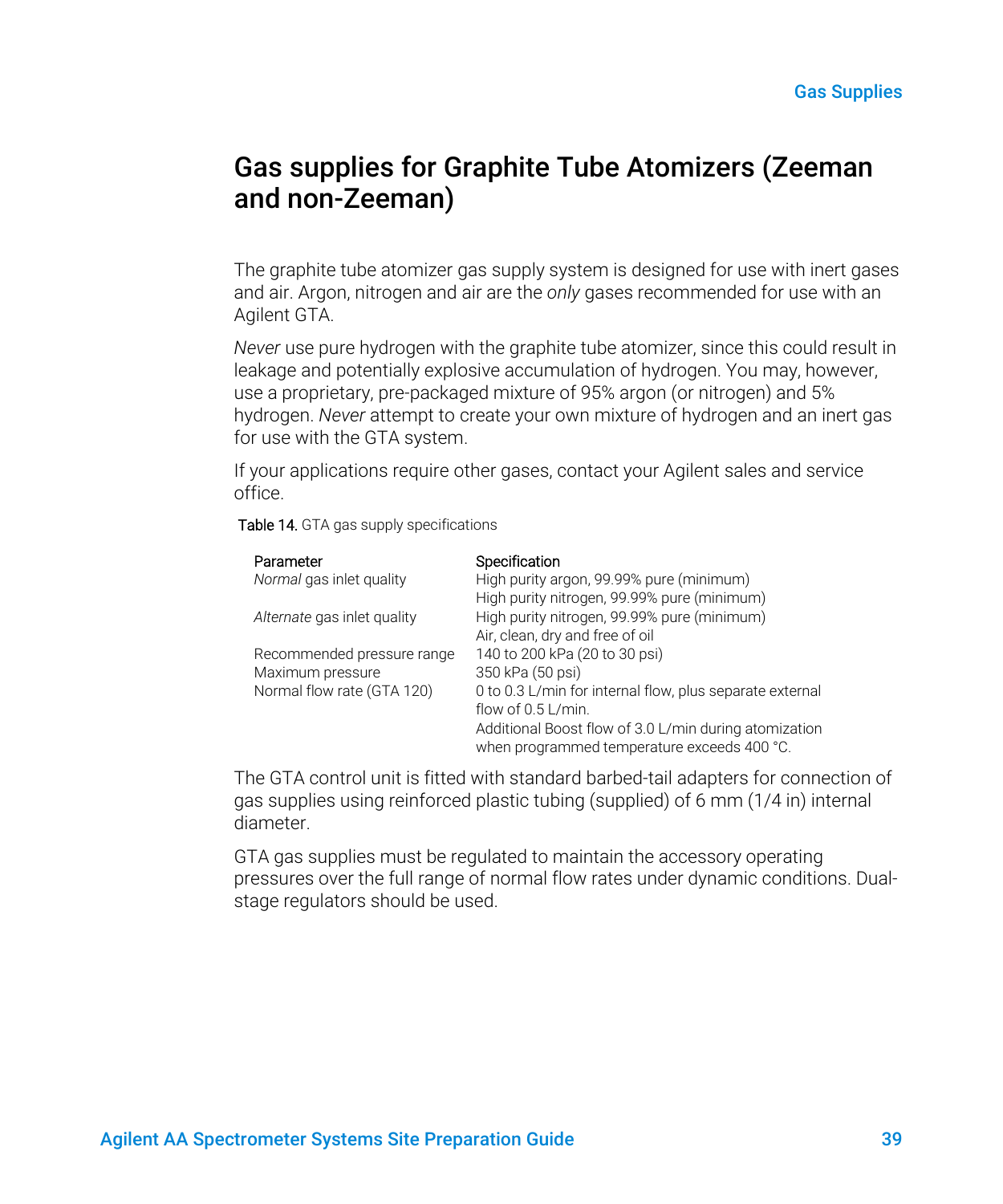## <span id="page-39-0"></span>Gas supplies for the Vapor Generation Accessory

Argon and nitrogen are the only gases recommended for use with the Agilent VGA. If your applications require other gases, contact your Agilent sales and service office.

Table 15. VGA gas supply specifications

| Parameter                  | Specification                               |
|----------------------------|---------------------------------------------|
| Quality                    | High purity argon, 99.99% pure (minimum) or |
|                            | High purity nitrogen, 99.99% pure (minimum) |
| Permissible pressure range | 300 to 400 kPa (43 to 57 psi)               |
| Recommended pressure       | 300 kPa (43 psi)                            |
| Normal flow rate           | 0.05 to 0.1 L/min                           |

The VGA is fitted with 6-mm (1/4-in) internal diameter reinforced plastic hose for connection to a standard 6-mm (1/4-in) barbed-tail connector.

VGA gas supplies must be regulated to maintain the accessory operating pressure at its normal flow rate.

The VGA gas outlet should be fitted with a shutoff valve to prevent the loss of approximately 50 mm per minute of inert gas, which continues to flow when the VGA power is turned off.



 After the gas requirements have been met, check the checklist box: *All gas supplies (at specified purities), regulators, and gas lines are installed.*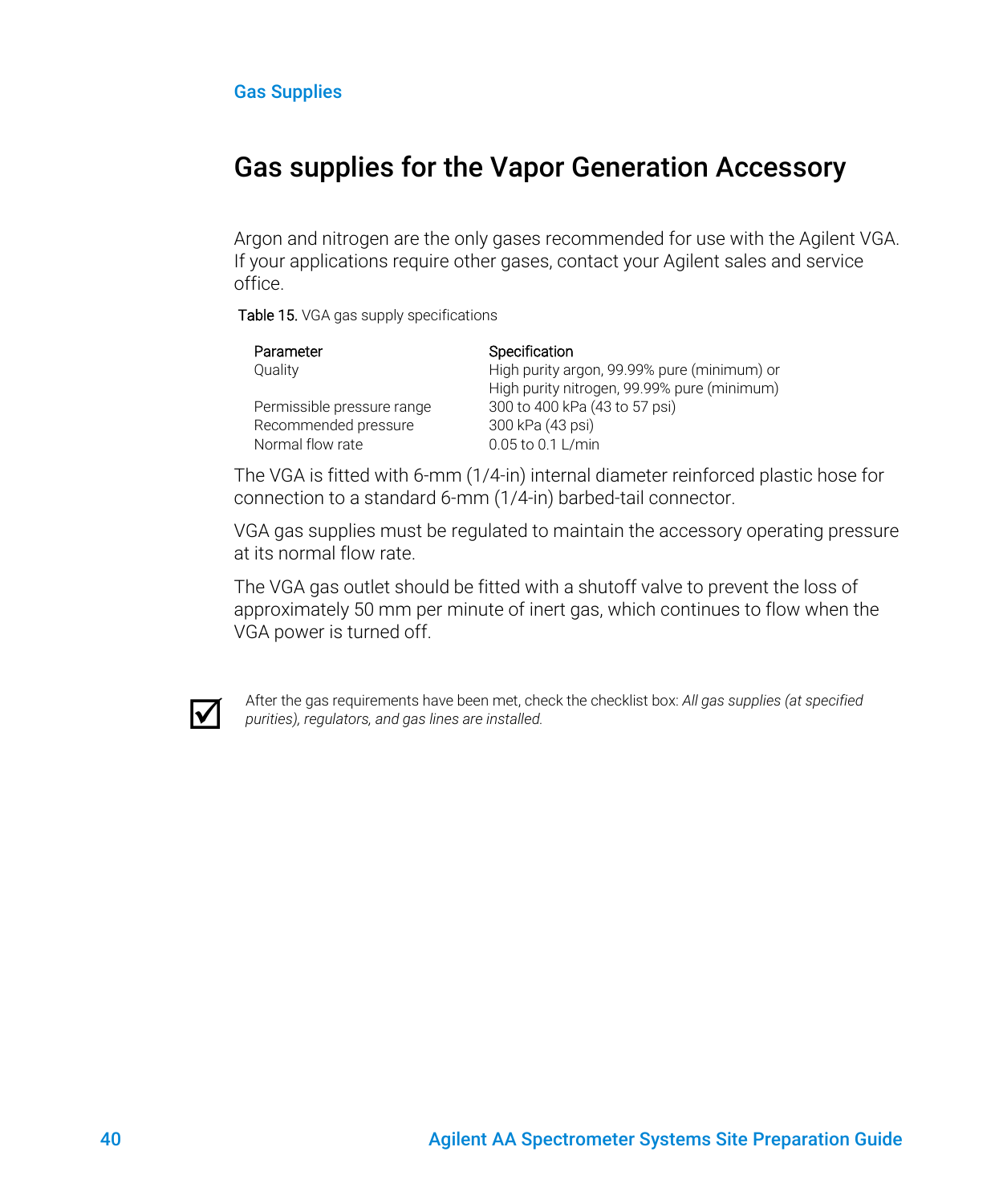# <span id="page-40-0"></span>7 Instrument Shipping Information

| Insurance after delivery |    |
|--------------------------|----|
| Transit damage           |    |
| In-house transit routes  | 42 |

<span id="page-40-1"></span>NOTE Do not open any of the AA or accessory boxes unless otherwise specified by an Agilent field service engineer.

## Insurance after delivery

As the carrier's liability ceases when the equipment is delivered, Agilent recommends that you arrange separate insurance that will cover transportation from the delivery point to the installation site. The delivery point will vary according to the carrier, the shipping method, and in some cases the terms of sale. Some carriers will only deliver to their own distribution center, while others may deliver to your off-loading bay. Few will deliver to the actual installation site.

## <span id="page-40-2"></span>Transit damage

Transit damage can be obvious or concealed, and in either case will only be admitted by the carrier if it is reported as agreed in the terms of the carrier's agreement. For any claims against damage in transit, the following general rules apply:

- **1** Before accepting delivery, you should inspect the packages for signs of obvious damage. The nature of any obvious damage must be noted on the carrier's way-bill, and then must be countersigned by a representative of the carrier.
- **2** Within the time limits stated in the terms of conditions of carriage, a further inspection must be made for concealed damage. If any damage is found at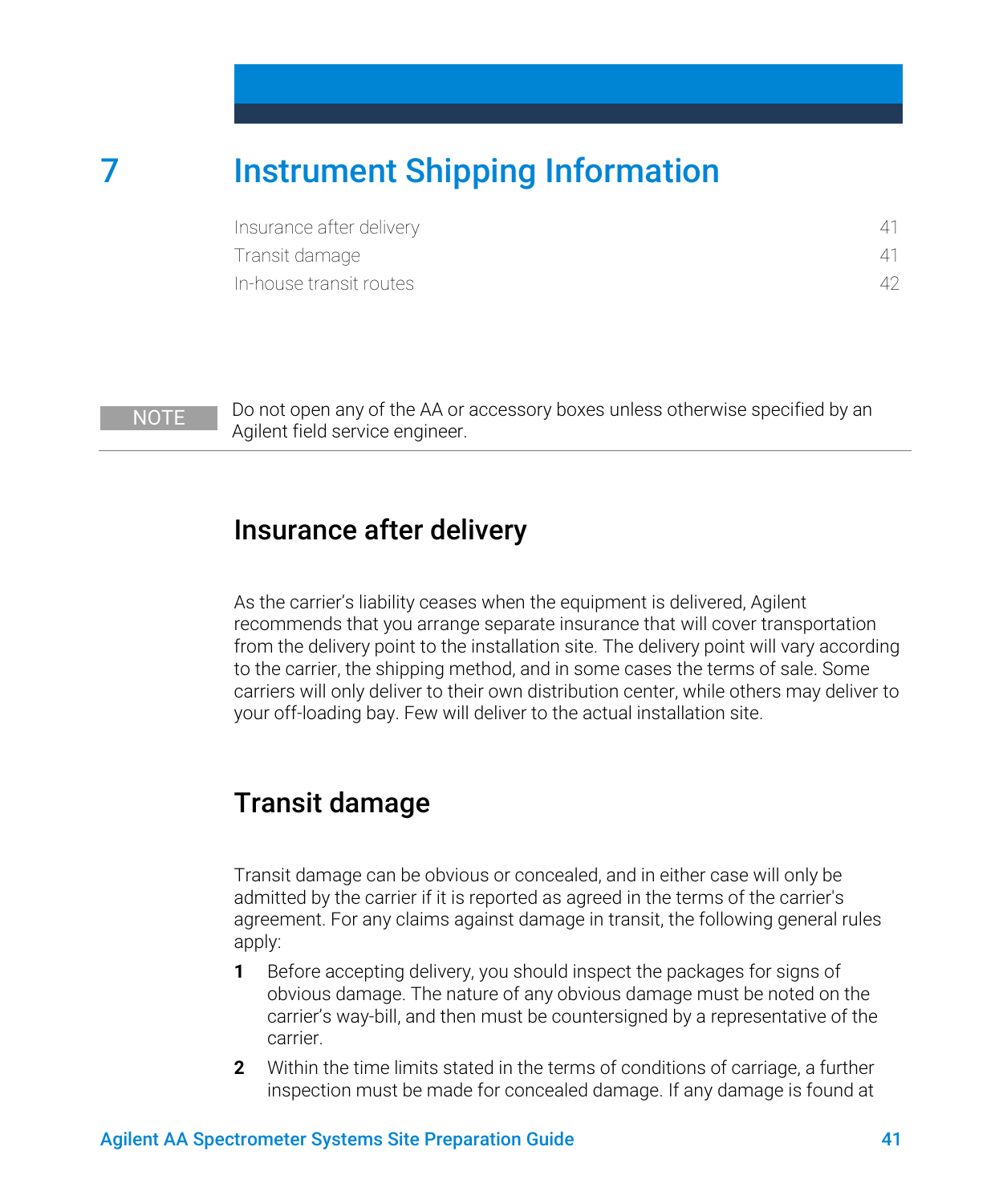### Instrument Shipping Information

this stage, the carrier must be notified in writing and all packaging material must be retained for subsequent inspection by a representative of the carrier.

**3** A copy of any damage report must be forwarded to the Agilent sales office dealing with the supply of the equipment.

Agilent instruments are inherently robust, and the packaging is designed to prevent internal damage when shipped or handled in accordance with the labels and warnings. However, it must be remembered that the contents form part of a precision measuring system, and all packages should be handled accordingly. In transit, sharp jolts and shocks must be avoided, and the packages must not be unnecessarily inverted or tilted. Markings on the shipping cartons generally indicate which side of the package should be kept at the top.

### WARNING Heavy Weight



Many of the packages are large and heavy. To avoid injury to personnel, or accidental damage to the equipment, always use two or more people when lifting equipment into position. Never attempt to lift packages alone.

### WARNING Shock Hazard

<span id="page-41-0"></span>

To prevent death or personnel injury from accidental contact with high voltages within the instrument, do not remove any of the instrument covers. Do not connect the instrument to the mains supply.

## In-house transit routes

In-house transit routes must be carefully considered. Vertical, horizontal and turning clearances should be calculated from the shipping crate dimensions of the spectrometer, which is the largest unit in any system arrangement.

Figure 16 provides an indication of the minimum turning clearance and minimum door width required for the spectrometer in its shipping crate.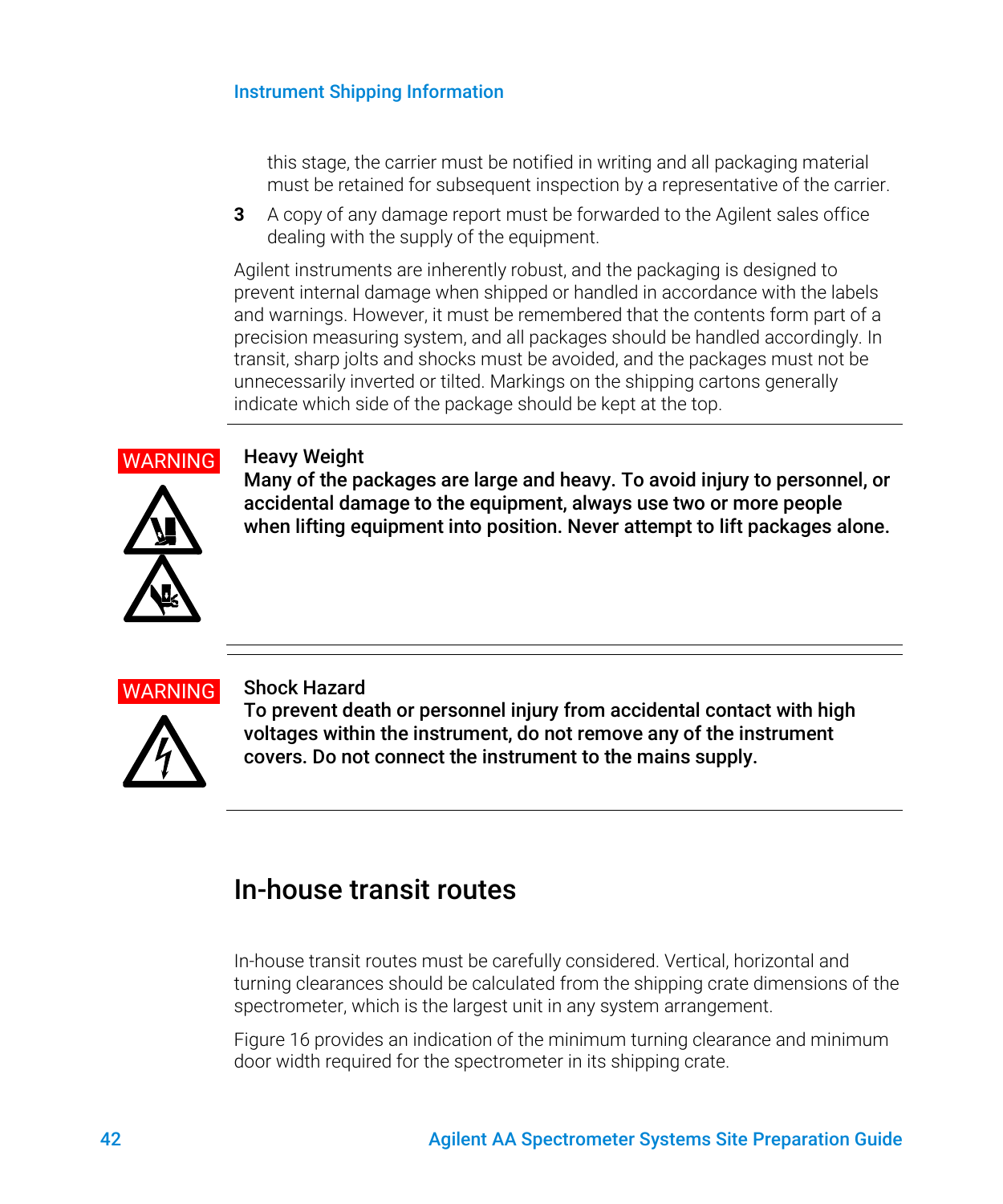Particular attention should be made to the clearance of any doors in the transit route to the laboratory. The required turning and door clearance may need to take into consideration any lifting device used for transporting the instrument (for example, fork lift, pallet truck or trolley).



Figure 16. Minimum clearance required for transportation in the shipping crate (Agilent 55B/240/280 AA)

Carefully check the clearance of any doors in the transit route to the laboratory. The required turning and door clearance may need to take into consideration any lifting device used for transporting the instrument (for example, fork lift, pallet truck or trolley).



 After the in-house transit route requirements have been met, check the checklist box: *Entrance to the lab is at least 1450 cm (57.1 in) wide.*



After the boxes have been checked for transit damage, check the checklist box: *Instrument boxes have arrived undamaged or a copy of any damage report has been forwarded to the Agilent sales office.*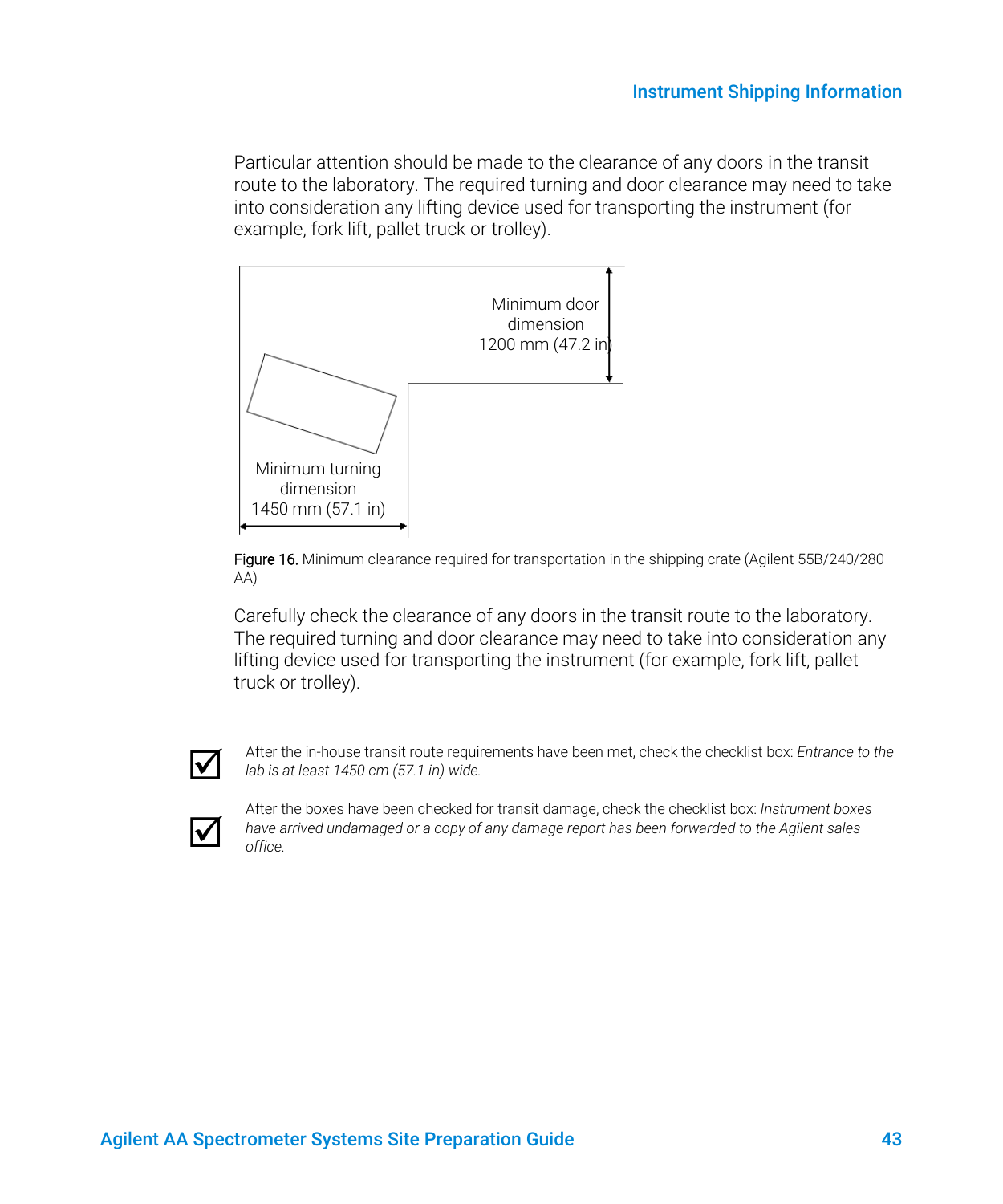Instrument Shipping Information

This page is intentionally left blank.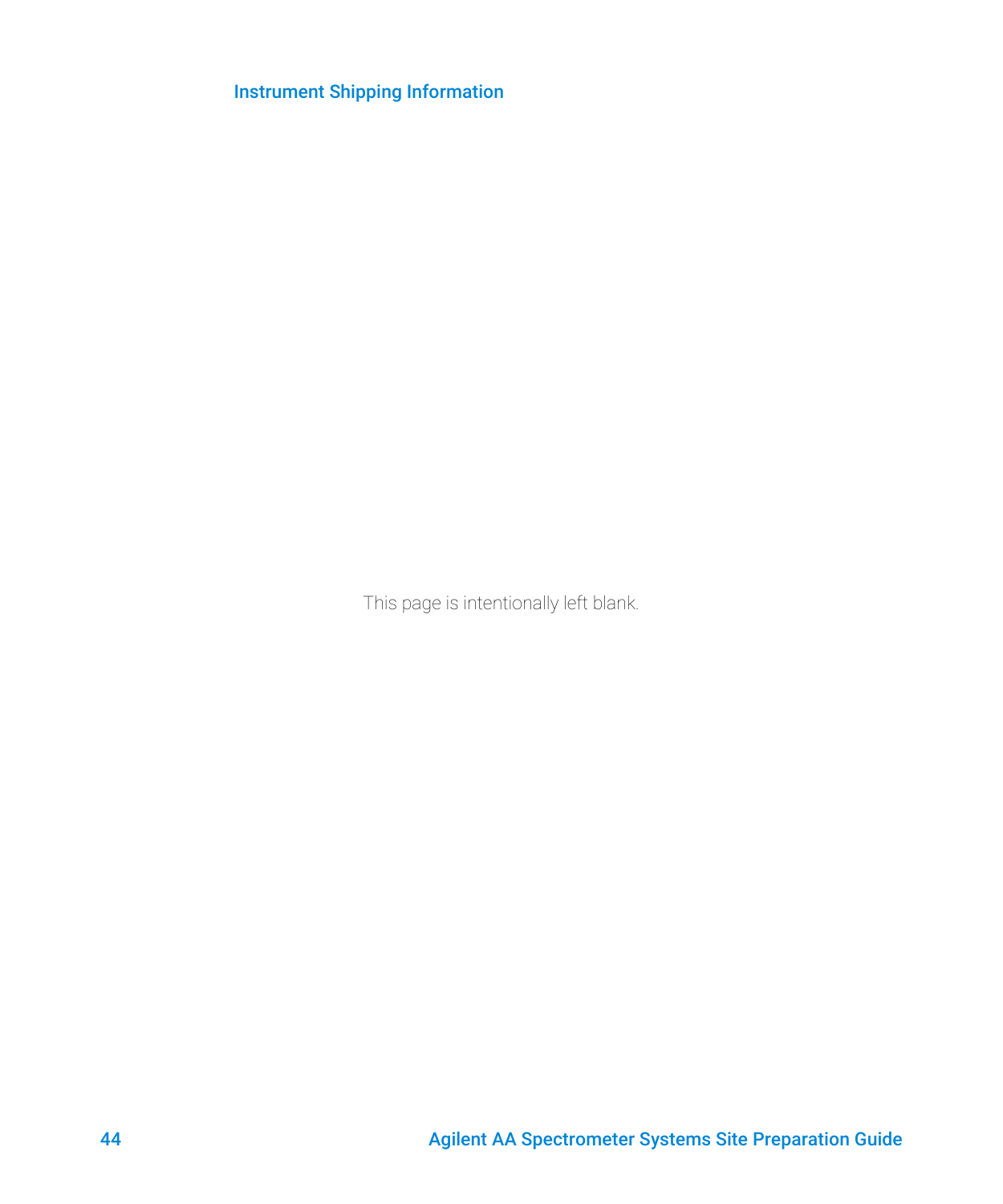# <span id="page-44-0"></span>8 Computer and Software Installation Information

| Recommended computer configuration                | 45        |
|---------------------------------------------------|-----------|
| Installing the Microsoft Windows operating system | 46        |
| Installing Agilent SpectrAA software              | $\Delta/$ |
| Installing Agilent SpectrAA CFR software          | $\Delta/$ |

## <span id="page-44-1"></span>Recommended computer configuration

If you are supplying your own personal computer (PC) for use with an Agilent AA instrument, the recommended configuration is shown below.

- 1 GHz 64-bit (x86) dual core processor or higher
- 8 GB RAM
- 500 GB Hard disk drive
- 256 MB Graphics card supporting 1024 x 768 resolution
- **DVD-ROM** drive
- Integrated audio/sound card and speakers
- Keyboard and Mouse
- 19 in LCD Monitor
- Microsoft Windows 10 Professional 64-bit operating systems

### NOTE The PC must use the USB-GPIB converter.

If SPS 3 Autosampler or ETC 60 accessories are being used an RS232 port is required for each of these.

A USB port is required if the camera option or an SPS 4 Autosampler is to be used.

Locate the PC keyboard and mouse for ergonomically correct access.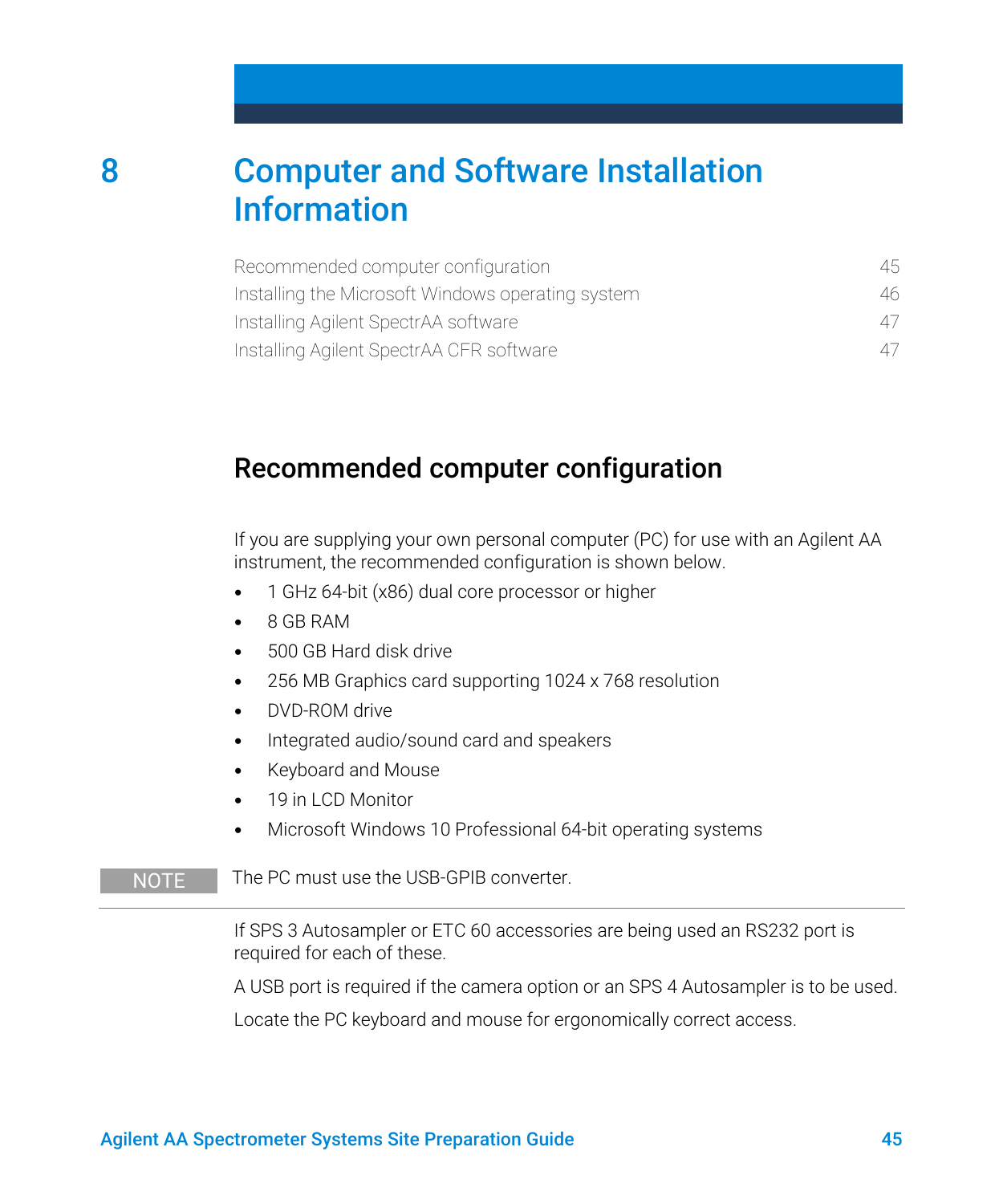## <span id="page-45-0"></span>Installing the Microsoft Windows operating system

If you are using a PC not purchased from Agilent Technologies, refer to the documentation supplied with Microsoft Windows for instructions on installing the Windows operating system. It is the responsibility of the customer to ensure that the Microsoft Windows operating system is installed on the computer.

The following information assumes that you are working on a clean, empty hard disk. If you have any other files on the PC hard disk, ensure you make backups of these before continuing.

NOTE Agilent will not assume responsibility for loss of data.

For instructions on installing the Microsoft Windows operating system, refer to the Microsoft Windows manuals supplied with the software. If the customer is supplying the PC, it is their responsibility to ensure Windows 10 Professional 64-bit is installed.

- SpectrAA Base (for use with SpectrAA Base version 5.5 or greater)
- SpectrAA PRO (for use with SpectrAA PRO version 5.5 or greater)
- SpectrAA CFR (for use with SpectrAA CFR version 5.5 or greater)

 $\overline{NOTE}$  To ensure correct operation, the user installing the operating system must have Administrator privileges for correct installation of Agilent AA software.



 After the PC requirements have been met, enter the requested information and then check the checklist box: *PC components on site.*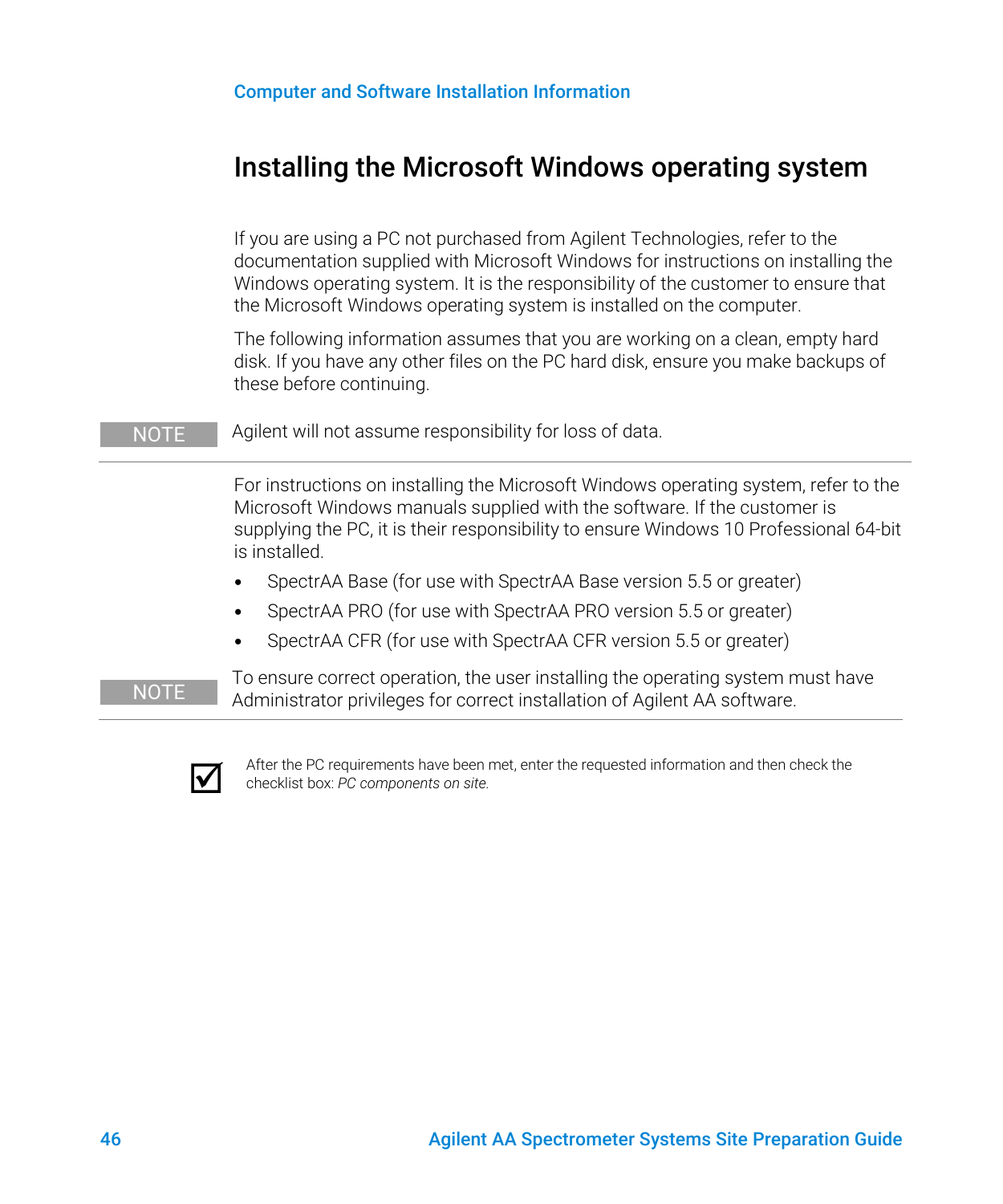## <span id="page-46-0"></span>Installing Agilent SpectrAA software

During the instrument installation, your Agilent field representative will install the SpectrAA or SpectrAA and CFR software.

<span id="page-46-1"></span>For instructions on installing Agilent AA software, refer to the software installation instructions that came with your software.

## Installing Agilent SpectrAA CFR software

Agilent SpectrAA CFR software should be installed by the System Administrator and the System Administrator must be onsite during installation of the Agilent AA instrument.

Agilent SpectrAA CFR software requires both SpectrAA Base and Pro software to be installed prior to installation.

> Refer to the '21 CFR Part 11 Electronic Records, Electronic Signatures Compliance' manual, the SDA Help and the SCM Help supplied with the SpectrAA CFR software for details on how to configure the Microsoft Windows operating system and for details on setting up users and assigning user privileges.

NOTE All information in this manual is accurate at the time or publication. For the most current information, contact your local Agilent representative.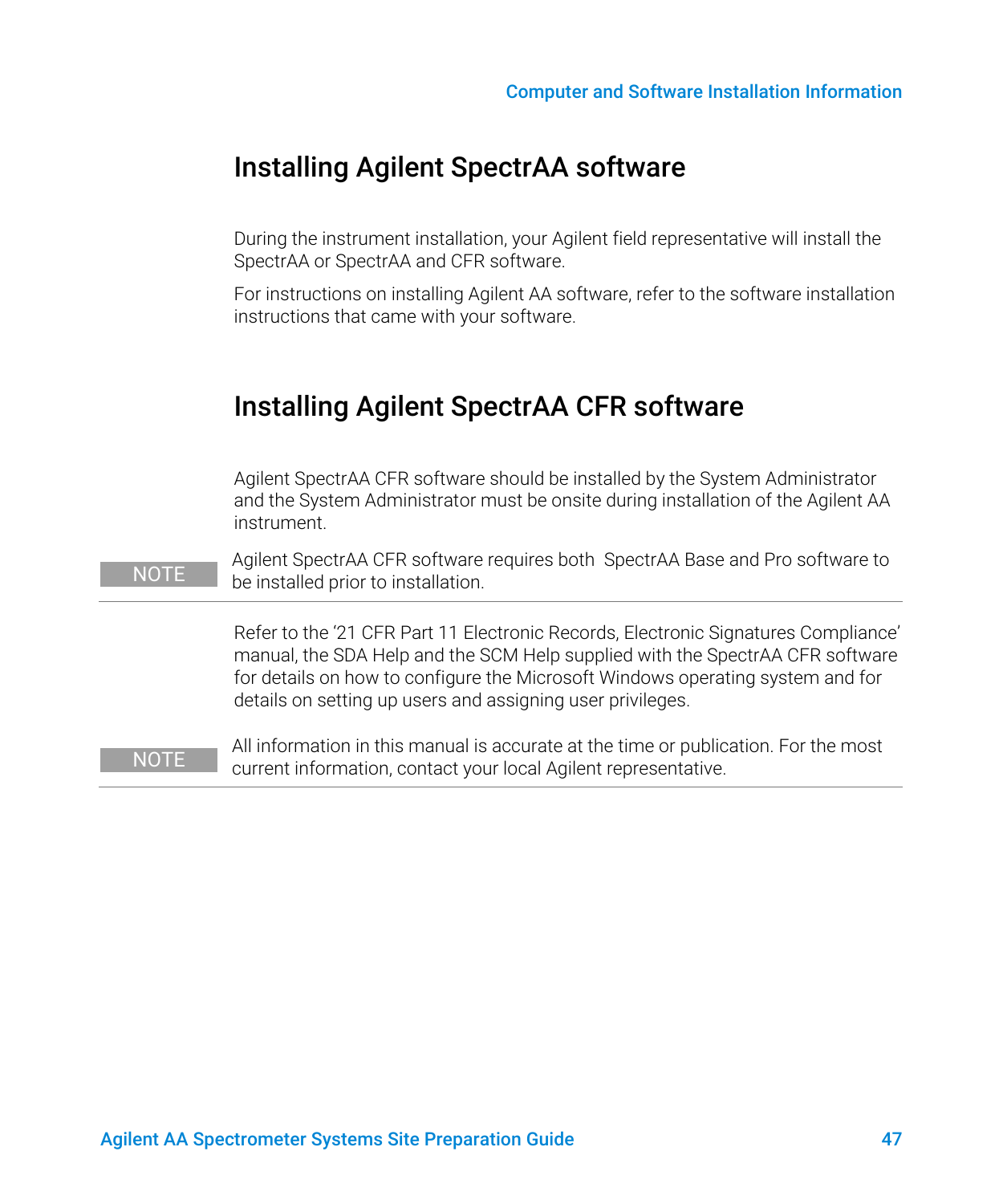Computer and Software Installation Information

This page is intentionally left blank.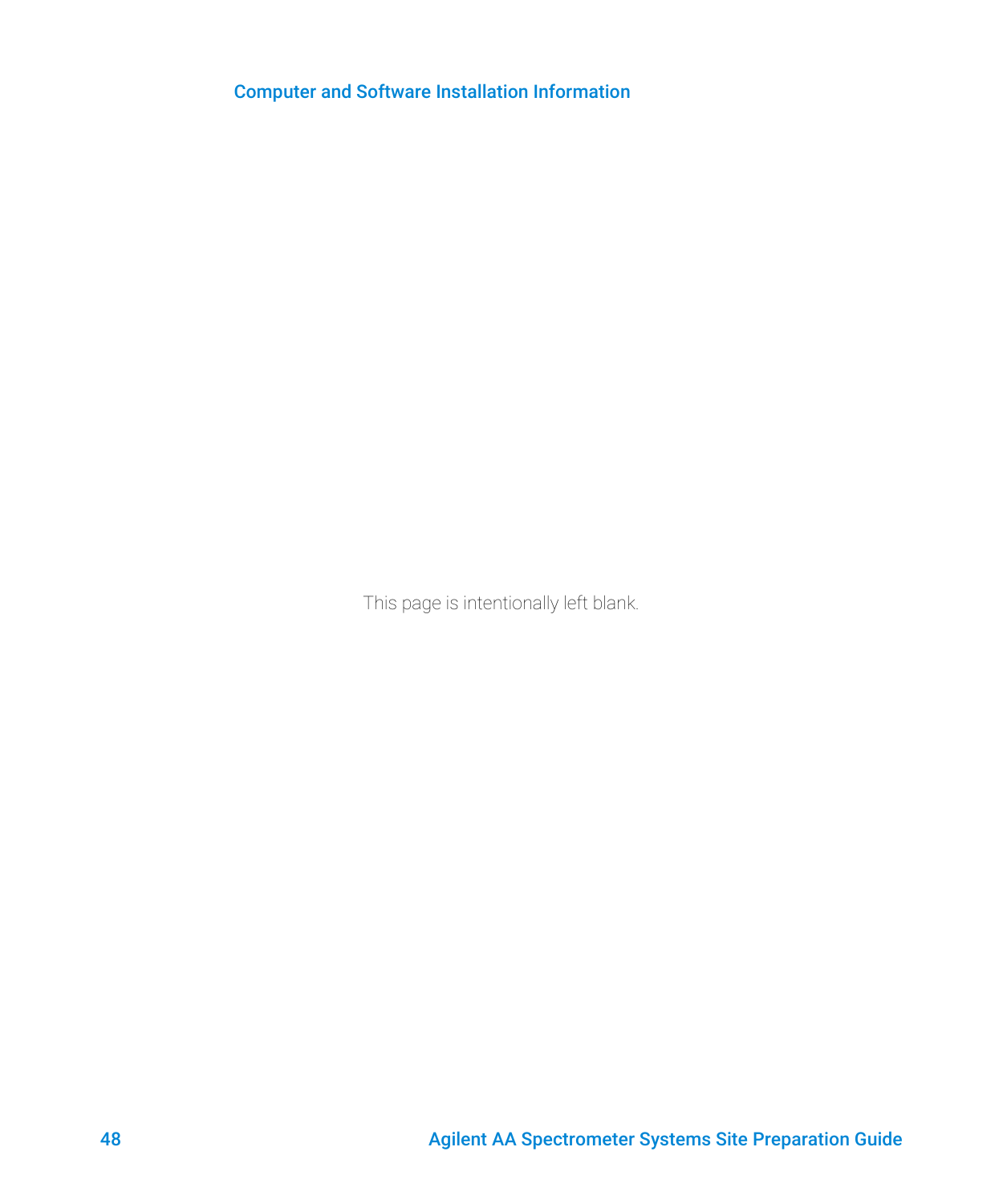# <span id="page-48-0"></span>9 Operator Training

Operator confidence when using atomic absorption instrumentation is essential to obtain accurate and reliable results. The Agilent field service engineer who installs your equipment will demonstrate the basic operating procedures while conducting the installation performance tests. The engineer is not necessarily experienced in more complex analytical procedures and is *not* authorized to conduct extended training. The service representative will explain elementary operations but is *not* authorized to conduct extended training on the Microsoft Windows operating system.

Your operators will gain most from observing the installation and will be more immediately productive if they have already been trained. Agilent recommends that you take advantage of special training courses that are conducted at various locations by the Agilent technical support organization.

In some locations, it may be possible to arrange for operator training after the installation, using your own instrument. Contact your Agilent sales and service office if you would like to arrange this.